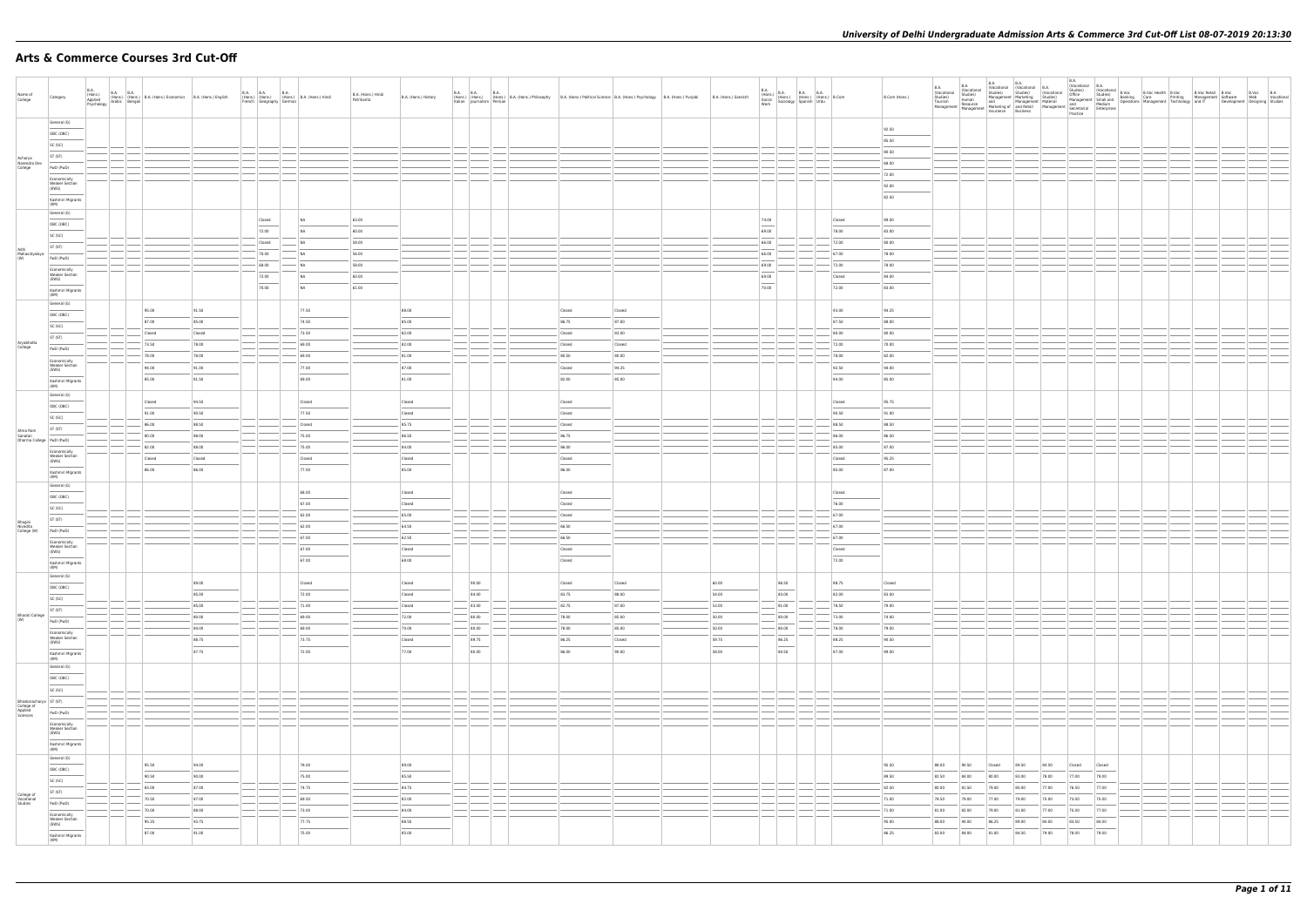| Name of<br>College                 | Category                                                                                                                                                                                                                                                                                                                                                                                                                                                                              | B.A.<br>(Hons.)<br>Applied<br><b>B.A. B.A.</b><br>Psychology | (Hons.) (Hons.) B.A. (Hons.) Economics B.A. (Hons.) English<br>Arabic Bengali                                                                                                                                                                                                                                                                                                                                                                                                        |                | <b>B.A. B.A.</b><br>(Hons.) (Hons.) (Hons.) B.A. (Hons.) Hindi<br>French Geography German | <b>B.A.</b>      |        | B.A. (Hons.) Hindi<br>Patrikarita | B.A. (Hons.) History               |                                   | B.A. B.A. B.A.<br>(Hons.) (Hons.) (Hons.) B.A. (Hons.) Philosophy B.A. (Hons.) Political Science B.A. (Hons.) Psychology B.A. (Hons.) Punjabi<br>Italian Journalism Persian |                                                                                                                                                                                                                                                                                                                                                                                                                                                                            |                | B.A. (Hons.) Sanskrit |                                   | $\begin{tabular}{ c c c c c } \hline B.A. & B.A. & B.A. & B.A. & S. & B.A. \\ \hline (Hons.) & (Hons.) & (Hons.) & (Hons.) & (Hons.) & B. Com & W. & S. & S. & S. \\ \hline \end{tabular}$ | B.Com (Hons.)                              | <b>B.A.</b><br>(Vocational<br>Studies)<br>Tourism<br>Management | <b>B.A.</b> | B.A. (Vocational B.A. (Vocational B.A. Studies) (Vocational B.A. | $B.A.$<br>(Vocational $B.A.$ |  |  | VOLCOMING SUID (VOCAtional B.Voc<br>Office Studies) (Vocational B.Voc Beath B.Voc Beath B.Voc<br>Management Small and Banking Care Printing Management Software<br>Management Technology and IT Developme<br>Development   Designing   Studies | B.Voc B.A | Web Vocational |
|------------------------------------|---------------------------------------------------------------------------------------------------------------------------------------------------------------------------------------------------------------------------------------------------------------------------------------------------------------------------------------------------------------------------------------------------------------------------------------------------------------------------------------|--------------------------------------------------------------|--------------------------------------------------------------------------------------------------------------------------------------------------------------------------------------------------------------------------------------------------------------------------------------------------------------------------------------------------------------------------------------------------------------------------------------------------------------------------------------|----------------|-------------------------------------------------------------------------------------------|------------------|--------|-----------------------------------|------------------------------------|-----------------------------------|-----------------------------------------------------------------------------------------------------------------------------------------------------------------------------|----------------------------------------------------------------------------------------------------------------------------------------------------------------------------------------------------------------------------------------------------------------------------------------------------------------------------------------------------------------------------------------------------------------------------------------------------------------------------|----------------|-----------------------|-----------------------------------|--------------------------------------------------------------------------------------------------------------------------------------------------------------------------------------------|--------------------------------------------|-----------------------------------------------------------------|-------------|------------------------------------------------------------------|------------------------------|--|--|------------------------------------------------------------------------------------------------------------------------------------------------------------------------------------------------------------------------------------------------|-----------|----------------|
|                                    | General (G)                                                                                                                                                                                                                                                                                                                                                                                                                                                                           |                                                              | Closed                                                                                                                                                                                                                                                                                                                                                                                                                                                                               | 94.75          |                                                                                           |                  | Closed |                                   | 94.50                              |                                   | Closed                                                                                                                                                                      | 95.25                                                                                                                                                                                                                                                                                                                                                                                                                                                                      | Closed         | Closed                |                                   |                                                                                                                                                                                            | 96.25<br>Closed                            |                                                                 |             |                                                                  |                              |  |  |                                                                                                                                                                                                                                                |           |                |
|                                    | OBC (OBC)                                                                                                                                                                                                                                                                                                                                                                                                                                                                             |                                                              | 93.50                                                                                                                                                                                                                                                                                                                                                                                                                                                                                | 92.00          |                                                                                           |                  | 80.00  |                                   | 91.50                              |                                   | 84.00                                                                                                                                                                       | 93.00                                                                                                                                                                                                                                                                                                                                                                                                                                                                      | Closed         | Closed                |                                   |                                                                                                                                                                                            | Closed<br>93.00                            |                                                                 |             |                                                                  |                              |  |  |                                                                                                                                                                                                                                                |           |                |
|                                    | SC (SC)                                                                                                                                                                                                                                                                                                                                                                                                                                                                               |                                                              | 88.00                                                                                                                                                                                                                                                                                                                                                                                                                                                                                | 89.00          |                                                                                           |                  | Closed |                                   | 91.00                              |                                   | 81.00                                                                                                                                                                       | Closed                                                                                                                                                                                                                                                                                                                                                                                                                                                                     | Closed         | 87.00                 |                                   |                                                                                                                                                                                            | 87.00<br>86.00                             |                                                                 |             |                                                                  |                              |  |  |                                                                                                                                                                                                                                                |           |                |
| Daulat Ram                         | ST (ST)                                                                                                                                                                                                                                                                                                                                                                                                                                                                               |                                                              | 85.00                                                                                                                                                                                                                                                                                                                                                                                                                                                                                | 88.00          |                                                                                           |                  | 74.00  |                                   | 91.00                              |                                   | 80.00                                                                                                                                                                       | 90.50                                                                                                                                                                                                                                                                                                                                                                                                                                                                      | 89.75          | 80.00                 |                                   |                                                                                                                                                                                            | 80.00<br>80.00                             |                                                                 |             |                                                                  |                              |  |  |                                                                                                                                                                                                                                                |           |                |
| College (W)                        | PwD (PwD)                                                                                                                                                                                                                                                                                                                                                                                                                                                                             |                                                              |                                                                                                                                                                                                                                                                                                                                                                                                                                                                                      |                |                                                                                           |                  |        |                                   |                                    |                                   |                                                                                                                                                                             |                                                                                                                                                                                                                                                                                                                                                                                                                                                                            |                |                       |                                   |                                                                                                                                                                                            |                                            |                                                                 |             |                                                                  |                              |  |  |                                                                                                                                                                                                                                                |           |                |
|                                    | Economically<br><b>Weaker Section</b>                                                                                                                                                                                                                                                                                                                                                                                                                                                 |                                                              | 88.00                                                                                                                                                                                                                                                                                                                                                                                                                                                                                | 88.25          |                                                                                           |                  | 78.00  |                                   | 89.00                              |                                   | 80.00                                                                                                                                                                       | 88.00                                                                                                                                                                                                                                                                                                                                                                                                                                                                      | 88.25          | 85.00                 |                                   |                                                                                                                                                                                            | 85.00<br>85.00                             |                                                                 |             |                                                                  |                              |  |  |                                                                                                                                                                                                                                                |           |                |
|                                    | (EWS)                                                                                                                                                                                                                                                                                                                                                                                                                                                                                 |                                                              | 95.75                                                                                                                                                                                                                                                                                                                                                                                                                                                                                | 94.25          |                                                                                           |                  | 81.00  |                                   | Closed<br>$\overline{\phantom{a}}$ |                                   | Closed                                                                                                                                                                      | 94.75                                                                                                                                                                                                                                                                                                                                                                                                                                                                      | 95.75          | Closed                |                                   |                                                                                                                                                                                            | Closed<br>96.00                            |                                                                 |             |                                                                  |                              |  |  |                                                                                                                                                                                                                                                |           |                |
|                                    | Kashmiri Migrants<br>(KM)                                                                                                                                                                                                                                                                                                                                                                                                                                                             |                                                              | NA                                                                                                                                                                                                                                                                                                                                                                                                                                                                                   | NA             |                                                                                           |                  | NA     |                                   | <b>NA</b>                          |                                   | NA                                                                                                                                                                          | N <sub>A</sub>                                                                                                                                                                                                                                                                                                                                                                                                                                                             | N <sub>A</sub> | NA                    |                                   |                                                                                                                                                                                            | NA<br>NA                                   |                                                                 |             |                                                                  |                              |  |  |                                                                                                                                                                                                                                                |           |                |
|                                    | General (G)                                                                                                                                                                                                                                                                                                                                                                                                                                                                           |                                                              |                                                                                                                                                                                                                                                                                                                                                                                                                                                                                      |                |                                                                                           |                  |        |                                   |                                    |                                   |                                                                                                                                                                             |                                                                                                                                                                                                                                                                                                                                                                                                                                                                            |                |                       |                                   |                                                                                                                                                                                            |                                            |                                                                 |             |                                                                  |                              |  |  |                                                                                                                                                                                                                                                |           |                |
|                                    | OBC (OBC)                                                                                                                                                                                                                                                                                                                                                                                                                                                                             |                                                              |                                                                                                                                                                                                                                                                                                                                                                                                                                                                                      | Closed         |                                                                                           |                  |        |                                   |                                    |                                   |                                                                                                                                                                             |                                                                                                                                                                                                                                                                                                                                                                                                                                                                            |                |                       |                                   |                                                                                                                                                                                            | Closed                                     |                                                                 |             |                                                                  |                              |  |  |                                                                                                                                                                                                                                                |           |                |
|                                    | SC (SC)                                                                                                                                                                                                                                                                                                                                                                                                                                                                               |                                                              |                                                                                                                                                                                                                                                                                                                                                                                                                                                                                      | 89.00          |                                                                                           |                  |        |                                   |                                    |                                   |                                                                                                                                                                             |                                                                                                                                                                                                                                                                                                                                                                                                                                                                            |                |                       |                                   |                                                                                                                                                                                            | 89.00                                      |                                                                 |             |                                                                  |                              |  |  |                                                                                                                                                                                                                                                |           |                |
|                                    | ST (ST)                                                                                                                                                                                                                                                                                                                                                                                                                                                                               |                                                              |                                                                                                                                                                                                                                                                                                                                                                                                                                                                                      | 85.00          |                                                                                           |                  |        |                                   |                                    |                                   |                                                                                                                                                                             |                                                                                                                                                                                                                                                                                                                                                                                                                                                                            |                |                       |                                   |                                                                                                                                                                                            | Closed                                     |                                                                 |             |                                                                  |                              |  |  |                                                                                                                                                                                                                                                |           |                |
| Deen Dayal<br>Upadhyaya<br>College | PwD (PwD)                                                                                                                                                                                                                                                                                                                                                                                                                                                                             |                                                              |                                                                                                                                                                                                                                                                                                                                                                                                                                                                                      | 79.00          |                                                                                           |                  |        |                                   |                                    |                                   |                                                                                                                                                                             |                                                                                                                                                                                                                                                                                                                                                                                                                                                                            |                |                       |                                   |                                                                                                                                                                                            | 66.00                                      |                                                                 |             |                                                                  |                              |  |  |                                                                                                                                                                                                                                                |           |                |
|                                    | Economically                                                                                                                                                                                                                                                                                                                                                                                                                                                                          |                                                              |                                                                                                                                                                                                                                                                                                                                                                                                                                                                                      | 75.00          |                                                                                           |                  |        |                                   |                                    |                                   |                                                                                                                                                                             |                                                                                                                                                                                                                                                                                                                                                                                                                                                                            |                |                       |                                   |                                                                                                                                                                                            | 67.00                                      |                                                                 |             |                                                                  |                              |  |  |                                                                                                                                                                                                                                                |           |                |
|                                    | <b>Weaker Section</b><br>(EWS)                                                                                                                                                                                                                                                                                                                                                                                                                                                        |                                                              |                                                                                                                                                                                                                                                                                                                                                                                                                                                                                      | Closed         |                                                                                           |                  |        |                                   |                                    |                                   |                                                                                                                                                                             |                                                                                                                                                                                                                                                                                                                                                                                                                                                                            |                |                       |                                   |                                                                                                                                                                                            | Closed                                     |                                                                 |             |                                                                  |                              |  |  |                                                                                                                                                                                                                                                |           |                |
|                                    | Kashmiri Migrants                                                                                                                                                                                                                                                                                                                                                                                                                                                                     |                                                              |                                                                                                                                                                                                                                                                                                                                                                                                                                                                                      | 83.00          |                                                                                           |                  |        |                                   |                                    |                                   |                                                                                                                                                                             |                                                                                                                                                                                                                                                                                                                                                                                                                                                                            |                |                       |                                   |                                                                                                                                                                                            | 85.00                                      |                                                                 |             |                                                                  |                              |  |  |                                                                                                                                                                                                                                                |           |                |
|                                    | (KM)<br>General (G)                                                                                                                                                                                                                                                                                                                                                                                                                                                                   |                                                              |                                                                                                                                                                                                                                                                                                                                                                                                                                                                                      |                |                                                                                           |                  |        |                                   |                                    |                                   |                                                                                                                                                                             |                                                                                                                                                                                                                                                                                                                                                                                                                                                                            |                |                       |                                   |                                                                                                                                                                                            |                                            |                                                                 |             |                                                                  |                              |  |  |                                                                                                                                                                                                                                                |           |                |
|                                    | OBC (OBC)                                                                                                                                                                                                                                                                                                                                                                                                                                                                             |                                                              | 96.25                                                                                                                                                                                                                                                                                                                                                                                                                                                                                | 95.50          |                                                                                           |                  |        |                                   | Closed                             |                                   | 96.75                                                                                                                                                                       | Closed                                                                                                                                                                                                                                                                                                                                                                                                                                                                     |                |                       |                                   |                                                                                                                                                                                            | 95.75<br>96.75                             |                                                                 |             |                                                                  |                              |  |  |                                                                                                                                                                                                                                                |           |                |
|                                    | SC (SC)                                                                                                                                                                                                                                                                                                                                                                                                                                                                               |                                                              | 93.25                                                                                                                                                                                                                                                                                                                                                                                                                                                                                | 92.50          |                                                                                           |                  |        |                                   | Closed                             |                                   | 95.00                                                                                                                                                                       | Closed                                                                                                                                                                                                                                                                                                                                                                                                                                                                     |                |                       |                                   |                                                                                                                                                                                            | 93.75<br>93.00                             |                                                                 |             |                                                                  |                              |  |  |                                                                                                                                                                                                                                                |           |                |
| Delhi College of ST (ST)           |                                                                                                                                                                                                                                                                                                                                                                                                                                                                                       |                                                              | 88.50                                                                                                                                                                                                                                                                                                                                                                                                                                                                                | 88.25          |                                                                                           |                  |        |                                   | Closed                             |                                   | 90.50                                                                                                                                                                       | 90.25                                                                                                                                                                                                                                                                                                                                                                                                                                                                      |                |                       |                                   |                                                                                                                                                                                            | 88.75<br>88.50                             |                                                                 |             |                                                                  |                              |  |  |                                                                                                                                                                                                                                                |           |                |
| Arts and<br>Commerce               | PwD (PwD)                                                                                                                                                                                                                                                                                                                                                                                                                                                                             |                                                              | 88.50                                                                                                                                                                                                                                                                                                                                                                                                                                                                                | 88.25          |                                                                                           |                  |        |                                   | 85.00                              |                                   | 90.50                                                                                                                                                                       | Closed                                                                                                                                                                                                                                                                                                                                                                                                                                                                     |                |                       |                                   |                                                                                                                                                                                            | 88.50<br>88.25                             |                                                                 |             |                                                                  |                              |  |  |                                                                                                                                                                                                                                                |           |                |
|                                    | Economically                                                                                                                                                                                                                                                                                                                                                                                                                                                                          |                                                              | 88.00                                                                                                                                                                                                                                                                                                                                                                                                                                                                                | 86.00          |                                                                                           |                  |        |                                   | 85.00                              |                                   | 90.00                                                                                                                                                                       | Closed                                                                                                                                                                                                                                                                                                                                                                                                                                                                     |                |                       |                                   |                                                                                                                                                                                            | 88.50<br>88.25                             |                                                                 |             |                                                                  |                              |  |  |                                                                                                                                                                                                                                                |           |                |
|                                    | <b>Weaker Section</b><br>(EWS)                                                                                                                                                                                                                                                                                                                                                                                                                                                        |                                                              | Closed                                                                                                                                                                                                                                                                                                                                                                                                                                                                               | 95.25          |                                                                                           |                  |        |                                   | Closed                             |                                   | 96.25                                                                                                                                                                       | Closed                                                                                                                                                                                                                                                                                                                                                                                                                                                                     |                |                       |                                   |                                                                                                                                                                                            | 95.00<br>95.50                             |                                                                 |             |                                                                  |                              |  |  |                                                                                                                                                                                                                                                |           |                |
|                                    | Kashmiri Migrants                                                                                                                                                                                                                                                                                                                                                                                                                                                                     |                                                              | 88.00                                                                                                                                                                                                                                                                                                                                                                                                                                                                                | 86.00          |                                                                                           |                  |        |                                   | 85.00                              |                                   | 90.50                                                                                                                                                                       | 85.75                                                                                                                                                                                                                                                                                                                                                                                                                                                                      |                |                       |                                   |                                                                                                                                                                                            | 88.50<br>88.50                             |                                                                 |             |                                                                  |                              |  |  |                                                                                                                                                                                                                                                |           |                |
|                                    | (KM)<br>General (G)                                                                                                                                                                                                                                                                                                                                                                                                                                                                   |                                                              |                                                                                                                                                                                                                                                                                                                                                                                                                                                                                      |                |                                                                                           |                  |        |                                   |                                    |                                   |                                                                                                                                                                             |                                                                                                                                                                                                                                                                                                                                                                                                                                                                            |                |                       |                                   |                                                                                                                                                                                            |                                            |                                                                 |             |                                                                  |                              |  |  |                                                                                                                                                                                                                                                |           |                |
|                                    | OBC (OBC)                                                                                                                                                                                                                                                                                                                                                                                                                                                                             |                                                              |                                                                                                                                                                                                                                                                                                                                                                                                                                                                                      |                | 86.00                                                                                     | Closed<br>$\sim$ |        |                                   |                                    | 82.50<br>$\cdots$                 |                                                                                                                                                                             |                                                                                                                                                                                                                                                                                                                                                                                                                                                                            |                |                       |                                   | 84.50<br>--                                                                                                                                                                                |                                            |                                                                 |             |                                                                  |                              |  |  |                                                                                                                                                                                                                                                |           |                |
|                                    | SC (SC)                                                                                                                                                                                                                                                                                                                                                                                                                                                                               |                                                              |                                                                                                                                                                                                                                                                                                                                                                                                                                                                                      |                | 82.00                                                                                     | 82.00            |        |                                   |                                    | 80.00                             |                                                                                                                                                                             |                                                                                                                                                                                                                                                                                                                                                                                                                                                                            |                |                       |                                   | 80.00                                                                                                                                                                                      |                                            |                                                                 |             |                                                                  |                              |  |  |                                                                                                                                                                                                                                                |           |                |
| Department of ST (ST)              |                                                                                                                                                                                                                                                                                                                                                                                                                                                                                       |                                                              |                                                                                                                                                                                                                                                                                                                                                                                                                                                                                      |                | 79.00                                                                                     | 79.50            |        |                                   |                                    | 78.00                             |                                                                                                                                                                             |                                                                                                                                                                                                                                                                                                                                                                                                                                                                            |                |                       |                                   | 78.50                                                                                                                                                                                      |                                            |                                                                 |             |                                                                  |                              |  |  |                                                                                                                                                                                                                                                |           |                |
| Germanic and<br>Romance<br>Studies | PwD (PwD)                                                                                                                                                                                                                                                                                                                                                                                                                                                                             |                                                              |                                                                                                                                                                                                                                                                                                                                                                                                                                                                                      |                | 79.00                                                                                     | 79.50            |        |                                   |                                    | 78.00                             |                                                                                                                                                                             |                                                                                                                                                                                                                                                                                                                                                                                                                                                                            |                |                       |                                   | 78.00                                                                                                                                                                                      |                                            |                                                                 |             |                                                                  |                              |  |  |                                                                                                                                                                                                                                                |           |                |
|                                    | Economically                                                                                                                                                                                                                                                                                                                                                                                                                                                                          |                                                              |                                                                                                                                                                                                                                                                                                                                                                                                                                                                                      |                | 79.00                                                                                     | 79.50            |        |                                   |                                    | 78.00                             |                                                                                                                                                                             |                                                                                                                                                                                                                                                                                                                                                                                                                                                                            |                |                       |                                   | 78.00                                                                                                                                                                                      |                                            |                                                                 |             |                                                                  |                              |  |  |                                                                                                                                                                                                                                                |           |                |
|                                    | <b>Weaker Section</b><br>(EWS)                                                                                                                                                                                                                                                                                                                                                                                                                                                        |                                                              |                                                                                                                                                                                                                                                                                                                                                                                                                                                                                      |                | Closed                                                                                    | Closed           |        |                                   |                                    | 81.00<br>$\overline{\phantom{a}}$ |                                                                                                                                                                             |                                                                                                                                                                                                                                                                                                                                                                                                                                                                            |                |                       |                                   | Closed                                                                                                                                                                                     |                                            |                                                                 |             |                                                                  |                              |  |  |                                                                                                                                                                                                                                                |           |                |
|                                    | Kashmiri Migrants<br>(KM)                                                                                                                                                                                                                                                                                                                                                                                                                                                             |                                                              |                                                                                                                                                                                                                                                                                                                                                                                                                                                                                      |                | 82.00                                                                                     | 82.00            |        |                                   |                                    | 81.00                             |                                                                                                                                                                             |                                                                                                                                                                                                                                                                                                                                                                                                                                                                            |                |                       |                                   | 81.00                                                                                                                                                                                      |                                            |                                                                 |             |                                                                  |                              |  |  |                                                                                                                                                                                                                                                |           |                |
|                                    | General (G)                                                                                                                                                                                                                                                                                                                                                                                                                                                                           |                                                              |                                                                                                                                                                                                                                                                                                                                                                                                                                                                                      |                |                                                                                           |                  |        |                                   |                                    |                                   |                                                                                                                                                                             |                                                                                                                                                                                                                                                                                                                                                                                                                                                                            |                |                       |                                   |                                                                                                                                                                                            |                                            |                                                                 |             |                                                                  |                              |  |  |                                                                                                                                                                                                                                                |           |                |
|                                    | OBC (OBC)                                                                                                                                                                                                                                                                                                                                                                                                                                                                             |                                                              | Closed                                                                                                                                                                                                                                                                                                                                                                                                                                                                               | 91.50          |                                                                                           |                  | Closed |                                   | 87.00                              |                                   |                                                                                                                                                                             | 89.00                                                                                                                                                                                                                                                                                                                                                                                                                                                                      |                | Closed                |                                   |                                                                                                                                                                                            | 94.50                                      |                                                                 |             |                                                                  |                              |  |  |                                                                                                                                                                                                                                                |           |                |
|                                    | SC (SC)                                                                                                                                                                                                                                                                                                                                                                                                                                                                               |                                                              | 90.00                                                                                                                                                                                                                                                                                                                                                                                                                                                                                | 87.00          |                                                                                           |                  | 73.00  |                                   | Closed                             |                                   |                                                                                                                                                                             | 84.50                                                                                                                                                                                                                                                                                                                                                                                                                                                                      |                | 55.75                 |                                   |                                                                                                                                                                                            | 88.25                                      |                                                                 |             |                                                                  |                              |  |  |                                                                                                                                                                                                                                                |           |                |
|                                    | ST (ST)                                                                                                                                                                                                                                                                                                                                                                                                                                                                               |                                                              | 80.50                                                                                                                                                                                                                                                                                                                                                                                                                                                                                | 80.00          |                                                                                           |                  | 72.00  |                                   | 79.25                              |                                   |                                                                                                                                                                             | Closed                                                                                                                                                                                                                                                                                                                                                                                                                                                                     |                | 48.75                 |                                   |                                                                                                                                                                                            | Closed                                     |                                                                 |             |                                                                  |                              |  |  |                                                                                                                                                                                                                                                |           |                |
| Deshbandhu<br>College              | PwD (PwD)                                                                                                                                                                                                                                                                                                                                                                                                                                                                             |                                                              | 75.00                                                                                                                                                                                                                                                                                                                                                                                                                                                                                | 77.00          |                                                                                           |                  | 64.00  |                                   | 74.00                              |                                   |                                                                                                                                                                             | Closed                                                                                                                                                                                                                                                                                                                                                                                                                                                                     |                | 45.00                 |                                   |                                                                                                                                                                                            | 67.00                                      |                                                                 |             |                                                                  |                              |  |  |                                                                                                                                                                                                                                                |           |                |
|                                    | Economically                                                                                                                                                                                                                                                                                                                                                                                                                                                                          |                                                              | 77.00                                                                                                                                                                                                                                                                                                                                                                                                                                                                                | 77.00          |                                                                                           |                  | 64.00  |                                   | 74.00                              |                                   |                                                                                                                                                                             | 74.00                                                                                                                                                                                                                                                                                                                                                                                                                                                                      |                | 45.00                 |                                   |                                                                                                                                                                                            | 82.00                                      |                                                                 |             |                                                                  |                              |  |  |                                                                                                                                                                                                                                                |           |                |
|                                    | <b>Weaker Section</b><br>(EWS)                                                                                                                                                                                                                                                                                                                                                                                                                                                        |                                                              | 94.00                                                                                                                                                                                                                                                                                                                                                                                                                                                                                | 91.00          |                                                                                           |                  | 76.00  |                                   | 86.50                              |                                   |                                                                                                                                                                             | 88.50                                                                                                                                                                                                                                                                                                                                                                                                                                                                      |                | 56.50                 |                                   |                                                                                                                                                                                            | 94.25                                      |                                                                 |             |                                                                  |                              |  |  |                                                                                                                                                                                                                                                |           |                |
|                                    | Kashmiri Migrants<br>(KM)                                                                                                                                                                                                                                                                                                                                                                                                                                                             |                                                              | 77.00                                                                                                                                                                                                                                                                                                                                                                                                                                                                                | 85.00          |                                                                                           |                  | 70.00  |                                   | 73.00                              |                                   |                                                                                                                                                                             | 74.00                                                                                                                                                                                                                                                                                                                                                                                                                                                                      |                | 45.00                 |                                   |                                                                                                                                                                                            | 82.00                                      |                                                                 |             |                                                                  |                              |  |  |                                                                                                                                                                                                                                                |           |                |
|                                    | General (G)                                                                                                                                                                                                                                                                                                                                                                                                                                                                           |                                                              |                                                                                                                                                                                                                                                                                                                                                                                                                                                                                      |                |                                                                                           |                  |        |                                   |                                    |                                   |                                                                                                                                                                             |                                                                                                                                                                                                                                                                                                                                                                                                                                                                            |                |                       |                                   |                                                                                                                                                                                            |                                            |                                                                 |             |                                                                  |                              |  |  |                                                                                                                                                                                                                                                |           |                |
|                                    | OBC (OBC)                                                                                                                                                                                                                                                                                                                                                                                                                                                                             | Closed                                                       | Closed<br>$\overline{\phantom{a}}$                                                                                                                                                                                                                                                                                                                                                                                                                                                   |                | Closed                                                                                    |                  | 82.00  | 83.00                             | 86.75                              |                                   |                                                                                                                                                                             |                                                                                                                                                                                                                                                                                                                                                                                                                                                                            |                |                       | 83.50<br>$\frac{1}{2}$            |                                                                                                                                                                                            | 90.75<br>92.50                             |                                                                 |             |                                                                  |                              |  |  |                                                                                                                                                                                                                                                |           |                |
|                                    | $\frac{1}{2} \left( \frac{1}{2} \right) \left( \frac{1}{2} \right) \left( \frac{1}{2} \right) \left( \frac{1}{2} \right) \left( \frac{1}{2} \right) \left( \frac{1}{2} \right) \left( \frac{1}{2} \right) \left( \frac{1}{2} \right) \left( \frac{1}{2} \right) \left( \frac{1}{2} \right) \left( \frac{1}{2} \right) \left( \frac{1}{2} \right) \left( \frac{1}{2} \right) \left( \frac{1}{2} \right) \left( \frac{1}{2} \right) \left( \frac{1}{2} \right) \left( \frac$<br>SC (SC) | 83.50                                                        | 85.50                                                                                                                                                                                                                                                                                                                                                                                                                                                                                |                | Closed                                                                                    |                  | 74.50  | 75.00                             | 81.00                              |                                   |                                                                                                                                                                             |                                                                                                                                                                                                                                                                                                                                                                                                                                                                            |                |                       | 76.00                             |                                                                                                                                                                                            | 82.75<br>85.50                             |                                                                 |             |                                                                  |                              |  |  |                                                                                                                                                                                                                                                |           |                |
| Dr. Bhim Rao                       | ST (ST)                                                                                                                                                                                                                                                                                                                                                                                                                                                                               | 80.00                                                        | 80.00                                                                                                                                                                                                                                                                                                                                                                                                                                                                                |                | 81.00                                                                                     |                  | Closed | 70.00                             | Closed                             |                                   |                                                                                                                                                                             |                                                                                                                                                                                                                                                                                                                                                                                                                                                                            |                |                       | 73.00                             |                                                                                                                                                                                            | 79.00<br>80.00                             |                                                                 |             |                                                                  |                              |  |  |                                                                                                                                                                                                                                                |           |                |
| Ambedkar<br>College                | PwD (PwD)                                                                                                                                                                                                                                                                                                                                                                                                                                                                             | Closed                                                       | 71.00                                                                                                                                                                                                                                                                                                                                                                                                                                                                                |                | Closed                                                                                    |                  | 58.00  | 54.00                             | 73.00                              |                                   |                                                                                                                                                                             |                                                                                                                                                                                                                                                                                                                                                                                                                                                                            |                |                       | 66.00                             |                                                                                                                                                                                            | 66.00<br>69.00                             |                                                                 |             |                                                                  |                              |  |  |                                                                                                                                                                                                                                                |           |                |
|                                    | Economically<br><b>Weaker Section</b>                                                                                                                                                                                                                                                                                                                                                                                                                                                 | Closed                                                       | 60.00                                                                                                                                                                                                                                                                                                                                                                                                                                                                                |                | 58.00                                                                                     |                  | Closed | 45.00                             | Closed                             | $\frac{1}{2}$                     |                                                                                                                                                                             |                                                                                                                                                                                                                                                                                                                                                                                                                                                                            |                |                       | 56.00                             |                                                                                                                                                                                            | 61.00<br>63.00                             |                                                                 |             |                                                                  |                              |  |  |                                                                                                                                                                                                                                                |           |                |
|                                    | (EWS)                                                                                                                                                                                                                                                                                                                                                                                                                                                                                 | 90.00                                                        | Closed<br>$\frac{1}{2} \left( \frac{1}{2} \right) \left( \frac{1}{2} \right) \left( \frac{1}{2} \right) \left( \frac{1}{2} \right) \left( \frac{1}{2} \right) \left( \frac{1}{2} \right) \left( \frac{1}{2} \right) \left( \frac{1}{2} \right) \left( \frac{1}{2} \right) \left( \frac{1}{2} \right) \left( \frac{1}{2} \right) \left( \frac{1}{2} \right) \left( \frac{1}{2} \right) \left( \frac{1}{2} \right) \left( \frac{1}{2} \right) \left( \frac{1}{2} \right) \left( \frac$ |                | 88.00<br>$\frac{1}{2}$                                                                    |                  | 81.00  | 82.50                             | Closed                             |                                   |                                                                                                                                                                             |                                                                                                                                                                                                                                                                                                                                                                                                                                                                            |                |                       | 83.00<br>$\overline{\phantom{a}}$ |                                                                                                                                                                                            | 90.00<br>92.00<br>$\overline{\phantom{a}}$ |                                                                 |             |                                                                  |                              |  |  |                                                                                                                                                                                                                                                |           |                |
|                                    | Kashmiri Migrants<br>(KM)                                                                                                                                                                                                                                                                                                                                                                                                                                                             | 82.00                                                        | 83.00                                                                                                                                                                                                                                                                                                                                                                                                                                                                                |                | 79.50                                                                                     |                  | 72.00  | 73.00                             | 76.75                              |                                   |                                                                                                                                                                             |                                                                                                                                                                                                                                                                                                                                                                                                                                                                            |                |                       | 73.50                             |                                                                                                                                                                                            | 80.75<br>82.50                             |                                                                 |             |                                                                  |                              |  |  |                                                                                                                                                                                                                                                |           |                |
|                                    | General (G)                                                                                                                                                                                                                                                                                                                                                                                                                                                                           |                                                              |                                                                                                                                                                                                                                                                                                                                                                                                                                                                                      |                |                                                                                           |                  |        |                                   |                                    |                                   |                                                                                                                                                                             |                                                                                                                                                                                                                                                                                                                                                                                                                                                                            |                |                       |                                   |                                                                                                                                                                                            |                                            |                                                                 |             |                                                                  |                              |  |  |                                                                                                                                                                                                                                                |           |                |
|                                    | OBC (OBC)                                                                                                                                                                                                                                                                                                                                                                                                                                                                             |                                                              | 95.00                                                                                                                                                                                                                                                                                                                                                                                                                                                                                | 92.00          | Closed<br>$\sim$                                                                          |                  | 77.50  |                                   | Closed                             |                                   | 87.00                                                                                                                                                                       | Closed                                                                                                                                                                                                                                                                                                                                                                                                                                                                     | 56.00          | 63.00                 |                                   |                                                                                                                                                                                            | 61.00 93.50<br>95.00                       |                                                                 |             |                                                                  |                              |  |  |                                                                                                                                                                                                                                                |           |                |
|                                    | SC (SC)                                                                                                                                                                                                                                                                                                                                                                                                                                                                               |                                                              | Closed                                                                                                                                                                                                                                                                                                                                                                                                                                                                               | 85.00          | Closed                                                                                    |                  | 73.00  |                                   | Closed                             |                                   | 81.00                                                                                                                                                                       | Closed                                                                                                                                                                                                                                                                                                                                                                                                                                                                     | 53.00          | 60.00                 |                                   |                                                                                                                                                                                            | 58.00 90.00<br>91.00                       |                                                                 |             |                                                                  |                              |  |  |                                                                                                                                                                                                                                                |           |                |
| Dyal Singh                         | ST (ST)                                                                                                                                                                                                                                                                                                                                                                                                                                                                               |                                                              | 81.50                                                                                                                                                                                                                                                                                                                                                                                                                                                                                | Closed         | Closed                                                                                    |                  | 69.00  |                                   | Closed                             |                                   | 78.00                                                                                                                                                                       | Closed                                                                                                                                                                                                                                                                                                                                                                                                                                                                     | 51.00          | 57.00                 |                                   |                                                                                                                                                                                            | 82.00<br>50.00 82.00                       |                                                                 |             |                                                                  |                              |  |  |                                                                                                                                                                                                                                                |           |                |
| College                            | PwD (PwD)                                                                                                                                                                                                                                                                                                                                                                                                                                                                             |                                                              | Closed                                                                                                                                                                                                                                                                                                                                                                                                                                                                               | 82.00          | Closed                                                                                    |                  | 65.00  |                                   | Closed                             |                                   | 76.00                                                                                                                                                                       | Closed                                                                                                                                                                                                                                                                                                                                                                                                                                                                     | 49.00          | 55.00                 |                                   |                                                                                                                                                                                            | 49.00 73.00<br>73.00                       |                                                                 |             |                                                                  |                              |  |  |                                                                                                                                                                                                                                                |           |                |
|                                    | Economically<br><b>Weaker Section</b>                                                                                                                                                                                                                                                                                                                                                                                                                                                 |                                                              | 60.00                                                                                                                                                                                                                                                                                                                                                                                                                                                                                | 70.00          | 73.00                                                                                     |                  | Closed |                                   | Closed                             | $\sim$                            | 45.00                                                                                                                                                                       | Closed                                                                                                                                                                                                                                                                                                                                                                                                                                                                     | 45.00          | 45.00                 | $-\cdot$ :                        |                                                                                                                                                                                            | 45.00 65.00<br>65.00                       |                                                                 |             |                                                                  |                              |  |  |                                                                                                                                                                                                                                                |           |                |
|                                    | (EWS)                                                                                                                                                                                                                                                                                                                                                                                                                                                                                 |                                                              | 94.50                                                                                                                                                                                                                                                                                                                                                                                                                                                                                | 90.00          | Closed<br>$\sim$                                                                          |                  | 76.00  |                                   | 89.00                              |                                   | 86.00                                                                                                                                                                       | Closed                                                                                                                                                                                                                                                                                                                                                                                                                                                                     | 55.00          | 62.00                 |                                   |                                                                                                                                                                                            | 59.00 93.25<br>94.75                       |                                                                 |             |                                                                  |                              |  |  |                                                                                                                                                                                                                                                |           |                |
|                                    | Kashmiri Migrants<br>(KM)                                                                                                                                                                                                                                                                                                                                                                                                                                                             |                                                              | 85.00                                                                                                                                                                                                                                                                                                                                                                                                                                                                                | 82.00          | 82.00                                                                                     |                  | 68.00  |                                   | 80.50                              |                                   | 81.00                                                                                                                                                                       | 83.00                                                                                                                                                                                                                                                                                                                                                                                                                                                                      | 47.00          | 53.00                 |                                   |                                                                                                                                                                                            | 55.00 84.00<br>85.00                       |                                                                 |             |                                                                  |                              |  |  |                                                                                                                                                                                                                                                |           |                |
|                                    | General (G)                                                                                                                                                                                                                                                                                                                                                                                                                                                                           |                                                              |                                                                                                                                                                                                                                                                                                                                                                                                                                                                                      | 90.00          |                                                                                           |                  |        |                                   |                                    |                                   |                                                                                                                                                                             | 90.00                                                                                                                                                                                                                                                                                                                                                                                                                                                                      |                |                       |                                   |                                                                                                                                                                                            | 91.50<br>92.50                             |                                                                 |             |                                                                  |                              |  |  |                                                                                                                                                                                                                                                |           |                |
|                                    | OBC (OBC)                                                                                                                                                                                                                                                                                                                                                                                                                                                                             |                                                              |                                                                                                                                                                                                                                                                                                                                                                                                                                                                                      | $\frac{1}{2}$  |                                                                                           |                  |        |                                   |                                    |                                   |                                                                                                                                                                             | $\frac{1}{2} \left( \frac{1}{2} \right) \left( \frac{1}{2} \right) \left( \frac{1}{2} \right) \left( \frac{1}{2} \right) \left( \frac{1}{2} \right) \left( \frac{1}{2} \right) \left( \frac{1}{2} \right) \left( \frac{1}{2} \right) \left( \frac{1}{2} \right) \left( \frac{1}{2} \right) \left( \frac{1}{2} \right) \left( \frac{1}{2} \right) \left( \frac{1}{2} \right) \left( \frac{1}{2} \right) \left( \frac{1}{2} \right) \left( \frac{1}{2} \right) \left( \frac$ |                |                       |                                   |                                                                                                                                                                                            |                                            |                                                                 |             |                                                                  |                              |  |  |                                                                                                                                                                                                                                                |           |                |
|                                    | SC (SC)                                                                                                                                                                                                                                                                                                                                                                                                                                                                               |                                                              |                                                                                                                                                                                                                                                                                                                                                                                                                                                                                      | 85.00          |                                                                                           |                  |        |                                   |                                    |                                   |                                                                                                                                                                             | 88.00                                                                                                                                                                                                                                                                                                                                                                                                                                                                      |                |                       |                                   |                                                                                                                                                                                            | 85.00<br>86.00                             |                                                                 |             |                                                                  |                              |  |  |                                                                                                                                                                                                                                                |           |                |
| Dyal Singh                         | ST (ST)                                                                                                                                                                                                                                                                                                                                                                                                                                                                               |                                                              |                                                                                                                                                                                                                                                                                                                                                                                                                                                                                      | 85.00<br>85.00 |                                                                                           |                  |        |                                   |                                    |                                   |                                                                                                                                                                             | 87.00                                                                                                                                                                                                                                                                                                                                                                                                                                                                      |                |                       |                                   |                                                                                                                                                                                            | 87.50<br>86.00<br>86.00<br>87.50           |                                                                 |             |                                                                  |                              |  |  |                                                                                                                                                                                                                                                |           |                |
| College<br>(Evening)               | PwD (PwD)                                                                                                                                                                                                                                                                                                                                                                                                                                                                             |                                                              |                                                                                                                                                                                                                                                                                                                                                                                                                                                                                      |                |                                                                                           |                  |        |                                   |                                    |                                   |                                                                                                                                                                             | 87.00<br>65.00                                                                                                                                                                                                                                                                                                                                                                                                                                                             |                |                       |                                   |                                                                                                                                                                                            |                                            |                                                                 |             |                                                                  |                              |  |  |                                                                                                                                                                                                                                                |           |                |
|                                    | Economically<br><b>Weaker Section</b>                                                                                                                                                                                                                                                                                                                                                                                                                                                 |                                                              |                                                                                                                                                                                                                                                                                                                                                                                                                                                                                      | 66.00<br>89.00 |                                                                                           |                  |        |                                   |                                    |                                   |                                                                                                                                                                             | 89.50                                                                                                                                                                                                                                                                                                                                                                                                                                                                      |                |                       |                                   |                                                                                                                                                                                            | 68.00<br>68.00<br>91.00<br>92.00           |                                                                 |             |                                                                  |                              |  |  |                                                                                                                                                                                                                                                |           |                |
|                                    | (EWS)                                                                                                                                                                                                                                                                                                                                                                                                                                                                                 |                                                              |                                                                                                                                                                                                                                                                                                                                                                                                                                                                                      | 83.00          |                                                                                           |                  |        |                                   |                                    |                                   |                                                                                                                                                                             | 78.00                                                                                                                                                                                                                                                                                                                                                                                                                                                                      |                |                       |                                   |                                                                                                                                                                                            | 83.00<br>85.00                             |                                                                 |             |                                                                  |                              |  |  |                                                                                                                                                                                                                                                |           |                |
|                                    | Kashmiri Migrants<br>(KM)                                                                                                                                                                                                                                                                                                                                                                                                                                                             |                                                              |                                                                                                                                                                                                                                                                                                                                                                                                                                                                                      |                |                                                                                           |                  |        |                                   |                                    |                                   |                                                                                                                                                                             |                                                                                                                                                                                                                                                                                                                                                                                                                                                                            |                |                       |                                   |                                                                                                                                                                                            |                                            |                                                                 |             |                                                                  |                              |  |  |                                                                                                                                                                                                                                                |           |                |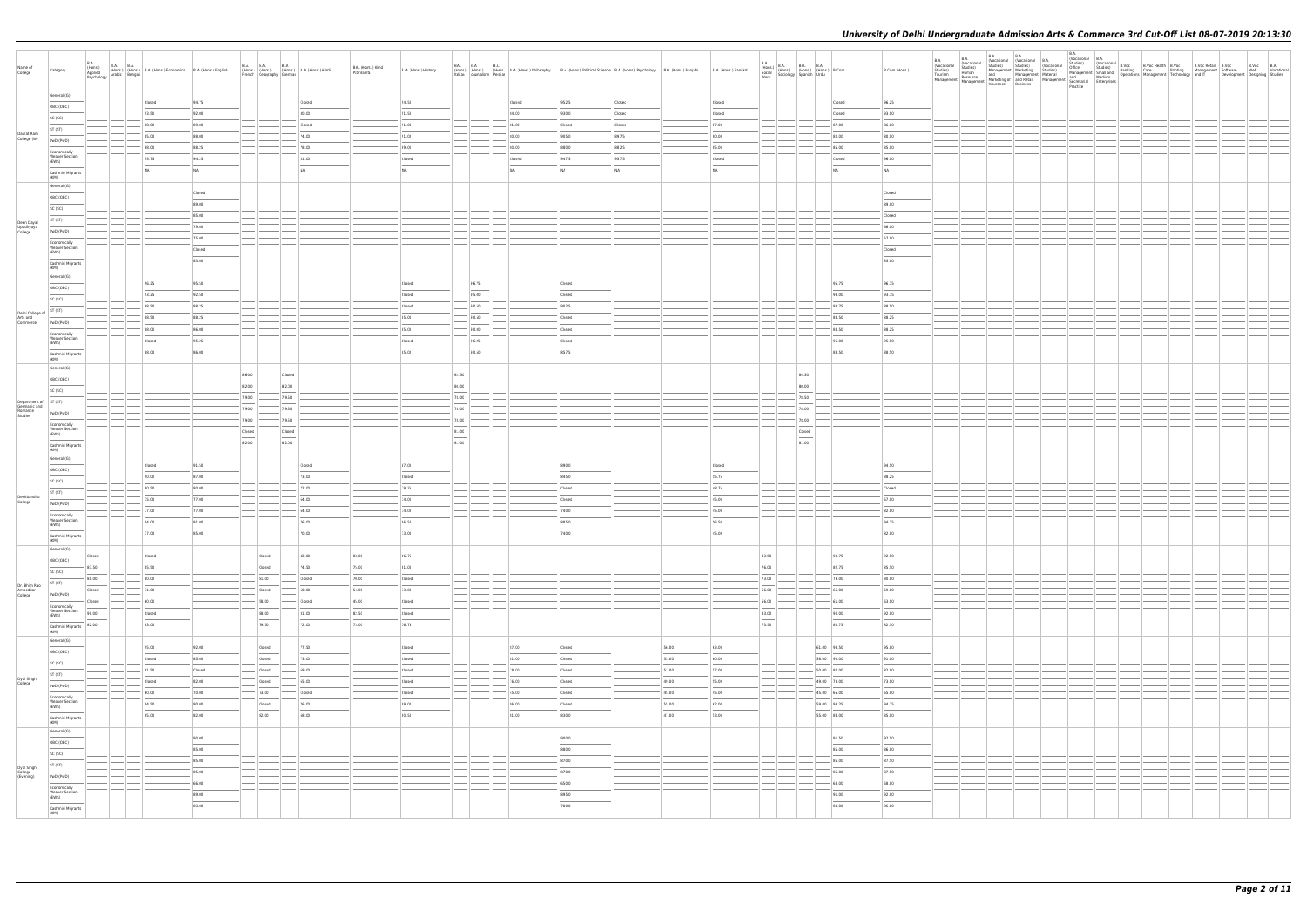| Name of<br>College                       | Category                                       | <b>B.A.</b><br>(Hons.)<br>Applied<br>Psychology | B.A. (Hons.) (Hons.) B.A. (Hons.) Economics B.A. (Hons.) English<br><sub>IV</sub> Arabic Bengali |                  | <b>B.A. B.A.</b><br><b>B.A.</b><br>(Hons.) (Hons.) (Hons.) B.A. (Hons.) Hindi<br>French Geography German |                | B.A. (Hons.) Hindi<br>Patrikarita | B.A. (Hons.) History | <b>B.A. B.A. B.A.</b><br>Italian Journalism Persian |        |                | (Hons.) (Hons.) (Hons.) B.A. (Hons.) B.A. (Hons.) Philosophy B.A. (Hons.) Political Science B.A. (Hons.) Psychology B.A. (Hons.) Punjabi | B.A. (Hons.) Sanskrit | $\begin{array}{ l l } \hline \text{B.A.} \\ \text{(Hons.)} \\ \text{Social} \\ \text{Social} \\ \text{Work} \end{array} \hspace{1mm} \begin{array}{ l } \hline \text{B.A.} \\ \text{(Hons.)} \\ \text{(Hons.)} \\ \text{[Hons.)} \end{array} \hspace{1mm} \begin{array}{ l } \hline \text{B.A.} \\ \text{(Hons.)} \\ \text{(Hons.)} \\ \text{Urdu} \end{array} \hspace{1mm} \begin{array}{ l } \hline \text{B.A.} \\ \text{B.Com} \\ \text{Ic.} \\ \text{Ic.} \\ \text{I$ |        | B.Com (Hons.)            | B.A. | <b>B.A.</b><br>(Vocational Vocational<br>Studies)<br>Tourism<br>Management | <b>B.A.</b><br>Studies)<br>Human | B.A.<br>(Vocational (Vocational B.A.<br>Studies) Studies) (Vocat<br>Studies)<br>Human and Management Marketing Studies)<br>Human and Management Marketing Management Marketing Management Marketing Management Marketing Marketing Marketing Marketing Marketing Marketing Marketing Marketing Marketi | (Vocational | B.A.<br>(Vocational B.A.<br>Practice |  |                | VOcausurian Land<br>Containe Studies (Nocational B.Voc B.Voc Realth B.Voc B.Voc Retail B.Voc<br>Management Smull and Banking Care Printing Management Software<br>Management Software (November 1999) and IT Developmer<br>Development Designing Studies | B.Voc B.A<br>Web Vocational |  |
|------------------------------------------|------------------------------------------------|-------------------------------------------------|--------------------------------------------------------------------------------------------------|------------------|----------------------------------------------------------------------------------------------------------|----------------|-----------------------------------|----------------------|-----------------------------------------------------|--------|----------------|------------------------------------------------------------------------------------------------------------------------------------------|-----------------------|---------------------------------------------------------------------------------------------------------------------------------------------------------------------------------------------------------------------------------------------------------------------------------------------------------------------------------------------------------------------------------------------------------------------------------------------------------------------------|--------|--------------------------|------|----------------------------------------------------------------------------|----------------------------------|--------------------------------------------------------------------------------------------------------------------------------------------------------------------------------------------------------------------------------------------------------------------------------------------------------|-------------|--------------------------------------|--|----------------|----------------------------------------------------------------------------------------------------------------------------------------------------------------------------------------------------------------------------------------------------------|-----------------------------|--|
|                                          | General (G)                                    | Closed                                          | Closed                                                                                           | 95.50            |                                                                                                          | Closed         |                                   | Closed               |                                                     | Closed | Closed         |                                                                                                                                          | Closed                |                                                                                                                                                                                                                                                                                                                                                                                                                                                                           | 95.00  | 96.25                    |      |                                                                            |                                  |                                                                                                                                                                                                                                                                                                        |             |                                      |  |                |                                                                                                                                                                                                                                                          |                             |  |
|                                          | OBC (OBC)<br>SC (SC)                           | 93.00                                           | Closed                                                                                           | 90.75            |                                                                                                          | Closed         |                                   | 89.75                |                                                     | 82.50  | Closed         |                                                                                                                                          | 45.00                 |                                                                                                                                                                                                                                                                                                                                                                                                                                                                           | Closed | Closed                   |      |                                                                            |                                  |                                                                                                                                                                                                                                                                                                        |             |                                      |  |                |                                                                                                                                                                                                                                                          |                             |  |
|                                          | ST (ST)                                        | 90.75                                           | 87.00                                                                                            | Closed           |                                                                                                          | Closed         |                                   | Closed               |                                                     | 82.00  | Closed         |                                                                                                                                          | Closed                |                                                                                                                                                                                                                                                                                                                                                                                                                                                                           |        | Closed<br>85.00          |      |                                                                            |                                  |                                                                                                                                                                                                                                                                                                        |             |                                      |  |                |                                                                                                                                                                                                                                                          |                             |  |
| Gargi College<br>(W)                     | PwD (PwD)                                      | 90.75                                           | 84.00                                                                                            | 88.00            |                                                                                                          | 70.00          |                                   | Closed               |                                                     | 82.00  | Closed         |                                                                                                                                          | 45.00                 |                                                                                                                                                                                                                                                                                                                                                                                                                                                                           | 79.25  | 78.00                    |      |                                                                            |                                  |                                                                                                                                                                                                                                                                                                        |             |                                      |  |                |                                                                                                                                                                                                                                                          |                             |  |
|                                          | Economically                                   | 91.00                                           | 88.00                                                                                            | Closed           |                                                                                                          | 71.00          |                                   | Closed               |                                                     | 82.00  | Closed         |                                                                                                                                          | 45.00                 |                                                                                                                                                                                                                                                                                                                                                                                                                                                                           | 80.00  | 83.00                    |      |                                                                            |                                  |                                                                                                                                                                                                                                                                                                        |             |                                      |  |                |                                                                                                                                                                                                                                                          |                             |  |
|                                          | <b>Weaker Section</b><br>(EWS)                 | 96.00                                           | Closed                                                                                           | 93.00            |                                                                                                          | 78.00          |                                   | Closed               |                                                     | Closed | 95.00          |                                                                                                                                          | Closed                |                                                                                                                                                                                                                                                                                                                                                                                                                                                                           | 94.75  | 95.75                    |      |                                                                            |                                  |                                                                                                                                                                                                                                                                                                        |             |                                      |  |                |                                                                                                                                                                                                                                                          |                             |  |
|                                          | Kashmiri Migrants<br>(KM)                      | Closed                                          | 93.00                                                                                            | 95.50            |                                                                                                          | 71.00          |                                   | 88.00                |                                                     | 89.00  | 86.00          |                                                                                                                                          | 45.00                 |                                                                                                                                                                                                                                                                                                                                                                                                                                                                           | 88.00  | 90.00                    |      |                                                                            |                                  |                                                                                                                                                                                                                                                                                                        |             |                                      |  |                |                                                                                                                                                                                                                                                          |                             |  |
|                                          | General (G)                                    |                                                 | 97.75                                                                                            |                  |                                                                                                          | Closed         |                                   | Closed               |                                                     |        |                |                                                                                                                                          | Closed                |                                                                                                                                                                                                                                                                                                                                                                                                                                                                           |        | 97.25                    |      |                                                                            |                                  |                                                                                                                                                                                                                                                                                                        |             |                                      |  |                |                                                                                                                                                                                                                                                          |                             |  |
|                                          | OBC (OBC)                                      |                                                 | 94.75                                                                                            | Closed<br>Closed |                                                                                                          | Closed         |                                   | 94.25                |                                                     |        |                |                                                                                                                                          | 69.00                 |                                                                                                                                                                                                                                                                                                                                                                                                                                                                           |        | 94.75                    |      |                                                                            |                                  |                                                                                                                                                                                                                                                                                                        |             |                                      |  |                |                                                                                                                                                                                                                                                          |                             |  |
|                                          | SC (SC)                                        |                                                 | 91.75                                                                                            | Closed           |                                                                                                          | Closed         |                                   | 93.75                |                                                     |        |                |                                                                                                                                          | 65.00                 |                                                                                                                                                                                                                                                                                                                                                                                                                                                                           |        | 91.00                    |      |                                                                            |                                  |                                                                                                                                                                                                                                                                                                        |             |                                      |  |                |                                                                                                                                                                                                                                                          |                             |  |
| Hans Raj<br>College                      | ST (ST)                                        |                                                 | 89.75                                                                                            | Closed           |                                                                                                          | 79.25          |                                   | 93.75                |                                                     |        |                |                                                                                                                                          | 64.00                 |                                                                                                                                                                                                                                                                                                                                                                                                                                                                           |        | 85.00                    |      |                                                                            |                                  |                                                                                                                                                                                                                                                                                                        |             |                                      |  |                |                                                                                                                                                                                                                                                          |                             |  |
|                                          | PwD (PwD)                                      |                                                 | 89.00                                                                                            | 93.25            |                                                                                                          | Closed         |                                   | 93.50                |                                                     |        |                |                                                                                                                                          | 61.00                 |                                                                                                                                                                                                                                                                                                                                                                                                                                                                           |        | 87.00                    |      |                                                                            |                                  |                                                                                                                                                                                                                                                                                                        |             |                                      |  |                |                                                                                                                                                                                                                                                          |                             |  |
|                                          | Economically<br><b>Weaker Section</b><br>(EWS) |                                                 | 97.50                                                                                            | 96.25            |                                                                                                          | Closed         |                                   | Closed               |                                                     |        |                |                                                                                                                                          | 70.00                 |                                                                                                                                                                                                                                                                                                                                                                                                                                                                           |        | 96.00                    |      |                                                                            |                                  |                                                                                                                                                                                                                                                                                                        |             |                                      |  |                |                                                                                                                                                                                                                                                          |                             |  |
|                                          | Kashmiri Migrants                              |                                                 | 91.00                                                                                            | 91.50            |                                                                                                          | 83.00          |                                   | 94.25                |                                                     |        |                |                                                                                                                                          | 66.00                 |                                                                                                                                                                                                                                                                                                                                                                                                                                                                           |        | 87.25                    |      |                                                                            |                                  |                                                                                                                                                                                                                                                                                                        |             |                                      |  |                |                                                                                                                                                                                                                                                          |                             |  |
|                                          | (KM)<br>General (G)                            |                                                 |                                                                                                  |                  |                                                                                                          |                |                                   |                      |                                                     |        |                |                                                                                                                                          |                       |                                                                                                                                                                                                                                                                                                                                                                                                                                                                           |        |                          |      |                                                                            |                                  |                                                                                                                                                                                                                                                                                                        |             |                                      |  |                |                                                                                                                                                                                                                                                          |                             |  |
|                                          | OBC (OBC)                                      |                                                 | 98.00                                                                                            | Closed           |                                                                                                          | Closed         |                                   | Closed               |                                                     | Closed | Closed         |                                                                                                                                          | Closed                | 97.00                                                                                                                                                                                                                                                                                                                                                                                                                                                                     |        | Closed                   |      |                                                                            |                                  |                                                                                                                                                                                                                                                                                                        |             |                                      |  |                |                                                                                                                                                                                                                                                          |                             |  |
|                                          | SC (SC)                                        |                                                 | 95.75                                                                                            | 95.50            |                                                                                                          | Closed         |                                   | 96.25                |                                                     | Closed | Closed         |                                                                                                                                          | Closed                | 94.00                                                                                                                                                                                                                                                                                                                                                                                                                                                                     |        | Closed                   |      |                                                                            |                                  |                                                                                                                                                                                                                                                                                                        |             |                                      |  |                |                                                                                                                                                                                                                                                          |                             |  |
|                                          | ST (ST)                                        |                                                 | 92.75                                                                                            | Closed           |                                                                                                          | Closed         |                                   | Closed               |                                                     | Closed | Closed         |                                                                                                                                          | Closed                | Closed                                                                                                                                                                                                                                                                                                                                                                                                                                                                    |        | 91.75                    |      |                                                                            |                                  |                                                                                                                                                                                                                                                                                                        |             |                                      |  |                |                                                                                                                                                                                                                                                          |                             |  |
| Hindu College                            | PwD (PwD)                                      |                                                 | Closed                                                                                           | Closed           |                                                                                                          | Closed         |                                   | Closed               |                                                     | Closed | Closed         |                                                                                                                                          | 68.00                 | Closed                                                                                                                                                                                                                                                                                                                                                                                                                                                                    |        | Closed                   |      |                                                                            |                                  |                                                                                                                                                                                                                                                                                                        |             |                                      |  |                |                                                                                                                                                                                                                                                          |                             |  |
|                                          | Economically                                   |                                                 | 91.00                                                                                            | Closed           |                                                                                                          | 87.50          |                                   | Closed               |                                                     | 82.00  | Closed         |                                                                                                                                          | Closed                | 90.50                                                                                                                                                                                                                                                                                                                                                                                                                                                                     |        | 88.00                    |      |                                                                            |                                  |                                                                                                                                                                                                                                                                                                        |             |                                      |  |                |                                                                                                                                                                                                                                                          |                             |  |
|                                          | <b>Weaker Section</b><br>(EWS)                 |                                                 | 97.25                                                                                            | 96.25            |                                                                                                          | Closed         |                                   | 97.00                |                                                     | Closed | 96.00          |                                                                                                                                          | 74.00                 | Closed                                                                                                                                                                                                                                                                                                                                                                                                                                                                    |        | Closed                   |      |                                                                            |                                  |                                                                                                                                                                                                                                                                                                        |             |                                      |  |                |                                                                                                                                                                                                                                                          |                             |  |
|                                          | Kashmiri Migrants<br>(KM)                      |                                                 | 92.00                                                                                            | 93.75            |                                                                                                          | 87.75          |                                   | 94.50                |                                                     | 86.00  | Closed         |                                                                                                                                          | 67.00                 | 93.50                                                                                                                                                                                                                                                                                                                                                                                                                                                                     |        | Closed                   |      |                                                                            |                                  |                                                                                                                                                                                                                                                                                                        |             |                                      |  |                |                                                                                                                                                                                                                                                          |                             |  |
|                                          | General (G)                                    |                                                 | 96.50                                                                                            |                  |                                                                                                          | 83.50          |                                   | 94.75                |                                                     | Closed | 96.25          |                                                                                                                                          | 55.00                 |                                                                                                                                                                                                                                                                                                                                                                                                                                                                           |        | 96.25                    |      |                                                                            |                                  |                                                                                                                                                                                                                                                                                                        |             |                                      |  |                |                                                                                                                                                                                                                                                          |                             |  |
|                                          | OBC (OBC)                                      |                                                 | 93.25                                                                                            | Closed<br>91.50  | 95.25<br>92.50                                                                                           | 81.00          |                                   | 91.50                |                                                     | 84.50  | 92.00          | Closed<br>92.50                                                                                                                          | 52.00                 | Closed<br>90.50                                                                                                                                                                                                                                                                                                                                                                                                                                                           |        | 92.25                    |      |                                                                            |                                  |                                                                                                                                                                                                                                                                                                        |             |                                      |  |                |                                                                                                                                                                                                                                                          |                             |  |
|                                          | SC (SC)                                        |                                                 | 88.00                                                                                            | 88.75            | 90.50                                                                                                    | 75.00          |                                   | 89.00                |                                                     | 83.50  | 91.00          | Closed                                                                                                                                   | 52.00                 | 88.00                                                                                                                                                                                                                                                                                                                                                                                                                                                                     |        | 84.00                    |      |                                                                            |                                  |                                                                                                                                                                                                                                                                                                        |             |                                      |  |                |                                                                                                                                                                                                                                                          |                             |  |
| Indraprastha<br>College for<br>Women (W) | ST (ST)                                        |                                                 | 85.00                                                                                            | 90.25            | 92.00                                                                                                    | 75.00          |                                   | Closed               |                                                     | 84.50  | 92.00          | Closed                                                                                                                                   | 52.00                 | 89.25                                                                                                                                                                                                                                                                                                                                                                                                                                                                     |        | 79.00                    |      |                                                                            |                                  |                                                                                                                                                                                                                                                                                                        |             |                                      |  |                |                                                                                                                                                                                                                                                          |                             |  |
|                                          | PwD (PwD)                                      |                                                 | 88.00                                                                                            | 91.50            | $-93.00$                                                                                                 | 83.00          |                                   | 90.00                |                                                     | 86.00  | 91.00          | 88.50                                                                                                                                    | 54.25                 | 94.50                                                                                                                                                                                                                                                                                                                                                                                                                                                                     |        | 88.00                    |      |                                                                            |                                  |                                                                                                                                                                                                                                                                                                        |             |                                      |  |                |                                                                                                                                                                                                                                                          |                             |  |
|                                          | Economically<br><b>Weaker Section</b><br>(EWS) |                                                 | 95.75                                                                                            | 95.00            | 95.00                                                                                                    | 83.00          |                                   | 94.50                |                                                     | 89.00  | 95.00          | 96.75                                                                                                                                    | 54.25                 | 94.50                                                                                                                                                                                                                                                                                                                                                                                                                                                                     |        | 96.00                    |      |                                                                            |                                  |                                                                                                                                                                                                                                                                                                        |             |                                      |  |                |                                                                                                                                                                                                                                                          |                             |  |
|                                          | Kashmiri Migrants                              |                                                 | 95.75                                                                                            | 95.00            | 95.00                                                                                                    | 83.00          |                                   | 94.50                |                                                     | 89.00  | 95.00          | 96.75                                                                                                                                    | 54.25                 | 94.50                                                                                                                                                                                                                                                                                                                                                                                                                                                                     |        | 96.00                    |      |                                                                            |                                  |                                                                                                                                                                                                                                                                                                        |             |                                      |  |                |                                                                                                                                                                                                                                                          |                             |  |
|                                          | (KM)<br>General (G)                            |                                                 |                                                                                                  |                  |                                                                                                          |                |                                   |                      |                                                     |        |                |                                                                                                                                          |                       |                                                                                                                                                                                                                                                                                                                                                                                                                                                                           |        |                          |      |                                                                            |                                  |                                                                                                                                                                                                                                                                                                        |             |                                      |  |                |                                                                                                                                                                                                                                                          |                             |  |
|                                          | OBC (OBC)                                      |                                                 |                                                                                                  |                  |                                                                                                          |                |                                   |                      | 92.00                                               |        |                |                                                                                                                                          |                       |                                                                                                                                                                                                                                                                                                                                                                                                                                                                           |        |                          |      |                                                                            |                                  |                                                                                                                                                                                                                                                                                                        |             |                                      |  |                |                                                                                                                                                                                                                                                          |                             |  |
|                                          | SC (SC)                                        |                                                 |                                                                                                  |                  |                                                                                                          |                |                                   |                      | 82.00                                               |        |                |                                                                                                                                          |                       |                                                                                                                                                                                                                                                                                                                                                                                                                                                                           |        |                          |      |                                                                            |                                  |                                                                                                                                                                                                                                                                                                        |             |                                      |  |                |                                                                                                                                                                                                                                                          |                             |  |
| Institute of                             | ST (ST)                                        |                                                 |                                                                                                  |                  |                                                                                                          |                |                                   |                      | 75.00                                               |        |                |                                                                                                                                          |                       |                                                                                                                                                                                                                                                                                                                                                                                                                                                                           |        |                          |      |                                                                            |                                  |                                                                                                                                                                                                                                                                                                        |             |                                      |  |                |                                                                                                                                                                                                                                                          |                             |  |
| Home                                     | Economics (W) PwD (PwD)                        |                                                 |                                                                                                  |                  |                                                                                                          |                |                                   |                      | 75.00                                               |        |                |                                                                                                                                          |                       |                                                                                                                                                                                                                                                                                                                                                                                                                                                                           |        |                          |      |                                                                            |                                  |                                                                                                                                                                                                                                                                                                        |             |                                      |  |                |                                                                                                                                                                                                                                                          |                             |  |
|                                          | Economically<br><b>Weaker Section</b>          |                                                 |                                                                                                  |                  |                                                                                                          |                |                                   |                      | 75.00                                               |        |                |                                                                                                                                          |                       |                                                                                                                                                                                                                                                                                                                                                                                                                                                                           |        |                          |      |                                                                            |                                  |                                                                                                                                                                                                                                                                                                        |             |                                      |  |                |                                                                                                                                                                                                                                                          |                             |  |
|                                          | (EWS)                                          |                                                 |                                                                                                  |                  |                                                                                                          |                |                                   |                      | 92.00                                               |        |                |                                                                                                                                          |                       |                                                                                                                                                                                                                                                                                                                                                                                                                                                                           |        |                          |      |                                                                            |                                  |                                                                                                                                                                                                                                                                                                        |             |                                      |  |                |                                                                                                                                                                                                                                                          |                             |  |
|                                          | Kashmiri Migrants<br>(KM)                      |                                                 |                                                                                                  |                  |                                                                                                          |                |                                   |                      | Closed                                              |        |                |                                                                                                                                          |                       |                                                                                                                                                                                                                                                                                                                                                                                                                                                                           |        |                          |      |                                                                            |                                  |                                                                                                                                                                                                                                                                                                        |             |                                      |  |                |                                                                                                                                                                                                                                                          |                             |  |
|                                          | General (G)                                    |                                                 | Closed                                                                                           | Closed           |                                                                                                          | 77.00          |                                   | 87.00                |                                                     | 84.00  | Closed         |                                                                                                                                          | 45.00                 | Closed                                                                                                                                                                                                                                                                                                                                                                                                                                                                    | 91.75  | 93.50                    |      |                                                                            |                                  |                                                                                                                                                                                                                                                                                                        |             |                                      |  |                |                                                                                                                                                                                                                                                          |                             |  |
|                                          | OBC (OBC)                                      |                                                 | 88.00                                                                                            | 87.00            |                                                                                                          | 75.00          |                                   | 83.00                |                                                     | 79.50  | 89.00          |                                                                                                                                          | 45.00                 | 85.00                                                                                                                                                                                                                                                                                                                                                                                                                                                                     | 86.50  | 87.50                    |      |                                                                            |                                  |                                                                                                                                                                                                                                                                                                        |             |                                      |  |                |                                                                                                                                                                                                                                                          |                             |  |
|                                          | SC (SC)                                        |                                                 | 86.00                                                                                            | 85.00            |                                                                                                          | 70.00          |                                   | 83.00                |                                                     | 77.50  | 89.00          |                                                                                                                                          | 45.00                 | 84.00                                                                                                                                                                                                                                                                                                                                                                                                                                                                     | 81.00  | 82.00                    |      |                                                                            |                                  |                                                                                                                                                                                                                                                                                                        |             |                                      |  |                |                                                                                                                                                                                                                                                          |                             |  |
| Janki Devi<br>Memorial<br>College (W)    | ST (ST)                                        |                                                 | 85.00                                                                                            | 85.00            |                                                                                                          | 70.00          |                                   | 82.00                |                                                     | 77.50  | 87.00          |                                                                                                                                          | 45.00                 | 82.00                                                                                                                                                                                                                                                                                                                                                                                                                                                                     | 81.00  | 82.00                    |      |                                                                            |                                  |                                                                                                                                                                                                                                                                                                        |             |                                      |  |                |                                                                                                                                                                                                                                                          |                             |  |
|                                          | PwD (PwD)<br>Economically                      |                                                 | 85.00                                                                                            | 87.00            |                                                                                                          | 70.00          |                                   | 81.00                |                                                     | 77.50  | 86.00          |                                                                                                                                          | 45.00                 | $-82.00$                                                                                                                                                                                                                                                                                                                                                                                                                                                                  | 81.00  | 82.00                    |      |                                                                            |                                  |                                                                                                                                                                                                                                                                                                        |             |                                      |  |                |                                                                                                                                                                                                                                                          |                             |  |
|                                          | <b>Weaker Section</b><br>(EWS)                 |                                                 | 93.50                                                                                            | 89.00            |                                                                                                          | 76.00          |                                   | 83.00                |                                                     | 79.50  | 91.00          |                                                                                                                                          | 45.00                 | Closed                                                                                                                                                                                                                                                                                                                                                                                                                                                                    | Closed | 92.50                    |      |                                                                            |                                  |                                                                                                                                                                                                                                                                                                        |             |                                      |  |                |                                                                                                                                                                                                                                                          |                             |  |
|                                          | Kashmiri Migrants                              |                                                 | 85.00                                                                                            | 86.00            |                                                                                                          | 70.00          |                                   | 83.00                |                                                     | 77.50  | 89.00          |                                                                                                                                          | 45.00                 | 82.00                                                                                                                                                                                                                                                                                                                                                                                                                                                                     | 83.00  | 83.00                    |      |                                                                            |                                  |                                                                                                                                                                                                                                                                                                        |             |                                      |  |                |                                                                                                                                                                                                                                                          |                             |  |
|                                          | (KM)<br>General (G)                            |                                                 |                                                                                                  |                  |                                                                                                          |                |                                   |                      |                                                     |        |                |                                                                                                                                          |                       |                                                                                                                                                                                                                                                                                                                                                                                                                                                                           |        |                          |      |                                                                            |                                  |                                                                                                                                                                                                                                                                                                        |             |                                      |  |                |                                                                                                                                                                                                                                                          |                             |  |
|                                          | OBC (OBC)                                      |                                                 | Closed                                                                                           | Closed           | 90.00<br>$\overline{\phantom{a}}$                                                                        | 79.00          |                                   | Closed               | 92.00                                               |        | Closed         |                                                                                                                                          | 45.00                 |                                                                                                                                                                                                                                                                                                                                                                                                                                                                           | Closed | Closed                   |      |                                                                            |                                  |                                                                                                                                                                                                                                                                                                        |             |                                      |  | 94.00          |                                                                                                                                                                                                                                                          | 80.00                       |  |
|                                          | SC (SC)                                        |                                                 | 86.00                                                                                            | Closed           | Closed                                                                                                   | 74.00          |                                   | 78.50                | 87.00                                               |        | Closed         |                                                                                                                                          | 45.00                 |                                                                                                                                                                                                                                                                                                                                                                                                                                                                           | 85.50  | 87.50                    |      |                                                                            |                                  |                                                                                                                                                                                                                                                                                                        |             |                                      |  | 92.00          |                                                                                                                                                                                                                                                          | 76.00                       |  |
| Kalindi College                          | ST (ST)                                        |                                                 | 80.00                                                                                            | Closed           | 83.00                                                                                                    | 72.00          |                                   | Closed               | 84.00                                               |        | Closed         |                                                                                                                                          | 45.00                 |                                                                                                                                                                                                                                                                                                                                                                                                                                                                           | Closed | 82.00                    |      |                                                                            |                                  |                                                                                                                                                                                                                                                                                                        |             |                                      |  | 91.00          |                                                                                                                                                                                                                                                          | 74.00                       |  |
| (W)                                      | PwD (PwD)                                      |                                                 | 78.00                                                                                            | Closed           | 82.00<br>$-$ 83.00                                                                                       | 70.00          |                                   | Closed<br>73.00      | 82.00<br>85.00                                      |        | 79.00<br>76.00 |                                                                                                                                          | 45.00                 |                                                                                                                                                                                                                                                                                                                                                                                                                                                                           | 77.00  | 81.00                    |      |                                                                            |                                  |                                                                                                                                                                                                                                                                                                        |             |                                      |  | 91.00          |                                                                                                                                                                                                                                                          | 72.00<br>78.00              |  |
|                                          | Economically<br><b>Weaker Section</b>          |                                                 | 80.00<br>Closed                                                                                  | 80.00<br>Closed  | 89.50                                                                                                    | 71.00<br>78.50 |                                   | 86.50                | 91.00                                               |        | 86.00          |                                                                                                                                          | 45.00<br>45.00        |                                                                                                                                                                                                                                                                                                                                                                                                                                                                           | 80.00  | 81.00<br>Closed<br>92.50 |      |                                                                            |                                  |                                                                                                                                                                                                                                                                                                        |             |                                      |  | 92.00<br>94.00 |                                                                                                                                                                                                                                                          | 78.00                       |  |
|                                          | (EWS)                                          |                                                 | 88.00                                                                                            | Closed           | 83.00                                                                                                    | 74.00          |                                   | 73.00                | 86.00                                               |        | 78.00          |                                                                                                                                          | 45.00                 |                                                                                                                                                                                                                                                                                                                                                                                                                                                                           | Closed | 88.00                    |      |                                                                            |                                  |                                                                                                                                                                                                                                                                                                        |             |                                      |  | 92.00          |                                                                                                                                                                                                                                                          | 78.00                       |  |
|                                          | Kashmiri Migrants<br>(KM)                      |                                                 |                                                                                                  |                  |                                                                                                          |                |                                   |                      |                                                     |        |                |                                                                                                                                          |                       |                                                                                                                                                                                                                                                                                                                                                                                                                                                                           |        |                          |      |                                                                            |                                  |                                                                                                                                                                                                                                                                                                        |             |                                      |  |                |                                                                                                                                                                                                                                                          |                             |  |
|                                          | General (G)                                    |                                                 | 95.75                                                                                            | 94.50            | Closed                                                                                                   | 79.00          |                                   | Closed               | 95.00                                               | Closed | 94.50          | Closed                                                                                                                                   | 65.00                 | Closed                                                                                                                                                                                                                                                                                                                                                                                                                                                                    | Closed | Closed                   |      |                                                                            |                                  |                                                                                                                                                                                                                                                                                                        |             |                                      |  |                |                                                                                                                                                                                                                                                          |                             |  |
|                                          | OBC (OBC)                                      |                                                 | Closed                                                                                           | 89.50            | 89.00                                                                                                    | 75.00          |                                   | Closed               | 89.00                                               | 82.00  | Closed         | 90.00                                                                                                                                    | 62.00                 | 86.00                                                                                                                                                                                                                                                                                                                                                                                                                                                                     | Closed | 91.75                    |      |                                                                            |                                  |                                                                                                                                                                                                                                                                                                        |             |                                      |  |                |                                                                                                                                                                                                                                                          |                             |  |
|                                          | SC (SC)<br>ST (ST)                             |                                                 | 86.00                                                                                            | 87.75            | 88.00                                                                                                    | 74.50          |                                   | 83.50                | 87.50                                               | 81.00  | 88.50          | 90.50                                                                                                                                    | 58.00                 | 85.00                                                                                                                                                                                                                                                                                                                                                                                                                                                                     | 85.00  | 89.00                    |      |                                                                            |                                  |                                                                                                                                                                                                                                                                                                        |             |                                      |  |                |                                                                                                                                                                                                                                                          |                             |  |
| Kamala Nehru<br>College (W)              | PwD (PwD)                                      |                                                 | 86.00                                                                                            | 89.00            | Closed                                                                                                   | 72.00          |                                   | Closed               | 88.00                                               | 81.00  | 88.75          | 90.50                                                                                                                                    | 58.00                 | 85.50                                                                                                                                                                                                                                                                                                                                                                                                                                                                     | 85.00  | 89.00                    |      |                                                                            |                                  |                                                                                                                                                                                                                                                                                                        |             |                                      |  |                |                                                                                                                                                                                                                                                          |                             |  |
|                                          | Economically                                   |                                                 | 84.00                                                                                            | 87.00            | $-83.00$                                                                                                 | 68.00          |                                   | 82.00                | 85.00                                               | 78.00  | 85.00          | 88.00                                                                                                                                    | 53.00                 | 79.00                                                                                                                                                                                                                                                                                                                                                                                                                                                                     | 83.00  | 86.00                    |      |                                                                            |                                  |                                                                                                                                                                                                                                                                                                        |             |                                      |  |                |                                                                                                                                                                                                                                                          |                             |  |
|                                          | <b>Weaker Section</b><br>(EWS)                 |                                                 | 94.50                                                                                            | 92.50            | Closed                                                                                                   | 78.50          |                                   | 91.25                | 94.00                                               | 87.00  | 93.75          | 95.25                                                                                                                                    | 63.00                 | 90.00                                                                                                                                                                                                                                                                                                                                                                                                                                                                     | 93.50  | Closed                   |      |                                                                            |                                  |                                                                                                                                                                                                                                                                                                        |             |                                      |  |                |                                                                                                                                                                                                                                                          |                             |  |
|                                          | Kashmiri Migrants<br>(KM)                      |                                                 | 89.00                                                                                            | NA               | 88.00                                                                                                    | NA             |                                   | 86.00                | $\overline{NA}$                                     | 84.00  | 90.00          | NA                                                                                                                                       | 58.00                 | 85.00                                                                                                                                                                                                                                                                                                                                                                                                                                                                     | 87.00  | <b>NA</b>                |      |                                                                            |                                  |                                                                                                                                                                                                                                                                                                        |             |                                      |  |                |                                                                                                                                                                                                                                                          |                             |  |
|                                          |                                                |                                                 |                                                                                                  |                  |                                                                                                          |                |                                   |                      |                                                     |        |                |                                                                                                                                          |                       |                                                                                                                                                                                                                                                                                                                                                                                                                                                                           |        |                          |      |                                                                            |                                  |                                                                                                                                                                                                                                                                                                        |             |                                      |  |                |                                                                                                                                                                                                                                                          |                             |  |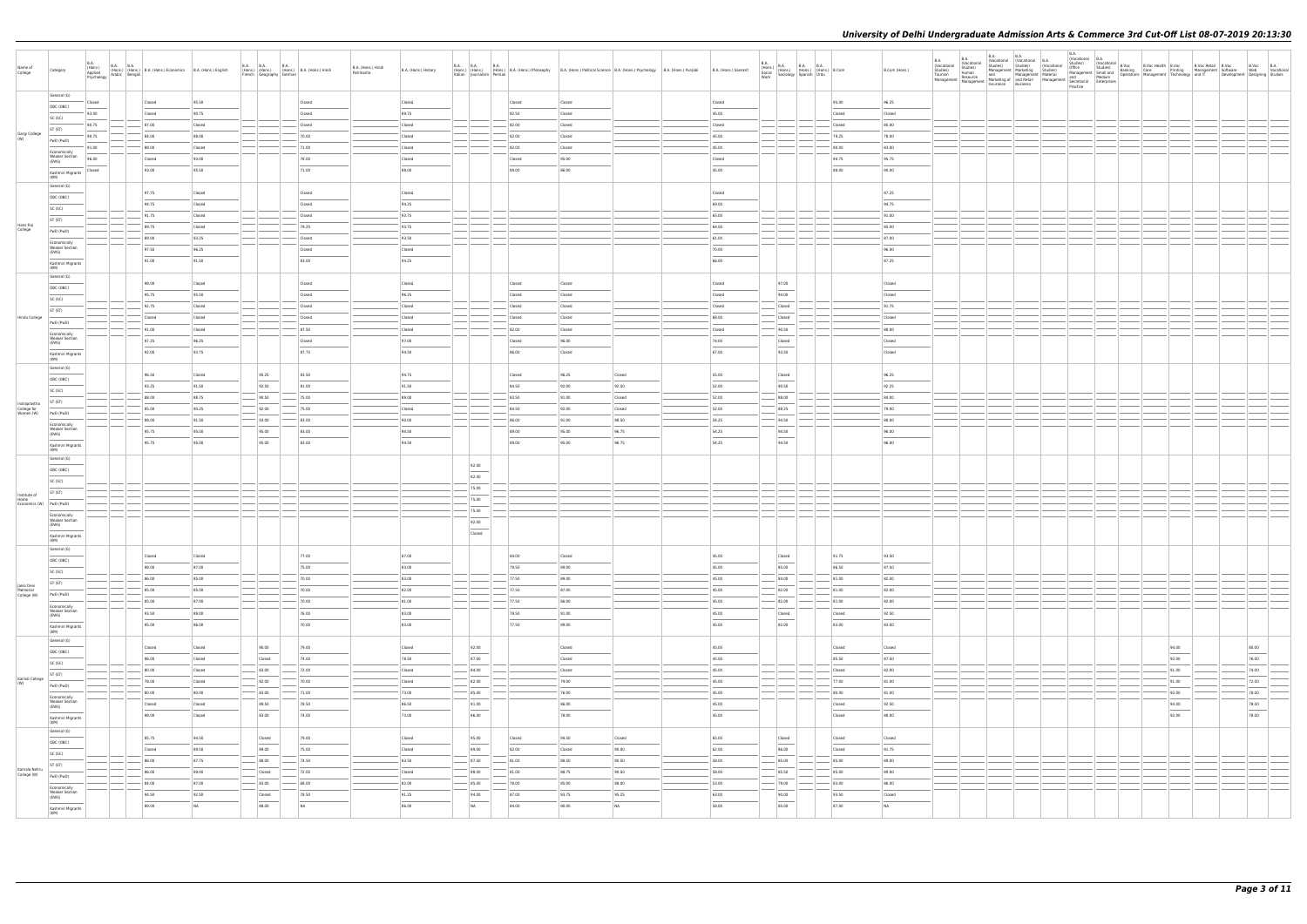| Name of<br>College                                 | Category                                       | <b>B.A.</b> | (19015.)<br>Applied (Hons.) (Hons.) B.A. (Hons.) Economics B.A. (Hons.) English<br>Psychology Arabic Bengali |           | <b>B.A. B.A.</b><br>French Geography German | <b>B.A.</b> | (Hons.) (Hons.) (Hons.) B.A. (Hons.) Hindi | B.A. (Hons.) Hindi<br>Patrikarita | B.A. (Hons.) History | <b>B.A. B.A.</b> | Italian Iournalism Persian        | B.A.     | (Hons.) (Hons.) (Hons.) B.A. (Hons.) Brilosophy B.A. (Hons.) Political Science B.A. (Hons.) Psychology B.A. (Hons.) Punjabi |        |       | B.A. (Hons.) Sanskrit | $\begin{array}{ll} \text{B.A.} \\ \text{(Hons.)} \\ \text{Social} \\ \text{Social} \\ \text{Work} \end{array} \hspace{1mm} \begin{array}{ll} \text{B.A.} \\ \text{(Hons.)} \\ \text{(Hons.)} \\ \text{(Hons.)} \\ \text{Sprains} \\ \text{Sprains} \\ \text{Urdu} \end{array} \hspace{1mm} \begin{array}{ll} \text{B.A.} \\ \text{B.A.} \\ \text{(Hons.)} \\ \text{Urdu} \end{array} \hspace{1mm} \begin{array}{ll} \text{B.A.} \\ \text{B. Comm.} \\ \text{B. Comm.} \\ \text{C.} \\ \text{$ |              | B.Com (Hons.) | B.A.<br>(Vocational<br><b>B.A.</b><br>(Vocational<br>Vocational Studies)<br>Studies) Hanagement Marketing Studies) Office Studies<br>Tourism Human and Management Marketing Studies) Management Studies<br>Management Marketing Studies<br>Management Management Marketing Studies<br>Managem | <b>B.A.</b><br><b>B.A.</b><br>(Vocational Vocational B.A.<br>Studies) Studies (Vocational Studies) | (Vocational | B.A.<br>(Vocational B.A. |  |  | Studies) (Vocational B.Voc B.Voc Health B.Voc B.Voc Retail B.Voc B.Voc B.Voc B.Voc B.Voc B.Voc B.Voc B.Voc B.Voc B.Voc B.Voc B.Voc B.Voc B.Voc B.Voc B.Voc B.Voc B.Voc B.Vocational Banking Care Printing The Uncare Press, an |  |
|----------------------------------------------------|------------------------------------------------|-------------|--------------------------------------------------------------------------------------------------------------|-----------|---------------------------------------------|-------------|--------------------------------------------|-----------------------------------|----------------------|------------------|-----------------------------------|----------|-----------------------------------------------------------------------------------------------------------------------------|--------|-------|-----------------------|-----------------------------------------------------------------------------------------------------------------------------------------------------------------------------------------------------------------------------------------------------------------------------------------------------------------------------------------------------------------------------------------------------------------------------------------------------------------------------------------------|--------------|---------------|-----------------------------------------------------------------------------------------------------------------------------------------------------------------------------------------------------------------------------------------------------------------------------------------------|----------------------------------------------------------------------------------------------------|-------------|--------------------------|--|--|--------------------------------------------------------------------------------------------------------------------------------------------------------------------------------------------------------------------------------|--|
|                                                    | General (G)                                    |             |                                                                                                              |           |                                             |             |                                            |                                   |                      |                  |                                   |          |                                                                                                                             | 96.00  |       |                       |                                                                                                                                                                                                                                                                                                                                                                                                                                                                                               |              | 95.50         |                                                                                                                                                                                                                                                                                               |                                                                                                    |             |                          |  |  |                                                                                                                                                                                                                                |  |
|                                                    | OBC (OBC)                                      |             |                                                                                                              |           |                                             |             |                                            |                                   |                      |                  |                                   |          |                                                                                                                             | 91.00  |       |                       |                                                                                                                                                                                                                                                                                                                                                                                                                                                                                               |              | 88.00         |                                                                                                                                                                                                                                                                                               |                                                                                                    |             |                          |  |  |                                                                                                                                                                                                                                |  |
|                                                    | SC (SC)                                        |             |                                                                                                              |           |                                             |             |                                            |                                   |                      |                  |                                   |          |                                                                                                                             |        |       |                       |                                                                                                                                                                                                                                                                                                                                                                                                                                                                                               |              |               |                                                                                                                                                                                                                                                                                               |                                                                                                    |             |                          |  |  |                                                                                                                                                                                                                                |  |
|                                                    | ST (ST)                                        |             |                                                                                                              |           |                                             |             |                                            |                                   |                      |                  |                                   |          |                                                                                                                             | 87.50  |       |                       |                                                                                                                                                                                                                                                                                                                                                                                                                                                                                               |              | 81.00         |                                                                                                                                                                                                                                                                                               |                                                                                                    |             |                          |  |  |                                                                                                                                                                                                                                |  |
| Keshav<br>Mahavidyalaya                            | PwD (PwD)                                      |             |                                                                                                              |           |                                             |             |                                            |                                   |                      |                  |                                   |          |                                                                                                                             | 84.00  |       |                       |                                                                                                                                                                                                                                                                                                                                                                                                                                                                                               |              | 70.00         |                                                                                                                                                                                                                                                                                               |                                                                                                    |             |                          |  |  |                                                                                                                                                                                                                                |  |
|                                                    | Economically                                   |             |                                                                                                              |           |                                             |             |                                            |                                   |                      |                  |                                   |          |                                                                                                                             | 85.00  |       |                       |                                                                                                                                                                                                                                                                                                                                                                                                                                                                                               |              | 70.00         |                                                                                                                                                                                                                                                                                               |                                                                                                    |             |                          |  |  |                                                                                                                                                                                                                                |  |
|                                                    | <b>Weaker Section</b><br>(EWS)                 |             |                                                                                                              |           |                                             |             |                                            |                                   |                      |                  |                                   |          |                                                                                                                             | 95.50  |       |                       |                                                                                                                                                                                                                                                                                                                                                                                                                                                                                               |              | 94.25         |                                                                                                                                                                                                                                                                                               |                                                                                                    |             |                          |  |  |                                                                                                                                                                                                                                |  |
|                                                    | Kashmiri Migrants                              |             |                                                                                                              |           |                                             |             |                                            |                                   |                      |                  |                                   |          |                                                                                                                             | 86.00  |       |                       |                                                                                                                                                                                                                                                                                                                                                                                                                                                                                               |              | 85.50         |                                                                                                                                                                                                                                                                                               |                                                                                                    |             |                          |  |  |                                                                                                                                                                                                                                |  |
|                                                    | (KM)                                           |             |                                                                                                              |           |                                             |             |                                            |                                   |                      |                  |                                   |          |                                                                                                                             |        |       |                       |                                                                                                                                                                                                                                                                                                                                                                                                                                                                                               |              |               |                                                                                                                                                                                                                                                                                               |                                                                                                    |             |                          |  |  |                                                                                                                                                                                                                                |  |
|                                                    | General (G)                                    |             | 97.50                                                                                                        | 96.00     | Closed                                      |             | Closed                                     |                                   | Closed               |                  |                                   |          | Closed                                                                                                                      |        |       | Closed                |                                                                                                                                                                                                                                                                                                                                                                                                                                                                                               | Closed 97.00 | 97.00         |                                                                                                                                                                                                                                                                                               |                                                                                                    |             |                          |  |  |                                                                                                                                                                                                                                |  |
|                                                    | OBC (OBC)                                      |             | 95.25                                                                                                        | 92.50     | 95.25                                       |             | 86.75                                      |                                   | Closed               |                  |                                   |          | Closed                                                                                                                      |        |       | 69.00                 |                                                                                                                                                                                                                                                                                                                                                                                                                                                                                               | 78.00 96.00  | 94.25         |                                                                                                                                                                                                                                                                                               |                                                                                                    |             |                          |  |  |                                                                                                                                                                                                                                |  |
|                                                    | SC (SC)                                        |             | 91.25                                                                                                        | Closed    | 94.50                                       |             | Closed                                     |                                   | Closed               |                  |                                   |          | Closed                                                                                                                      |        |       | Closed                |                                                                                                                                                                                                                                                                                                                                                                                                                                                                                               | 75.00 93.50  | 90.25         |                                                                                                                                                                                                                                                                                               |                                                                                                    |             |                          |  |  |                                                                                                                                                                                                                                |  |
| Kirori Mal                                         | ST (ST)                                        |             | 89.75                                                                                                        | Closed    | Closed                                      |             | 85.00                                      |                                   | Closed               |                  |                                   |          | Closed                                                                                                                      |        |       | 68.50                 |                                                                                                                                                                                                                                                                                                                                                                                                                                                                                               | 75.00 91.00  | 85.00         |                                                                                                                                                                                                                                                                                               |                                                                                                    |             |                          |  |  |                                                                                                                                                                                                                                |  |
| College                                            | PwD (PwD)                                      |             | 89.00                                                                                                        |           |                                             |             |                                            |                                   |                      |                  |                                   |          |                                                                                                                             |        |       |                       |                                                                                                                                                                                                                                                                                                                                                                                                                                                                                               |              |               |                                                                                                                                                                                                                                                                                               |                                                                                                    |             |                          |  |  |                                                                                                                                                                                                                                |  |
|                                                    | Economically<br><b>Weaker Section</b>          |             |                                                                                                              | 91.00     | $-91.00$                                    |             | 86.25                                      |                                   | 89.50                |                  |                                   |          | Closed                                                                                                                      |        |       | Closed                |                                                                                                                                                                                                                                                                                                                                                                                                                                                                                               | 74.00 88.75  | 87.50         |                                                                                                                                                                                                                                                                                               |                                                                                                    |             |                          |  |  |                                                                                                                                                                                                                                |  |
|                                                    | (EWS)                                          |             | 97.25                                                                                                        | 95.50     | 96.00                                       |             | 87.50                                      |                                   | Closed               |                  |                                   |          | Closed                                                                                                                      |        |       | Closed                |                                                                                                                                                                                                                                                                                                                                                                                                                                                                                               | 77.00 96.75  | 96.25         |                                                                                                                                                                                                                                                                                               |                                                                                                    |             |                          |  |  |                                                                                                                                                                                                                                |  |
|                                                    | Kashmiri Migrants<br>(KM)                      |             | 94.50                                                                                                        | 91.00     | 92.50                                       |             | 85.00                                      |                                   | 92.25                |                  |                                   |          | 93.25                                                                                                                       |        |       | 68.50                 |                                                                                                                                                                                                                                                                                                                                                                                                                                                                                               | 75.00 90.50  | 87.00         |                                                                                                                                                                                                                                                                                               |                                                                                                    |             |                          |  |  |                                                                                                                                                                                                                                |  |
|                                                    | General (G)                                    |             |                                                                                                              |           |                                             |             |                                            |                                   |                      |                  |                                   |          |                                                                                                                             |        |       |                       |                                                                                                                                                                                                                                                                                                                                                                                                                                                                                               |              |               |                                                                                                                                                                                                                                                                                               |                                                                                                    |             |                          |  |  |                                                                                                                                                                                                                                |  |
|                                                    | OBC (OBC)                                      |             |                                                                                                              |           |                                             |             |                                            |                                   |                      |                  |                                   |          |                                                                                                                             |        |       |                       |                                                                                                                                                                                                                                                                                                                                                                                                                                                                                               |              |               |                                                                                                                                                                                                                                                                                               |                                                                                                    |             |                          |  |  |                                                                                                                                                                                                                                |  |
|                                                    | SC (SC)                                        |             |                                                                                                              |           |                                             |             |                                            |                                   |                      |                  |                                   |          |                                                                                                                             |        |       |                       |                                                                                                                                                                                                                                                                                                                                                                                                                                                                                               |              |               |                                                                                                                                                                                                                                                                                               |                                                                                                    |             |                          |  |  |                                                                                                                                                                                                                                |  |
|                                                    | ST (ST)                                        |             |                                                                                                              |           |                                             |             |                                            |                                   |                      |                  |                                   |          |                                                                                                                             |        |       |                       |                                                                                                                                                                                                                                                                                                                                                                                                                                                                                               |              |               |                                                                                                                                                                                                                                                                                               |                                                                                                    |             |                          |  |  |                                                                                                                                                                                                                                |  |
| Lady Irwin<br>College (W)                          | PwD (PwD)                                      |             |                                                                                                              |           |                                             |             |                                            |                                   |                      |                  |                                   |          |                                                                                                                             |        |       |                       |                                                                                                                                                                                                                                                                                                                                                                                                                                                                                               |              |               |                                                                                                                                                                                                                                                                                               |                                                                                                    |             |                          |  |  |                                                                                                                                                                                                                                |  |
|                                                    | Economically                                   |             |                                                                                                              |           |                                             |             |                                            |                                   |                      | $\sim$           |                                   |          |                                                                                                                             |        |       |                       |                                                                                                                                                                                                                                                                                                                                                                                                                                                                                               |              |               |                                                                                                                                                                                                                                                                                               |                                                                                                    |             |                          |  |  |                                                                                                                                                                                                                                |  |
|                                                    | <b>Weaker Section</b><br>(EWS)                 |             |                                                                                                              |           |                                             |             |                                            |                                   |                      |                  |                                   |          |                                                                                                                             |        |       |                       |                                                                                                                                                                                                                                                                                                                                                                                                                                                                                               |              |               |                                                                                                                                                                                                                                                                                               |                                                                                                    |             |                          |  |  |                                                                                                                                                                                                                                |  |
|                                                    | Kashmiri Migrants                              |             |                                                                                                              |           |                                             |             |                                            |                                   |                      |                  |                                   |          |                                                                                                                             |        |       |                       |                                                                                                                                                                                                                                                                                                                                                                                                                                                                                               |              |               |                                                                                                                                                                                                                                                                                               |                                                                                                    |             |                          |  |  |                                                                                                                                                                                                                                |  |
|                                                    | (KM)                                           |             |                                                                                                              |           |                                             |             |                                            |                                   |                      |                  |                                   |          |                                                                                                                             |        |       |                       |                                                                                                                                                                                                                                                                                                                                                                                                                                                                                               |              |               |                                                                                                                                                                                                                                                                                               |                                                                                                    |             |                          |  |  |                                                                                                                                                                                                                                |  |
|                                                    | General (G)                                    |             | Closed                                                                                                       | Closed    |                                             |             | Closed                                     |                                   | Closed               |                  | Closed                            | Closed   | Closed                                                                                                                      | Closed |       | Closed                | Closed                                                                                                                                                                                                                                                                                                                                                                                                                                                                                        |              | 97.75         |                                                                                                                                                                                                                                                                                               |                                                                                                    |             |                          |  |  |                                                                                                                                                                                                                                |  |
|                                                    | OBC (OBC)                                      |             | Closed                                                                                                       | 94.00     |                                             |             | Closed                                     |                                   | Closed               |                  | the control of the con-<br>Closed | Closed   | Closed                                                                                                                      | 96.00  |       | 61.50                 | Closed                                                                                                                                                                                                                                                                                                                                                                                                                                                                                        |              | 95.50         |                                                                                                                                                                                                                                                                                               |                                                                                                    |             |                          |  |  |                                                                                                                                                                                                                                |  |
|                                                    | SC (SC)                                        |             |                                                                                                              | 93.00     |                                             |             | 80.00                                      |                                   | Closed               |                  |                                   | 86.50    |                                                                                                                             | 95.00  |       | 61.00                 |                                                                                                                                                                                                                                                                                                                                                                                                                                                                                               |              | Closed        |                                                                                                                                                                                                                                                                                               |                                                                                                    |             |                          |  |  |                                                                                                                                                                                                                                |  |
| Lady Shri Ram                                      | ST (ST)                                        |             | Closed                                                                                                       |           |                                             |             |                                            |                                   |                      |                  | Closed                            |          | Closed                                                                                                                      |        |       |                       | 91.00                                                                                                                                                                                                                                                                                                                                                                                                                                                                                         |              |               |                                                                                                                                                                                                                                                                                               |                                                                                                    |             |                          |  |  |                                                                                                                                                                                                                                |  |
| College for<br>Women (W)                           | PwD (PwD)                                      |             | Closed                                                                                                       | 92.25     |                                             |             | Closed                                     |                                   | Closed               |                  | 91.50                             | 86.25    | Closed                                                                                                                      | 95.50  |       | 59.00                 | Closed                                                                                                                                                                                                                                                                                                                                                                                                                                                                                        |              | 88.75         |                                                                                                                                                                                                                                                                                               |                                                                                                    |             |                          |  |  |                                                                                                                                                                                                                                |  |
|                                                    | Economically                                   |             | 88.00                                                                                                        | 90.75     |                                             |             | Closed                                     |                                   | 88.00                |                  | 89.50                             | 85.25    | 89.50                                                                                                                       | 95.50  |       | Closed                | Closed                                                                                                                                                                                                                                                                                                                                                                                                                                                                                        |              | 88.75         |                                                                                                                                                                                                                                                                                               |                                                                                                    |             |                          |  |  |                                                                                                                                                                                                                                |  |
|                                                    | <b>Weaker Section</b><br>(EWS)                 |             | Closed                                                                                                       | 96.00     |                                             |             | 84.50                                      |                                   | 95.75                |                  | 96.75                             | 92.25    | 97.25                                                                                                                       | 97.50  |       | Closed                | 95.50                                                                                                                                                                                                                                                                                                                                                                                                                                                                                         |              | 97.25         |                                                                                                                                                                                                                                                                                               |                                                                                                    |             |                          |  |  |                                                                                                                                                                                                                                |  |
|                                                    | Kashmiri Migrants<br>(KM)                      |             | 94.00                                                                                                        | 94.00     |                                             |             | 79.00                                      |                                   | 91.00                |                  | Closed                            | 88.25    | 94.50                                                                                                                       | 96.00  |       | 60.00                 | 92.50                                                                                                                                                                                                                                                                                                                                                                                                                                                                                         |              | 94.75         |                                                                                                                                                                                                                                                                                               |                                                                                                    |             |                          |  |  |                                                                                                                                                                                                                                |  |
|                                                    | General (G)                                    |             |                                                                                                              |           |                                             |             |                                            |                                   |                      |                  |                                   |          |                                                                                                                             |        |       |                       |                                                                                                                                                                                                                                                                                                                                                                                                                                                                                               |              |               |                                                                                                                                                                                                                                                                                               |                                                                                                    |             |                          |  |  |                                                                                                                                                                                                                                |  |
|                                                    | OBC (OBC)                                      |             | 93.00                                                                                                        | 92.50     |                                             |             | 80.00                                      |                                   | Closed               |                  |                                   | 82.00    | 91.00                                                                                                                       |        |       | 56.00                 |                                                                                                                                                                                                                                                                                                                                                                                                                                                                                               | 90.00        | 92.00         |                                                                                                                                                                                                                                                                                               |                                                                                                    |             |                          |  |  |                                                                                                                                                                                                                                |  |
|                                                    | SC (SC)                                        |             | 87.50                                                                                                        | 88.00     |                                             |             | 77.00                                      |                                   | 83.50                |                  |                                   | 78.00    | 86.00                                                                                                                       |        |       | 52.00                 |                                                                                                                                                                                                                                                                                                                                                                                                                                                                                               | 85.00        | 86.00         |                                                                                                                                                                                                                                                                                               |                                                                                                    |             |                          |  |  |                                                                                                                                                                                                                                |  |
|                                                    | ST (ST)                                        |             | 84.00                                                                                                        | 88.00     |                                             |             | 76.00                                      |                                   | 82.50                |                  |                                   | 77.00    | Closed                                                                                                                      |        |       | 54.00                 |                                                                                                                                                                                                                                                                                                                                                                                                                                                                                               | 83.00        | 84.00         |                                                                                                                                                                                                                                                                                               |                                                                                                    |             |                          |  |  |                                                                                                                                                                                                                                |  |
| Lakshmibai<br>College (W)                          | PwD (PwD)                                      |             | 84.00                                                                                                        | 88.00     |                                             |             | 76.00                                      |                                   | 82.00                |                  |                                   | 77.00    | 82.00                                                                                                                       |        |       | 54.00                 |                                                                                                                                                                                                                                                                                                                                                                                                                                                                                               | 82.00        | 83.00         |                                                                                                                                                                                                                                                                                               |                                                                                                    |             |                          |  |  |                                                                                                                                                                                                                                |  |
|                                                    |                                                |             | 84.00                                                                                                        | 88.00     |                                             |             | 76.00                                      |                                   | 83.00                |                  |                                   | $-77.00$ | 91.00                                                                                                                       |        |       | 54.00                 |                                                                                                                                                                                                                                                                                                                                                                                                                                                                                               | 83.00        | 84.00         |                                                                                                                                                                                                                                                                                               |                                                                                                    |             |                          |  |  |                                                                                                                                                                                                                                |  |
|                                                    | Economically<br><b>Weaker Section</b><br>(EWS) |             | 93.00                                                                                                        | 92.50     |                                             |             | 80.00                                      |                                   | 86.75                |                  |                                   | 82.00    | 91.00                                                                                                                       |        |       | 56.00                 |                                                                                                                                                                                                                                                                                                                                                                                                                                                                                               | 90.00        | 92.00         |                                                                                                                                                                                                                                                                                               |                                                                                                    |             |                          |  |  |                                                                                                                                                                                                                                |  |
|                                                    |                                                |             | 93.00                                                                                                        | <b>NA</b> |                                             |             | NA                                         |                                   | NA                   |                  |                                   | 82.00    | NA                                                                                                                          |        |       | 54.00                 |                                                                                                                                                                                                                                                                                                                                                                                                                                                                                               | 90.00        | 92.00         |                                                                                                                                                                                                                                                                                               |                                                                                                    |             |                          |  |  |                                                                                                                                                                                                                                |  |
|                                                    | Kashmiri Migrant<br>(KM)                       |             |                                                                                                              |           |                                             |             |                                            |                                   |                      |                  |                                   |          |                                                                                                                             |        |       |                       |                                                                                                                                                                                                                                                                                                                                                                                                                                                                                               |              |               |                                                                                                                                                                                                                                                                                               |                                                                                                    |             |                          |  |  |                                                                                                                                                                                                                                |  |
|                                                    | General (G)                                    |             |                                                                                                              | 92.75     |                                             |             | 80.00                                      |                                   |                      |                  | 94.00                             |          | Closed                                                                                                                      |        |       |                       |                                                                                                                                                                                                                                                                                                                                                                                                                                                                                               |              | 94.00         |                                                                                                                                                                                                                                                                                               |                                                                                                    |             |                          |  |  |                                                                                                                                                                                                                                |  |
|                                                    | OBC (OBC)                                      |             |                                                                                                              | 85.50     |                                             |             | 76.00                                      |                                   |                      |                  | $\sim$<br>88.00                   |          | $\frac{1}{2}$<br>88.50                                                                                                      |        |       |                       |                                                                                                                                                                                                                                                                                                                                                                                                                                                                                               |              | 84.00         |                                                                                                                                                                                                                                                                                               |                                                                                                    |             |                          |  |  |                                                                                                                                                                                                                                |  |
|                                                    | SC (SC)                                        |             |                                                                                                              | 82.00     |                                             |             | 72.50                                      |                                   |                      |                  | 86.00                             |          |                                                                                                                             |        |       |                       |                                                                                                                                                                                                                                                                                                                                                                                                                                                                                               |              | 80.00         |                                                                                                                                                                                                                                                                                               |                                                                                                    |             |                          |  |  |                                                                                                                                                                                                                                |  |
| Maharaja                                           | ST (ST)                                        |             |                                                                                                              |           |                                             |             |                                            |                                   |                      |                  |                                   |          | Closed                                                                                                                      |        |       |                       |                                                                                                                                                                                                                                                                                                                                                                                                                                                                                               |              |               |                                                                                                                                                                                                                                                                                               |                                                                                                    |             |                          |  |  |                                                                                                                                                                                                                                |  |
| Agrasen<br>College                                 | PwD (PwD)                                      |             |                                                                                                              | 80.50     |                                             |             | 67.50                                      |                                   |                      |                  | 80.00                             |          | 78.00                                                                                                                       |        |       |                       |                                                                                                                                                                                                                                                                                                                                                                                                                                                                                               |              | 75.00         |                                                                                                                                                                                                                                                                                               |                                                                                                    |             |                          |  |  |                                                                                                                                                                                                                                |  |
|                                                    | Economically<br><b>Weaker Section</b>          |             |                                                                                                              | 82.00     |                                             |             | $-65.00$                                   |                                   |                      |                  | 85.00                             |          | 81.00                                                                                                                       |        |       |                       |                                                                                                                                                                                                                                                                                                                                                                                                                                                                                               |              | 75.00         |                                                                                                                                                                                                                                                                                               |                                                                                                    |             |                          |  |  |                                                                                                                                                                                                                                |  |
|                                                    | (EWS)<br>$\frac{1}{2}$                         |             |                                                                                                              | 90.00     |                                             |             | 79.00                                      |                                   |                      |                  | 92.50<br>the control of           |          | Closed                                                                                                                      |        |       |                       |                                                                                                                                                                                                                                                                                                                                                                                                                                                                                               |              | 92.00         |                                                                                                                                                                                                                                                                                               |                                                                                                    |             |                          |  |  |                                                                                                                                                                                                                                |  |
|                                                    | Kashmiri Migrants<br>(KM)                      |             |                                                                                                              | 89.00     |                                             |             | 71.00                                      |                                   |                      |                  | 85.00                             |          | 87.00                                                                                                                       |        |       |                       |                                                                                                                                                                                                                                                                                                                                                                                                                                                                                               |              | 90.00         |                                                                                                                                                                                                                                                                                               |                                                                                                    |             |                          |  |  |                                                                                                                                                                                                                                |  |
|                                                    | General (G)                                    |             |                                                                                                              |           |                                             |             |                                            |                                   |                      |                  |                                   |          |                                                                                                                             |        |       |                       |                                                                                                                                                                                                                                                                                                                                                                                                                                                                                               |              |               |                                                                                                                                                                                                                                                                                               |                                                                                                    |             |                          |  |  |                                                                                                                                                                                                                                |  |
|                                                    | OBC (OBC)                                      |             | Closed                                                                                                       | 94.00     |                                             |             | 79.00                                      |                                   | 92.25                |                  |                                   |          | 94.00                                                                                                                       |        |       | 61.00                 | 92.50                                                                                                                                                                                                                                                                                                                                                                                                                                                                                         | Closed       | Closed        |                                                                                                                                                                                                                                                                                               |                                                                                                    |             |                          |  |  |                                                                                                                                                                                                                                |  |
|                                                    | SC (SC)                                        |             | 92.00                                                                                                        | 88.00     |                                             |             | 78.00                                      |                                   | 88.00                |                  |                                   |          | 88.00                                                                                                                       |        |       | 59.00                 | 86.00                                                                                                                                                                                                                                                                                                                                                                                                                                                                                         | 88.00        | 92.00         |                                                                                                                                                                                                                                                                                               |                                                                                                    |             |                          |  |  |                                                                                                                                                                                                                                |  |
|                                                    | ST (ST)                                        |             | 88.00                                                                                                        | 86.00     |                                             |             | 74.00                                      |                                   | 85.50                |                  |                                   |          | 86.00                                                                                                                       |        |       | 56.00                 | 84.00                                                                                                                                                                                                                                                                                                                                                                                                                                                                                         | 84.50        | 91.00         |                                                                                                                                                                                                                                                                                               |                                                                                                    |             |                          |  |  |                                                                                                                                                                                                                                |  |
| Maitreyi<br>College (W)                            |                                                |             | 86.00                                                                                                        | 86.00     |                                             |             | 74.00                                      |                                   | 85.50                |                  |                                   |          | 86.00                                                                                                                       |        |       | 56.00                 | 84.00                                                                                                                                                                                                                                                                                                                                                                                                                                                                                         | 79.50        | 80.00         |                                                                                                                                                                                                                                                                                               |                                                                                                    |             |                          |  |  |                                                                                                                                                                                                                                |  |
|                                                    | PwD (PwD)                                      |             | 86.00                                                                                                        | 85.00     |                                             |             | 73.00                                      |                                   | 86.00                |                  |                                   |          | $\frac{1}{2}$<br>85.00                                                                                                      |        |       | 55.00                 | 82.00                                                                                                                                                                                                                                                                                                                                                                                                                                                                                         | 80.00        | 84.00         |                                                                                                                                                                                                                                                                                               |                                                                                                    |             |                          |  |  |                                                                                                                                                                                                                                |  |
|                                                    | Economically<br><b>Weaker Section</b>          |             | 95.25                                                                                                        | 94.00     |                                             |             | 79.00                                      |                                   | 92.25                |                  |                                   |          | 93.00                                                                                                                       |        |       | 61.00                 | 92.50                                                                                                                                                                                                                                                                                                                                                                                                                                                                                         | 93.25        | 94.50         |                                                                                                                                                                                                                                                                                               |                                                                                                    |             |                          |  |  |                                                                                                                                                                                                                                |  |
|                                                    | (EWS)                                          |             | 88.00                                                                                                        | 88.00     |                                             |             | 78.00                                      |                                   | 88.00                |                  |                                   |          | 88.00                                                                                                                       |        |       | 59.00                 | $\frac{1}{2}$<br>86.00                                                                                                                                                                                                                                                                                                                                                                                                                                                                        | 88.00        | 92.00         |                                                                                                                                                                                                                                                                                               |                                                                                                    |             |                          |  |  |                                                                                                                                                                                                                                |  |
|                                                    | Kashmiri Migrants<br>(KM)                      |             |                                                                                                              |           |                                             |             |                                            |                                   |                      |                  |                                   |          |                                                                                                                             |        |       |                       |                                                                                                                                                                                                                                                                                                                                                                                                                                                                                               |              |               |                                                                                                                                                                                                                                                                                               |                                                                                                    |             |                          |  |  |                                                                                                                                                                                                                                |  |
|                                                    | General (G)                                    |             |                                                                                                              | 89.00     |                                             |             |                                            |                                   |                      |                  |                                   | Closed   |                                                                                                                             | 95.50  | 55.00 | 50.00                 |                                                                                                                                                                                                                                                                                                                                                                                                                                                                                               | Closed       | Closed        |                                                                                                                                                                                                                                                                                               |                                                                                                    |             |                          |  |  |                                                                                                                                                                                                                                |  |
|                                                    | Sikh Minority (SM)                             |             |                                                                                                              |           |                                             |             | Closed                                     |                                   | Closed               |                  |                                   |          | Closed                                                                                                                      |        |       |                       |                                                                                                                                                                                                                                                                                                                                                                                                                                                                                               |              |               |                                                                                                                                                                                                                                                                                               |                                                                                                    |             |                          |  |  |                                                                                                                                                                                                                                |  |
| Mata Sundri                                        | PwD (PwD)                                      |             |                                                                                                              | 82.00     |                                             |             | 53.00                                      |                                   | 74.00                |                  |                                   | 60.00    | 80.00                                                                                                                       | 90.00  | 50.00 | 49.00                 |                                                                                                                                                                                                                                                                                                                                                                                                                                                                                               | 80.00        | 82.00         |                                                                                                                                                                                                                                                                                               |                                                                                                    |             |                          |  |  |                                                                                                                                                                                                                                |  |
| College for<br>Women (W)<br>* Sikh<br>Minority(SM) | Economically                                   |             |                                                                                                              | 72.00     |                                             |             | Closed                                     |                                   | 68.00                |                  |                                   | 57.00    | 73.00                                                                                                                       | 79.00  | 47.00 | 45.00                 |                                                                                                                                                                                                                                                                                                                                                                                                                                                                                               | 73.00        | 74.00         |                                                                                                                                                                                                                                                                                               |                                                                                                    |             |                          |  |  |                                                                                                                                                                                                                                |  |
|                                                    | Weaker Section<br>(EWS)                        |             |                                                                                                              | NA        |                                             |             | NA                                         |                                   | NA                   |                  |                                   | NA       | NA                                                                                                                          | NA     | NA    | NA                    |                                                                                                                                                                                                                                                                                                                                                                                                                                                                                               | <b>NA</b>    | NA            |                                                                                                                                                                                                                                                                                               |                                                                                                    |             |                          |  |  |                                                                                                                                                                                                                                |  |
|                                                    | Kashmiri Migrants<br>(KM)                      |             |                                                                                                              | 79.00     |                                             |             | 58.00                                      |                                   | 74.00                |                  |                                   | 67.00    | 77.00                                                                                                                       | 85.50  | 48.00 | 45.00                 |                                                                                                                                                                                                                                                                                                                                                                                                                                                                                               | 80.00        | 82.00         |                                                                                                                                                                                                                                                                                               |                                                                                                    |             |                          |  |  |                                                                                                                                                                                                                                |  |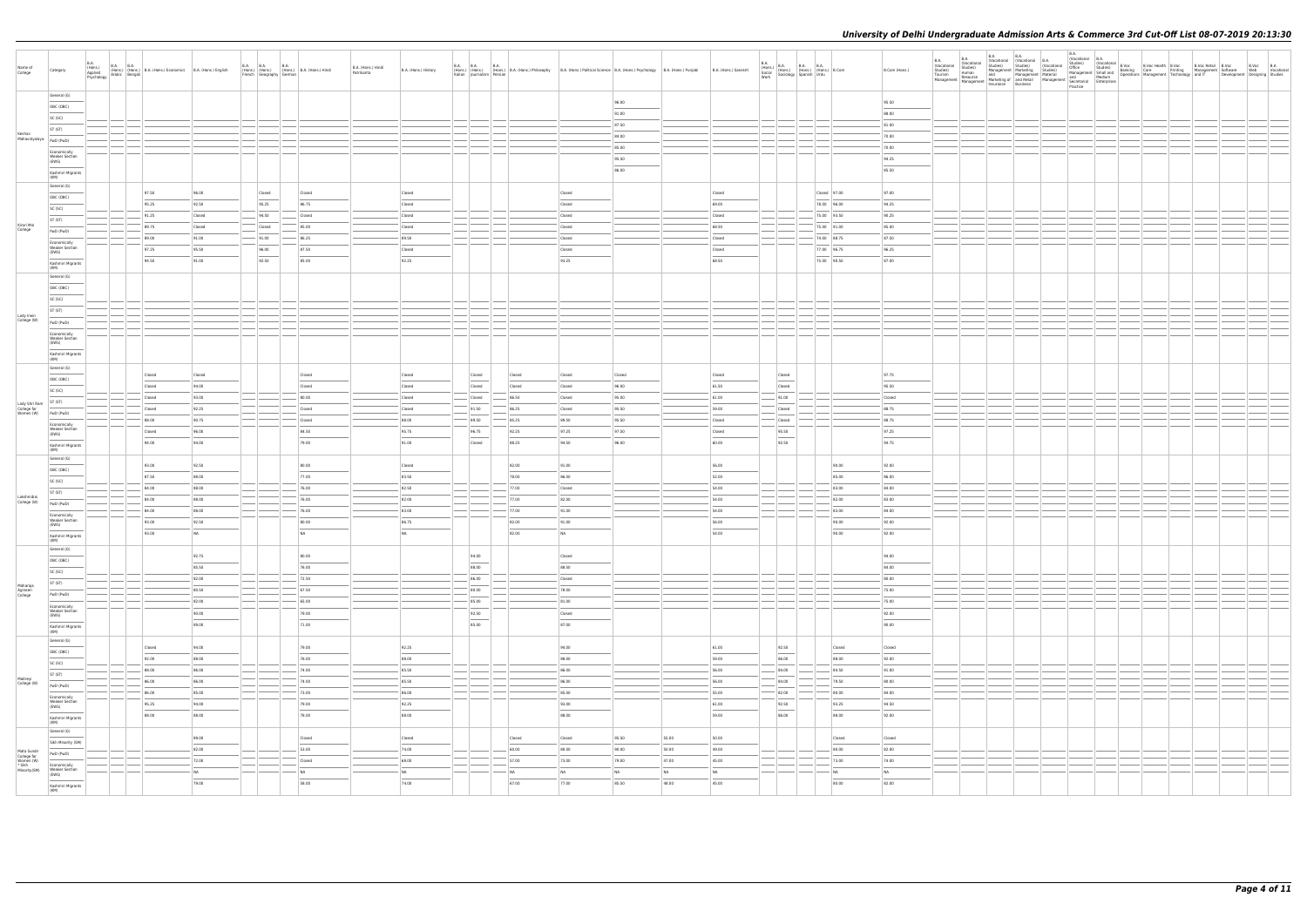| Name of<br>College                    | Category                                                                                                                                                                                                                                                                                                                                                                                                                                                                                | <b>B.A.</b><br>(Hons.)<br>Applied<br>Psychology | B.A. B.A. (Hons.) B.A. (Hons.) Economics B.A. (Hons.) English<br>v Arabic Bengali |                | <b>B.A. B.A.</b><br><b>B.A.</b><br>(Hons.) (Hons.) (Hons.) B.A. (Hons.) Hindi<br>French Geography German |                 | B.A. (Hons.) Hindi<br>Patrikarita | B.A. (Hons.) History | <b>B.A. B.A. B.A.</b> |        | (Hons.) (Hons.) B.A. (Hons.) Philosophy B.A. (Hons.) Philosophy B.A. (Hons.) Political Science B.A. (Hons.) Psychology B.A. (Hons.) Punjabi<br>Italian Journalism Persian                                                                                                                                                                                                                                                                                                           | B.A. (Hons.) Sanskrit | $\begin{array}{ l l } \hline \text{B.A.} \\ \text{(Hons.)} \\ \text{Social} \\ \text{Social} \\ \text{Work} \end{array} \hspace{1mm} \begin{array}{ l } \hline \text{B.A.} \\ \text{(Hons.)} \\ \text{(Hons.)} \\ \text{[Hons.)} \end{array} \hspace{1mm} \begin{array}{ l } \hline \text{B.A.} \\ \text{(Hons.)} \\ \text{(Hons.)} \\ \text{Urdu} \end{array} \hspace{1mm} \begin{array}{ l } \hline \text{B.A.} \\ \text{B.Com} \\ \text{Ic.} \\ \text{Ic.} \\ \text{I$ |                 | B.Com (Hons.)   | B.A.<br>(Vocational<br>Studies)<br>Tourism<br>Management | <b>B.A.</b><br>B.A.<br><b>B.A.</b><br>(Vocational (Vocational B.A.<br>Studies) Studies) (Vocat |                                                                                                                                                                                                                                                                                                                                                                                                                                                                                     | B.A.<br>I (Vocational B.A.<br>I Studies) (Vocational B.Voc<br>Studies) Banking Care<br>Management Smalland Dependions Management Technology and IT<br>Management Medium<br>Medium Development Technology and IT<br>Development<br>Medium | Development Designing Studies | B.Voc B.A<br>Web Vocational |
|---------------------------------------|-----------------------------------------------------------------------------------------------------------------------------------------------------------------------------------------------------------------------------------------------------------------------------------------------------------------------------------------------------------------------------------------------------------------------------------------------------------------------------------------|-------------------------------------------------|-----------------------------------------------------------------------------------|----------------|----------------------------------------------------------------------------------------------------------|-----------------|-----------------------------------|----------------------|-----------------------|--------|-------------------------------------------------------------------------------------------------------------------------------------------------------------------------------------------------------------------------------------------------------------------------------------------------------------------------------------------------------------------------------------------------------------------------------------------------------------------------------------|-----------------------|---------------------------------------------------------------------------------------------------------------------------------------------------------------------------------------------------------------------------------------------------------------------------------------------------------------------------------------------------------------------------------------------------------------------------------------------------------------------------|-----------------|-----------------|----------------------------------------------------------|------------------------------------------------------------------------------------------------|-------------------------------------------------------------------------------------------------------------------------------------------------------------------------------------------------------------------------------------------------------------------------------------------------------------------------------------------------------------------------------------------------------------------------------------------------------------------------------------|------------------------------------------------------------------------------------------------------------------------------------------------------------------------------------------------------------------------------------------|-------------------------------|-----------------------------|
|                                       | General (G)<br>OBC (OBC)                                                                                                                                                                                                                                                                                                                                                                                                                                                                |                                                 | 63.00 97.75                                                                       | Closed         | 97.50                                                                                                    | Closed          |                                   | Closed               |                       | 94.00  | Closed                                                                                                                                                                                                                                                                                                                                                                                                                                                                              | Closed                | 96.25                                                                                                                                                                                                                                                                                                                                                                                                                                                                     |                 |                 |                                                          |                                                                                                |                                                                                                                                                                                                                                                                                                                                                                                                                                                                                     |                                                                                                                                                                                                                                          |                               |                             |
|                                       | SC (SC)                                                                                                                                                                                                                                                                                                                                                                                                                                                                                 |                                                 | 61.00 94.50                                                                       | Closed         | 96.75                                                                                                    | 84.00           |                                   | Closed               |                       | 90.50  | Closed                                                                                                                                                                                                                                                                                                                                                                                                                                                                              | 66.00                 | Closed                                                                                                                                                                                                                                                                                                                                                                                                                                                                    |                 |                 |                                                          |                                                                                                |                                                                                                                                                                                                                                                                                                                                                                                                                                                                                     |                                                                                                                                                                                                                                          |                               |                             |
|                                       | ST (ST)                                                                                                                                                                                                                                                                                                                                                                                                                                                                                 |                                                 | 59.00 91.75                                                                       | 92.75          | 96.00                                                                                                    | 82.00           |                                   | Closed               |                       | 89.00  | Closed                                                                                                                                                                                                                                                                                                                                                                                                                                                                              | 64.00                 | Closed                                                                                                                                                                                                                                                                                                                                                                                                                                                                    |                 |                 |                                                          |                                                                                                |                                                                                                                                                                                                                                                                                                                                                                                                                                                                                     |                                                                                                                                                                                                                                          |                               |                             |
| Miranda House<br>(W)                  | PwD (PwD)                                                                                                                                                                                                                                                                                                                                                                                                                                                                               |                                                 | 59.00 88.00                                                                       | Closed         | 95.75                                                                                                    | 78.00           |                                   | 94.75                |                       | 88.75  | 94.00                                                                                                                                                                                                                                                                                                                                                                                                                                                                               | 60.00                 | 94.00                                                                                                                                                                                                                                                                                                                                                                                                                                                                     |                 |                 |                                                          |                                                                                                |                                                                                                                                                                                                                                                                                                                                                                                                                                                                                     |                                                                                                                                                                                                                                          |                               |                             |
|                                       | Economically                                                                                                                                                                                                                                                                                                                                                                                                                                                                            |                                                 | 59.00 90.00                                                                       | 92.50          | $-$ 88.00                                                                                                | Closed          |                                   | 91.25                |                       | 87.25  | Closed                                                                                                                                                                                                                                                                                                                                                                                                                                                                              | 60.00                 | 88.00                                                                                                                                                                                                                                                                                                                                                                                                                                                                     |                 |                 |                                                          |                                                                                                |                                                                                                                                                                                                                                                                                                                                                                                                                                                                                     |                                                                                                                                                                                                                                          |                               |                             |
|                                       | <b>Weaker Section</b><br>(EWS)                                                                                                                                                                                                                                                                                                                                                                                                                                                          |                                                 | 62.00 96.50                                                                       | 96.00          | 97.00                                                                                                    | 86.00           |                                   | 96.25                |                       | Closed | 97.00                                                                                                                                                                                                                                                                                                                                                                                                                                                                               | Closed                | 95.75                                                                                                                                                                                                                                                                                                                                                                                                                                                                     |                 |                 |                                                          |                                                                                                |                                                                                                                                                                                                                                                                                                                                                                                                                                                                                     |                                                                                                                                                                                                                                          |                               |                             |
|                                       | Kashmiri Migrants<br>(KM)                                                                                                                                                                                                                                                                                                                                                                                                                                                               |                                                 | 59.00 96.00                                                                       | 92.50          | 88.00                                                                                                    | 80.00           |                                   | 94.50                |                       | 87.00  | Closed                                                                                                                                                                                                                                                                                                                                                                                                                                                                              | 62.00                 | Closed                                                                                                                                                                                                                                                                                                                                                                                                                                                                    |                 |                 |                                                          |                                                                                                |                                                                                                                                                                                                                                                                                                                                                                                                                                                                                     |                                                                                                                                                                                                                                          |                               |                             |
|                                       | General (G)                                                                                                                                                                                                                                                                                                                                                                                                                                                                             |                                                 | 95.50                                                                             | 92.50          |                                                                                                          |                 |                                   |                      |                       |        |                                                                                                                                                                                                                                                                                                                                                                                                                                                                                     |                       |                                                                                                                                                                                                                                                                                                                                                                                                                                                                           |                 |                 |                                                          |                                                                                                |                                                                                                                                                                                                                                                                                                                                                                                                                                                                                     |                                                                                                                                                                                                                                          |                               |                             |
|                                       | OBC (OBC)                                                                                                                                                                                                                                                                                                                                                                                                                                                                               |                                                 | 90.00                                                                             | Closed         |                                                                                                          | Closed<br>78.00 |                                   | Closed<br>88.00      |                       |        | Closed<br>Closed                                                                                                                                                                                                                                                                                                                                                                                                                                                                    | Closed<br>50.00       |                                                                                                                                                                                                                                                                                                                                                                                                                                                                           | Closed<br>87.00 | Closed<br>89.00 |                                                          |                                                                                                |                                                                                                                                                                                                                                                                                                                                                                                                                                                                                     |                                                                                                                                                                                                                                          |                               |                             |
|                                       | SC (SC)                                                                                                                                                                                                                                                                                                                                                                                                                                                                                 |                                                 | 80.00                                                                             | Closed         |                                                                                                          | Closed          |                                   | 85.00                |                       |        | Closed                                                                                                                                                                                                                                                                                                                                                                                                                                                                              | 50.00                 |                                                                                                                                                                                                                                                                                                                                                                                                                                                                           | 80.75           | 79.00           |                                                          |                                                                                                |                                                                                                                                                                                                                                                                                                                                                                                                                                                                                     |                                                                                                                                                                                                                                          |                               |                             |
| Motilal Nehru                         | ST (ST)                                                                                                                                                                                                                                                                                                                                                                                                                                                                                 |                                                 | 80.00                                                                             | 82.50          |                                                                                                          | 74.00           |                                   | 85.00                |                       |        | 88.00                                                                                                                                                                                                                                                                                                                                                                                                                                                                               | 45.00                 |                                                                                                                                                                                                                                                                                                                                                                                                                                                                           | 73.00           | 73.00           |                                                          |                                                                                                |                                                                                                                                                                                                                                                                                                                                                                                                                                                                                     |                                                                                                                                                                                                                                          |                               |                             |
| College                               | PwD (PwD)                                                                                                                                                                                                                                                                                                                                                                                                                                                                               |                                                 | 80.00                                                                             | 82.50          |                                                                                                          | Closed          |                                   | 84.00                |                       |        | 86.00                                                                                                                                                                                                                                                                                                                                                                                                                                                                               | 45.00                 |                                                                                                                                                                                                                                                                                                                                                                                                                                                                           | 87.00           | 85.00           |                                                          |                                                                                                |                                                                                                                                                                                                                                                                                                                                                                                                                                                                                     |                                                                                                                                                                                                                                          |                               |                             |
|                                       | Economically<br><b>Weaker Section</b><br>(EWS)                                                                                                                                                                                                                                                                                                                                                                                                                                          |                                                 | 94.00                                                                             | 92.25          |                                                                                                          | Closed          |                                   | 90.50                |                       |        | 92.25                                                                                                                                                                                                                                                                                                                                                                                                                                                                               | Closed                |                                                                                                                                                                                                                                                                                                                                                                                                                                                                           | 92.75           | 94.00           |                                                          |                                                                                                |                                                                                                                                                                                                                                                                                                                                                                                                                                                                                     |                                                                                                                                                                                                                                          |                               |                             |
|                                       | Kashmiri Migrants                                                                                                                                                                                                                                                                                                                                                                                                                                                                       |                                                 | 85.00                                                                             | Closed         |                                                                                                          | 78.00           |                                   | 88.00                |                       |        | 88.00                                                                                                                                                                                                                                                                                                                                                                                                                                                                               | 45.00                 |                                                                                                                                                                                                                                                                                                                                                                                                                                                                           | 87.00           | 90.00           |                                                          |                                                                                                |                                                                                                                                                                                                                                                                                                                                                                                                                                                                                     |                                                                                                                                                                                                                                          |                               |                             |
|                                       | (KM)<br>General (G)                                                                                                                                                                                                                                                                                                                                                                                                                                                                     |                                                 |                                                                                   |                |                                                                                                          |                 |                                   |                      |                       |        |                                                                                                                                                                                                                                                                                                                                                                                                                                                                                     |                       |                                                                                                                                                                                                                                                                                                                                                                                                                                                                           |                 |                 |                                                          |                                                                                                |                                                                                                                                                                                                                                                                                                                                                                                                                                                                                     |                                                                                                                                                                                                                                          |                               |                             |
|                                       | OBC (OBC)                                                                                                                                                                                                                                                                                                                                                                                                                                                                               |                                                 |                                                                                   | 89.50          |                                                                                                          | Closed          |                                   | 85.50                |                       |        | 89.00                                                                                                                                                                                                                                                                                                                                                                                                                                                                               |                       |                                                                                                                                                                                                                                                                                                                                                                                                                                                                           | 90.50           | Closed          |                                                          |                                                                                                |                                                                                                                                                                                                                                                                                                                                                                                                                                                                                     |                                                                                                                                                                                                                                          |                               |                             |
|                                       | SC (SC)                                                                                                                                                                                                                                                                                                                                                                                                                                                                                 |                                                 |                                                                                   | 86.00          |                                                                                                          | 69.50           |                                   | 79.00                |                       |        | 84.00                                                                                                                                                                                                                                                                                                                                                                                                                                                                               |                       |                                                                                                                                                                                                                                                                                                                                                                                                                                                                           | 87.50           | 88.00           |                                                          |                                                                                                |                                                                                                                                                                                                                                                                                                                                                                                                                                                                                     |                                                                                                                                                                                                                                          |                               |                             |
|                                       | ST (ST)                                                                                                                                                                                                                                                                                                                                                                                                                                                                                 |                                                 |                                                                                   | 80.00          |                                                                                                          | Closed          |                                   | 76.00                |                       |        | Closed                                                                                                                                                                                                                                                                                                                                                                                                                                                                              |                       |                                                                                                                                                                                                                                                                                                                                                                                                                                                                           | 81.00           | 84.00           |                                                          |                                                                                                |                                                                                                                                                                                                                                                                                                                                                                                                                                                                                     |                                                                                                                                                                                                                                          |                               |                             |
| Motilal Nehru<br>College<br>(Evening) | PwD (PwD)                                                                                                                                                                                                                                                                                                                                                                                                                                                                               |                                                 |                                                                                   | 83.50          |                                                                                                          | 63.50           |                                   | 76.50                |                       |        | 79.00                                                                                                                                                                                                                                                                                                                                                                                                                                                                               |                       |                                                                                                                                                                                                                                                                                                                                                                                                                                                                           | 81.00           | 84.00           |                                                          |                                                                                                |                                                                                                                                                                                                                                                                                                                                                                                                                                                                                     |                                                                                                                                                                                                                                          |                               |                             |
|                                       | Economically                                                                                                                                                                                                                                                                                                                                                                                                                                                                            |                                                 |                                                                                   | 71.50          |                                                                                                          | 58.00           |                                   | 59.00                |                       |        | Closed                                                                                                                                                                                                                                                                                                                                                                                                                                                                              |                       |                                                                                                                                                                                                                                                                                                                                                                                                                                                                           | 67.00           | 68.00           |                                                          |                                                                                                |                                                                                                                                                                                                                                                                                                                                                                                                                                                                                     |                                                                                                                                                                                                                                          |                               |                             |
|                                       | <b>Weaker Section</b><br>(EWS)                                                                                                                                                                                                                                                                                                                                                                                                                                                          |                                                 |                                                                                   | 89.00          |                                                                                                          | 73.00           |                                   | 84.50                |                       |        | 88.00                                                                                                                                                                                                                                                                                                                                                                                                                                                                               |                       |                                                                                                                                                                                                                                                                                                                                                                                                                                                                           | 89.00           | Closed          |                                                          |                                                                                                |                                                                                                                                                                                                                                                                                                                                                                                                                                                                                     |                                                                                                                                                                                                                                          |                               |                             |
|                                       | Kashmiri Migrants<br>(KM)                                                                                                                                                                                                                                                                                                                                                                                                                                                               |                                                 |                                                                                   | 79.50          |                                                                                                          | 65.00           |                                   | 75.50                |                       |        | 79.00                                                                                                                                                                                                                                                                                                                                                                                                                                                                               |                       |                                                                                                                                                                                                                                                                                                                                                                                                                                                                           | 80.50           | 82.00           |                                                          |                                                                                                |                                                                                                                                                                                                                                                                                                                                                                                                                                                                                     |                                                                                                                                                                                                                                          |                               |                             |
|                                       | General (G)                                                                                                                                                                                                                                                                                                                                                                                                                                                                             |                                                 |                                                                                   |                |                                                                                                          |                 |                                   |                      |                       |        |                                                                                                                                                                                                                                                                                                                                                                                                                                                                                     |                       |                                                                                                                                                                                                                                                                                                                                                                                                                                                                           |                 |                 |                                                          |                                                                                                |                                                                                                                                                                                                                                                                                                                                                                                                                                                                                     |                                                                                                                                                                                                                                          |                               |                             |
|                                       | OBC (OBC)                                                                                                                                                                                                                                                                                                                                                                                                                                                                               |                                                 | 95.00<br>88.00                                                                    | 91.50<br>85.00 |                                                                                                          | 78.00<br>73.00  |                                   | 88.00<br>83.00       |                       |        | Closed<br>87.00                                                                                                                                                                                                                                                                                                                                                                                                                                                                     | 58.00<br>57.50        |                                                                                                                                                                                                                                                                                                                                                                                                                                                                           | 92.00<br>86.00  | 93.50<br>87.00  |                                                          |                                                                                                |                                                                                                                                                                                                                                                                                                                                                                                                                                                                                     |                                                                                                                                                                                                                                          |                               |                             |
|                                       | SC (SC)                                                                                                                                                                                                                                                                                                                                                                                                                                                                                 |                                                 | 84.00                                                                             | 83.00          |                                                                                                          | 73.00           |                                   | 81.50                |                       |        | 86.50                                                                                                                                                                                                                                                                                                                                                                                                                                                                               | 56.00                 |                                                                                                                                                                                                                                                                                                                                                                                                                                                                           | 82.00           | 84.00           |                                                          |                                                                                                |                                                                                                                                                                                                                                                                                                                                                                                                                                                                                     |                                                                                                                                                                                                                                          |                               |                             |
| P.G.D.A.V.                            | ST (ST)                                                                                                                                                                                                                                                                                                                                                                                                                                                                                 |                                                 | 80.00                                                                             | 81.00          |                                                                                                          | 68.00           |                                   | 80.00                |                       |        | 85.00                                                                                                                                                                                                                                                                                                                                                                                                                                                                               | 55.00                 |                                                                                                                                                                                                                                                                                                                                                                                                                                                                           | 79.00           | 80.00           |                                                          |                                                                                                |                                                                                                                                                                                                                                                                                                                                                                                                                                                                                     |                                                                                                                                                                                                                                          |                               |                             |
| College                               | PwD (PwD)                                                                                                                                                                                                                                                                                                                                                                                                                                                                               |                                                 | 65.00                                                                             | 72.00          |                                                                                                          | 70.00           |                                   | 72.00                |                       |        | 78.00                                                                                                                                                                                                                                                                                                                                                                                                                                                                               | 54.00                 |                                                                                                                                                                                                                                                                                                                                                                                                                                                                           | 75.00           | 75.00           |                                                          |                                                                                                |                                                                                                                                                                                                                                                                                                                                                                                                                                                                                     |                                                                                                                                                                                                                                          |                               |                             |
|                                       | Economically<br><b>Weaker Section</b><br>(EWS)                                                                                                                                                                                                                                                                                                                                                                                                                                          |                                                 | 94.50                                                                             | 91.00          |                                                                                                          | 77.00           |                                   | 87.50                |                       |        | 90.00                                                                                                                                                                                                                                                                                                                                                                                                                                                                               | 57.50                 |                                                                                                                                                                                                                                                                                                                                                                                                                                                                           | 91.00           | 92.50           |                                                          |                                                                                                |                                                                                                                                                                                                                                                                                                                                                                                                                                                                                     |                                                                                                                                                                                                                                          |                               |                             |
|                                       | Kashmiri Migrants                                                                                                                                                                                                                                                                                                                                                                                                                                                                       |                                                 | 86.50                                                                             | 84.00          |                                                                                                          | 72.00           |                                   | 80.00                |                       |        | 85.00                                                                                                                                                                                                                                                                                                                                                                                                                                                                               | 54.00                 |                                                                                                                                                                                                                                                                                                                                                                                                                                                                           | 84.00           | 85.00           |                                                          |                                                                                                |                                                                                                                                                                                                                                                                                                                                                                                                                                                                                     |                                                                                                                                                                                                                                          |                               |                             |
|                                       | (KM)<br>General (G)                                                                                                                                                                                                                                                                                                                                                                                                                                                                     |                                                 |                                                                                   |                |                                                                                                          |                 |                                   |                      |                       |        |                                                                                                                                                                                                                                                                                                                                                                                                                                                                                     |                       |                                                                                                                                                                                                                                                                                                                                                                                                                                                                           |                 |                 |                                                          |                                                                                                |                                                                                                                                                                                                                                                                                                                                                                                                                                                                                     |                                                                                                                                                                                                                                          |                               |                             |
|                                       | OBC (OBC)                                                                                                                                                                                                                                                                                                                                                                                                                                                                               |                                                 |                                                                                   |                |                                                                                                          | Closed          |                                   |                      |                       |        | Closed                                                                                                                                                                                                                                                                                                                                                                                                                                                                              | 54.00                 |                                                                                                                                                                                                                                                                                                                                                                                                                                                                           | 89.50           | 91.50           |                                                          |                                                                                                |                                                                                                                                                                                                                                                                                                                                                                                                                                                                                     |                                                                                                                                                                                                                                          |                               |                             |
|                                       | SC (SC)                                                                                                                                                                                                                                                                                                                                                                                                                                                                                 |                                                 |                                                                                   |                |                                                                                                          | Closed          |                                   |                      |                       |        | Closed                                                                                                                                                                                                                                                                                                                                                                                                                                                                              | 52.00                 |                                                                                                                                                                                                                                                                                                                                                                                                                                                                           | 80.75           | Closed          |                                                          |                                                                                                |                                                                                                                                                                                                                                                                                                                                                                                                                                                                                     |                                                                                                                                                                                                                                          |                               |                             |
| P.G.D.A.V.                            | ST (ST)                                                                                                                                                                                                                                                                                                                                                                                                                                                                                 |                                                 |                                                                                   |                |                                                                                                          | Closed          |                                   |                      |                       |        | Closed                                                                                                                                                                                                                                                                                                                                                                                                                                                                              | 50.00                 |                                                                                                                                                                                                                                                                                                                                                                                                                                                                           | Closed          | 73.50           |                                                          |                                                                                                |                                                                                                                                                                                                                                                                                                                                                                                                                                                                                     |                                                                                                                                                                                                                                          |                               |                             |
| College<br>(Evening)                  | PwD (PwD)                                                                                                                                                                                                                                                                                                                                                                                                                                                                               |                                                 |                                                                                   |                |                                                                                                          | 61.00           |                                   |                      |                       |        | 73.25                                                                                                                                                                                                                                                                                                                                                                                                                                                                               | 50.00                 |                                                                                                                                                                                                                                                                                                                                                                                                                                                                           | 66.00           | 65.00           |                                                          |                                                                                                |                                                                                                                                                                                                                                                                                                                                                                                                                                                                                     |                                                                                                                                                                                                                                          |                               |                             |
|                                       | Economically<br><b>Weaker Section</b>                                                                                                                                                                                                                                                                                                                                                                                                                                                   |                                                 |                                                                                   |                |                                                                                                          | 54.00           |                                   |                      |                       |        | 59.25                                                                                                                                                                                                                                                                                                                                                                                                                                                                               | 54.00                 |                                                                                                                                                                                                                                                                                                                                                                                                                                                                           | 67.00           | 68.00           |                                                          |                                                                                                |                                                                                                                                                                                                                                                                                                                                                                                                                                                                                     |                                                                                                                                                                                                                                          |                               |                             |
|                                       | (EWS)                                                                                                                                                                                                                                                                                                                                                                                                                                                                                   |                                                 |                                                                                   |                |                                                                                                          | Closed          |                                   |                      |                       |        | Closed                                                                                                                                                                                                                                                                                                                                                                                                                                                                              | 52.00                 |                                                                                                                                                                                                                                                                                                                                                                                                                                                                           | Closed          | Closed          |                                                          |                                                                                                |                                                                                                                                                                                                                                                                                                                                                                                                                                                                                     |                                                                                                                                                                                                                                          |                               |                             |
|                                       | Kashmiri Migrants<br>(KM)                                                                                                                                                                                                                                                                                                                                                                                                                                                               |                                                 |                                                                                   |                |                                                                                                          | 61.00           |                                   |                      |                       |        | 74.25                                                                                                                                                                                                                                                                                                                                                                                                                                                                               | 58.00                 |                                                                                                                                                                                                                                                                                                                                                                                                                                                                           | 75.00           | 76.00           |                                                          |                                                                                                |                                                                                                                                                                                                                                                                                                                                                                                                                                                                                     |                                                                                                                                                                                                                                          |                               |                             |
|                                       | General (G)                                                                                                                                                                                                                                                                                                                                                                                                                                                                             |                                                 | Closed                                                                            | Closed         |                                                                                                          | 82.00           |                                   | Closed               |                       |        | 92.00                                                                                                                                                                                                                                                                                                                                                                                                                                                                               | 65.00                 |                                                                                                                                                                                                                                                                                                                                                                                                                                                                           |                 | 94.00           |                                                          |                                                                                                |                                                                                                                                                                                                                                                                                                                                                                                                                                                                                     |                                                                                                                                                                                                                                          |                               |                             |
|                                       | OBC (OBC)                                                                                                                                                                                                                                                                                                                                                                                                                                                                               |                                                 | 88.00                                                                             | 85.00          |                                                                                                          | 78.00           |                                   | Closed               |                       |        | 88.50                                                                                                                                                                                                                                                                                                                                                                                                                                                                               | 63.00                 |                                                                                                                                                                                                                                                                                                                                                                                                                                                                           |                 | 89.50           |                                                          |                                                                                                |                                                                                                                                                                                                                                                                                                                                                                                                                                                                                     |                                                                                                                                                                                                                                          |                               |                             |
|                                       | SC (SC)                                                                                                                                                                                                                                                                                                                                                                                                                                                                                 |                                                 | 83.00                                                                             | Closed         |                                                                                                          | 78.00           |                                   | Closed               |                       |        | Closed                                                                                                                                                                                                                                                                                                                                                                                                                                                                              | 61.00                 |                                                                                                                                                                                                                                                                                                                                                                                                                                                                           |                 | 84.50           |                                                          |                                                                                                |                                                                                                                                                                                                                                                                                                                                                                                                                                                                                     |                                                                                                                                                                                                                                          |                               |                             |
| Rajdhani<br>College                   | ST (ST)<br>PwD (PwD)                                                                                                                                                                                                                                                                                                                                                                                                                                                                    |                                                 | 80.00                                                                             | 80.00          |                                                                                                          | 70.00           |                                   | 79.75                |                       |        | 82.50                                                                                                                                                                                                                                                                                                                                                                                                                                                                               | 61.00                 |                                                                                                                                                                                                                                                                                                                                                                                                                                                                           |                 | 84.00           |                                                          |                                                                                                |                                                                                                                                                                                                                                                                                                                                                                                                                                                                                     |                                                                                                                                                                                                                                          |                               |                             |
|                                       | Economically                                                                                                                                                                                                                                                                                                                                                                                                                                                                            |                                                 | 80.00                                                                             | 78.00          |                                                                                                          | Closed          |                                   | 73.75                |                       |        | 80.00                                                                                                                                                                                                                                                                                                                                                                                                                                                                               | $-60.00$              |                                                                                                                                                                                                                                                                                                                                                                                                                                                                           |                 | 84.00           |                                                          |                                                                                                |                                                                                                                                                                                                                                                                                                                                                                                                                                                                                     |                                                                                                                                                                                                                                          |                               |                             |
|                                       | <b>Weaker Section</b><br>(EWS)                                                                                                                                                                                                                                                                                                                                                                                                                                                          |                                                 | 88.00                                                                             | 89.50          |                                                                                                          | Closed          |                                   | 88.00                |                       |        | 91.50<br>$\frac{1}{2} \left( \frac{1}{2} \right) \left( \frac{1}{2} \right) \left( \frac{1}{2} \right) \left( \frac{1}{2} \right) \left( \frac{1}{2} \right) \left( \frac{1}{2} \right) \left( \frac{1}{2} \right) \left( \frac{1}{2} \right) \left( \frac{1}{2} \right) \left( \frac{1}{2} \right) \left( \frac{1}{2} \right) \left( \frac{1}{2} \right) \left( \frac{1}{2} \right) \left( \frac{1}{2} \right) \left( \frac{1}{2} \right) \left( \frac{1}{2} \right) \left( \frac$ | 64.75                 |                                                                                                                                                                                                                                                                                                                                                                                                                                                                           |                 | 93.75           |                                                          |                                                                                                |                                                                                                                                                                                                                                                                                                                                                                                                                                                                                     |                                                                                                                                                                                                                                          |                               |                             |
|                                       | Kashmiri Migrants                                                                                                                                                                                                                                                                                                                                                                                                                                                                       |                                                 | 80.00                                                                             | 80.00          |                                                                                                          | 60.00           |                                   | 75.00                |                       |        | Closed                                                                                                                                                                                                                                                                                                                                                                                                                                                                              | 60.00                 |                                                                                                                                                                                                                                                                                                                                                                                                                                                                           |                 | 85.00           |                                                          |                                                                                                |                                                                                                                                                                                                                                                                                                                                                                                                                                                                                     |                                                                                                                                                                                                                                          |                               |                             |
|                                       | (KM)<br>General (G)                                                                                                                                                                                                                                                                                                                                                                                                                                                                     |                                                 |                                                                                   |                |                                                                                                          |                 |                                   |                      |                       |        |                                                                                                                                                                                                                                                                                                                                                                                                                                                                                     |                       |                                                                                                                                                                                                                                                                                                                                                                                                                                                                           |                 |                 |                                                          |                                                                                                |                                                                                                                                                                                                                                                                                                                                                                                                                                                                                     |                                                                                                                                                                                                                                          |                               |                             |
|                                       | OBC (OBC)                                                                                                                                                                                                                                                                                                                                                                                                                                                                               |                                                 |                                                                                   | 91.50          |                                                                                                          | 77.00           | Closed                            | 87.75                |                       |        | 90.75                                                                                                                                                                                                                                                                                                                                                                                                                                                                               |                       |                                                                                                                                                                                                                                                                                                                                                                                                                                                                           | 93.00           | 94.00           |                                                          |                                                                                                |                                                                                                                                                                                                                                                                                                                                                                                                                                                                                     |                                                                                                                                                                                                                                          |                               |                             |
|                                       | SC (SC)                                                                                                                                                                                                                                                                                                                                                                                                                                                                                 |                                                 |                                                                                   | 86.00          |                                                                                                          | 73.50           | 80.00                             | 83.00                |                       |        | Closed                                                                                                                                                                                                                                                                                                                                                                                                                                                                              |                       |                                                                                                                                                                                                                                                                                                                                                                                                                                                                           | 89.00           | 90.00           |                                                          |                                                                                                |                                                                                                                                                                                                                                                                                                                                                                                                                                                                                     |                                                                                                                                                                                                                                          |                               |                             |
| Ram Lal Anand                         | ST (ST)                                                                                                                                                                                                                                                                                                                                                                                                                                                                                 |                                                 |                                                                                   | 83.00          |                                                                                                          | 71.00           | 78.00                             | 82.00                |                       |        | Closed                                                                                                                                                                                                                                                                                                                                                                                                                                                                              |                       |                                                                                                                                                                                                                                                                                                                                                                                                                                                                           | 81.00           | 82.00           |                                                          |                                                                                                |                                                                                                                                                                                                                                                                                                                                                                                                                                                                                     |                                                                                                                                                                                                                                          |                               |                             |
| College                               | PwD (PwD)                                                                                                                                                                                                                                                                                                                                                                                                                                                                               |                                                 |                                                                                   | 79.00<br>75.00 |                                                                                                          | 68.00           | 78.00                             | 81.50<br>72.00       |                       |        | 85.00<br>78.00                                                                                                                                                                                                                                                                                                                                                                                                                                                                      |                       |                                                                                                                                                                                                                                                                                                                                                                                                                                                                           | 77.00<br>75.00  | 79.00<br>76.00  |                                                          |                                                                                                |                                                                                                                                                                                                                                                                                                                                                                                                                                                                                     |                                                                                                                                                                                                                                          |                               |                             |
|                                       | Economically<br>Weaker Section                                                                                                                                                                                                                                                                                                                                                                                                                                                          |                                                 |                                                                                   | 90.00          |                                                                                                          | 65.00<br>74.00  | 70.00<br>81.00                    | 86.00                |                       |        | Closed                                                                                                                                                                                                                                                                                                                                                                                                                                                                              |                       |                                                                                                                                                                                                                                                                                                                                                                                                                                                                           | 92.50           | 93.50           |                                                          |                                                                                                |                                                                                                                                                                                                                                                                                                                                                                                                                                                                                     |                                                                                                                                                                                                                                          |                               |                             |
|                                       | (EWS)<br>$\overline{\phantom{a}}$                                                                                                                                                                                                                                                                                                                                                                                                                                                       |                                                 |                                                                                   | 88.00          |                                                                                                          | 72.00           | 80.00                             | 86.00                |                       |        | 85.00                                                                                                                                                                                                                                                                                                                                                                                                                                                                               |                       |                                                                                                                                                                                                                                                                                                                                                                                                                                                                           | 90.00           | 91.00           |                                                          |                                                                                                |                                                                                                                                                                                                                                                                                                                                                                                                                                                                                     |                                                                                                                                                                                                                                          |                               |                             |
|                                       | Kashmiri Migrants<br>(KM)                                                                                                                                                                                                                                                                                                                                                                                                                                                               |                                                 |                                                                                   |                |                                                                                                          |                 |                                   |                      |                       |        |                                                                                                                                                                                                                                                                                                                                                                                                                                                                                     |                       |                                                                                                                                                                                                                                                                                                                                                                                                                                                                           |                 |                 |                                                          |                                                                                                |                                                                                                                                                                                                                                                                                                                                                                                                                                                                                     |                                                                                                                                                                                                                                          |                               |                             |
|                                       | General (G)                                                                                                                                                                                                                                                                                                                                                                                                                                                                             | Closed                                          | Closed                                                                            | Closed         |                                                                                                          | 79.00           |                                   |                      |                       | 85.00  | Closed                                                                                                                                                                                                                                                                                                                                                                                                                                                                              |                       |                                                                                                                                                                                                                                                                                                                                                                                                                                                                           | Closed          | 94.25           |                                                          |                                                                                                | 89.00                                                                                                                                                                                                                                                                                                                                                                                                                                                                               |                                                                                                                                                                                                                                          | 87.00                         |                             |
|                                       | OBC (OBC)                                                                                                                                                                                                                                                                                                                                                                                                                                                                               | 90.00                                           | 91.00                                                                             | 83.00          |                                                                                                          | 77.00           |                                   |                      |                       | 80.00  | Closed                                                                                                                                                                                                                                                                                                                                                                                                                                                                              |                       |                                                                                                                                                                                                                                                                                                                                                                                                                                                                           | 86.00           | 85.00           |                                                          |                                                                                                | 83.00                                                                                                                                                                                                                                                                                                                                                                                                                                                                               |                                                                                                                                                                                                                                          | 83.00                         |                             |
|                                       | SC (SC)<br>--<br>ST (ST)                                                                                                                                                                                                                                                                                                                                                                                                                                                                | 89.00                                           | 88.00                                                                             | 79.50          |                                                                                                          | 75.00           |                                   |                      |                       | 76.00  | Closed                                                                                                                                                                                                                                                                                                                                                                                                                                                                              |                       |                                                                                                                                                                                                                                                                                                                                                                                                                                                                           | 81.00           | 80.00           |                                                          |                                                                                                | 82.00                                                                                                                                                                                                                                                                                                                                                                                                                                                                               |                                                                                                                                                                                                                                          | 81.00                         |                             |
| Ramanujan<br>College                  | $\frac{1}{2} \left( \frac{1}{2} \right) \left( \frac{1}{2} \right) \left( \frac{1}{2} \right) \left( \frac{1}{2} \right) \left( \frac{1}{2} \right) \left( \frac{1}{2} \right) \left( \frac{1}{2} \right) \left( \frac{1}{2} \right) \left( \frac{1}{2} \right) \left( \frac{1}{2} \right) \left( \frac{1}{2} \right) \left( \frac{1}{2} \right) \left( \frac{1}{2} \right) \left( \frac{1}{2} \right) \left( \frac{1}{2} \right) \left( \frac{1}{2} \right) \left( \frac$<br>PwD (PwD) | 88.00                                           | 88.00                                                                             | Closed         |                                                                                                          | 72.00           |                                   |                      |                       | 76.00  | 82.75                                                                                                                                                                                                                                                                                                                                                                                                                                                                               |                       |                                                                                                                                                                                                                                                                                                                                                                                                                                                                           | 75.00           | 75.00           |                                                          |                                                                                                | 82.00                                                                                                                                                                                                                                                                                                                                                                                                                                                                               |                                                                                                                                                                                                                                          | 81.00                         |                             |
|                                       | Economically                                                                                                                                                                                                                                                                                                                                                                                                                                                                            | 90.00                                           | 85.00                                                                             | 77.00          |                                                                                                          | 72.00           |                                   |                      |                       | 76.00  | 82.75                                                                                                                                                                                                                                                                                                                                                                                                                                                                               |                       |                                                                                                                                                                                                                                                                                                                                                                                                                                                                           | 76.00           | 76.00           |                                                          |                                                                                                | 83.00                                                                                                                                                                                                                                                                                                                                                                                                                                                                               |                                                                                                                                                                                                                                          | 81.00                         |                             |
|                                       | Weaker Section<br>(EWS)                                                                                                                                                                                                                                                                                                                                                                                                                                                                 | 92.00                                           | Closed<br>$\frac{1}{2}$                                                           | 89.50          |                                                                                                          | 78.00           |                                   |                      |                       | Closed | Closed                                                                                                                                                                                                                                                                                                                                                                                                                                                                              |                       |                                                                                                                                                                                                                                                                                                                                                                                                                                                                           | 88.50           | Closed          |                                                          |                                                                                                | 88.00<br>$\frac{1}{2} \left( \frac{1}{2} \right) \left( \frac{1}{2} \right) \left( \frac{1}{2} \right) \left( \frac{1}{2} \right) \left( \frac{1}{2} \right) \left( \frac{1}{2} \right) \left( \frac{1}{2} \right) \left( \frac{1}{2} \right) \left( \frac{1}{2} \right) \left( \frac{1}{2} \right) \left( \frac{1}{2} \right) \left( \frac{1}{2} \right) \left( \frac{1}{2} \right) \left( \frac{1}{2} \right) \left( \frac{1}{2} \right) \left( \frac{1}{2} \right) \left( \frac$ |                                                                                                                                                                                                                                          | 86.00                         |                             |
|                                       | Kashmiri Migrants<br>(KM)                                                                                                                                                                                                                                                                                                                                                                                                                                                               | 88.00                                           | 85.00                                                                             | 83.00          |                                                                                                          | 72.00           |                                   |                      |                       | 76.00  | 82.75                                                                                                                                                                                                                                                                                                                                                                                                                                                                               |                       |                                                                                                                                                                                                                                                                                                                                                                                                                                                                           | 82.00           | 82.00           |                                                          |                                                                                                | 83.00                                                                                                                                                                                                                                                                                                                                                                                                                                                                               |                                                                                                                                                                                                                                          | 81.00                         |                             |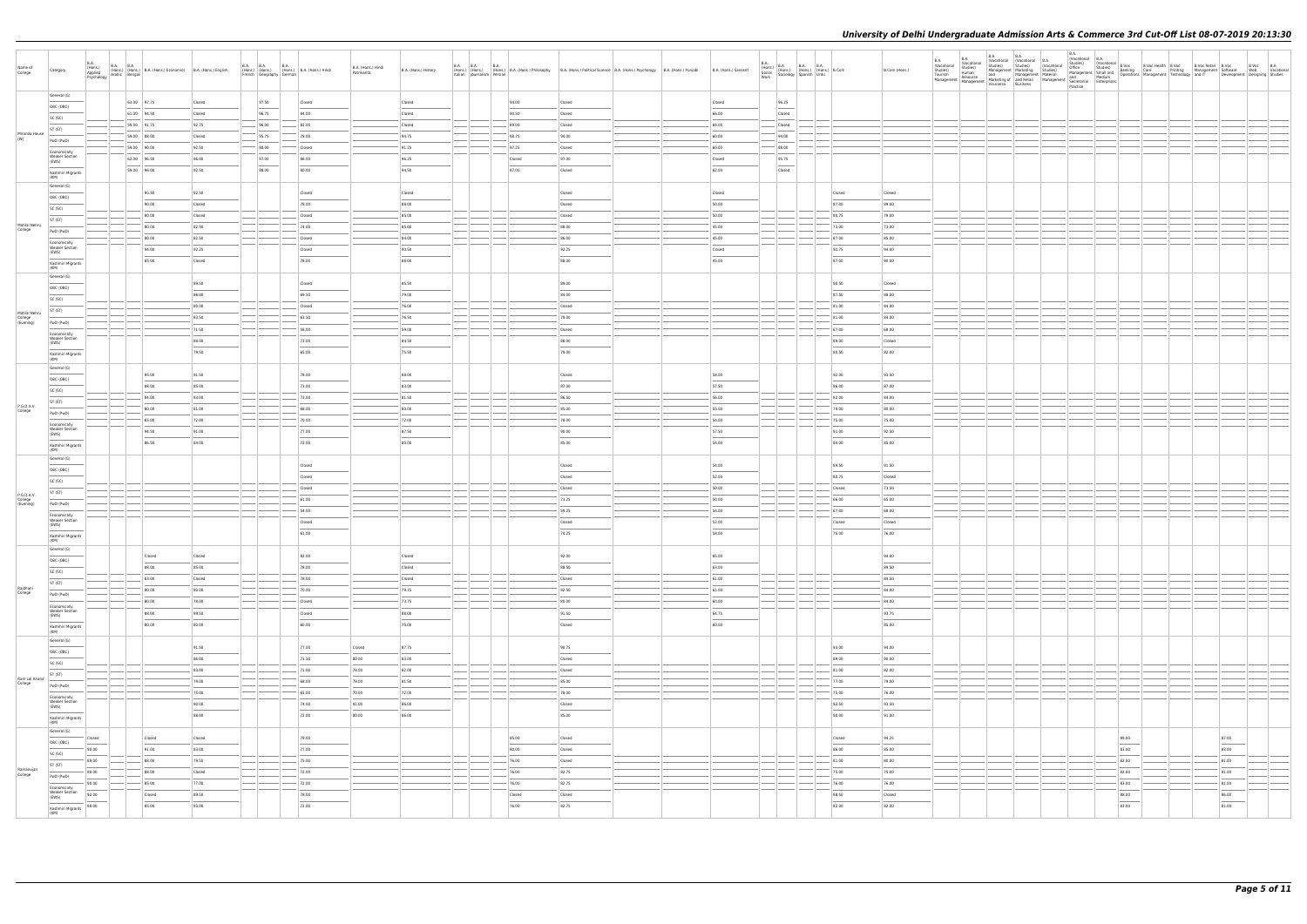| Name of<br>College                                       | Category                                                                                                                                                                                                                                                                                                                                                                                                                                                                                                     | B.A.<br>(Hons.)<br>Applied<br>Psychology | <b>B.A. B.A.</b>                                                                                   | (Hons.) (Hons.) B.A. (Hons.) Economics B.A. (Hons.) English<br>Arabic Bengali |                  | <b>B.A. B.A.</b><br>B.A.<br>(Hons.) (Hons.) (Hons.) B.A. (Hons.) Hindi<br>French Geography German                                                                                                                                                                                                                                                                                                                                                                                   |                 | B.A. (Hons.) Hindi<br>Patrikarita | B.A. (Hons.) History              |                                                   | <b>B.A. B.A. B.A.</b><br>(Hons.) (Hons.) (Hons.) B.A. (Hons.) B.A. (Hons.) Philosophy B.A. (Hons.) Political Science B.A. (Hons.) Psychology B.A. (Hons.) Punjabi<br>Italian Journalism Persian |                                   |                 | B.A. (Hons.) Sanskrit | $\begin{array}{ l l l } \hline \text{B.A.} & \text{B.A.} & \text{B.A.} & \text{B.A.} \\ \hline \text{(Hons.)} & \text{(Hons.)} & \text{(Hons.)} & \text{(Hons.)} & \text{B.Com} \\ \hline \text{Socials} & \text{Sociology} & \text{Spanish} & \text{Urdu} & \text{B.Com} \\ \hline \end{array}$ |       |                            | B.Com (Hons.)  | B.A.<br>(Vocational (Vocational B.A.<br>Studies) Studies) (Vocational<br>$\begin{tabular}{ l l l l } \hline \texttt{BA} & \texttt{BA} & \texttt{[Vccational]} & \texttt{[Vvcan:com-} & \texttt{[Vccational]} & \texttt{[Orrational]} & \texttt{[Orrational]} & \texttt{[Orrational]} & \texttt{[Orrational]} & \texttt{[Orrational]} & \texttt{[Orrational]} & \texttt{[Orrational]} & \texttt{[Orrational]} & \texttt{[Orrational]} & \texttt{[Orrational]} & \texttt{[Orrational]} & \texttt{[Orrational]} & \texttt{[Orrational]} & \texttt{[Orrational]} & \texttt{[Orrational]} & \texttt{$ | B.A.<br>(Vocational B.A. |  | Vocanoires<br>Office Studies) (Vocational B.Voc<br>Office Buddes) Banking Care Printing Management Software<br>Management Small and Banking Care Printing Management Software<br>Management Small Medium Operations Management Technol | Development Designing Studies | B.Voc B.A<br>Web Vocational |
|----------------------------------------------------------|--------------------------------------------------------------------------------------------------------------------------------------------------------------------------------------------------------------------------------------------------------------------------------------------------------------------------------------------------------------------------------------------------------------------------------------------------------------------------------------------------------------|------------------------------------------|----------------------------------------------------------------------------------------------------|-------------------------------------------------------------------------------|------------------|-------------------------------------------------------------------------------------------------------------------------------------------------------------------------------------------------------------------------------------------------------------------------------------------------------------------------------------------------------------------------------------------------------------------------------------------------------------------------------------|-----------------|-----------------------------------|-----------------------------------|---------------------------------------------------|-------------------------------------------------------------------------------------------------------------------------------------------------------------------------------------------------|-----------------------------------|-----------------|-----------------------|--------------------------------------------------------------------------------------------------------------------------------------------------------------------------------------------------------------------------------------------------------------------------------------------------|-------|----------------------------|----------------|--------------------------------------------------------------------------------------------------------------------------------------------------------------------------------------------------------------------------------------------------------------------------------------------------------------------------------------------------------------------------------------------------------------------------------------------------------------------------------------------------------------------------------------------------------------------------------------------------|--------------------------|--|----------------------------------------------------------------------------------------------------------------------------------------------------------------------------------------------------------------------------------------|-------------------------------|-----------------------------|
|                                                          | General (G)<br>OBC (OBC)                                                                                                                                                                                                                                                                                                                                                                                                                                                                                     |                                          |                                                                                                    | 97.50                                                                         | 96.00            |                                                                                                                                                                                                                                                                                                                                                                                                                                                                                     | 88.25           |                                   | 96.25                             |                                                   |                                                                                                                                                                                                 | Closed                            |                 | Closed                |                                                                                                                                                                                                                                                                                                  |       | 97.00                      | 96.75          |                                                                                                                                                                                                                                                                                                                                                                                                                                                                                                                                                                                                  |                          |  |                                                                                                                                                                                                                                        |                               |                             |
|                                                          | SC (SC)                                                                                                                                                                                                                                                                                                                                                                                                                                                                                                      |                                          |                                                                                                    | 94.75                                                                         | 92.75            |                                                                                                                                                                                                                                                                                                                                                                                                                                                                                     | 84.75           |                                   | 94.75                             |                                                   |                                                                                                                                                                                                 | Closed                            |                 | 71.00                 |                                                                                                                                                                                                                                                                                                  |       | 95.25                      | 95.00          |                                                                                                                                                                                                                                                                                                                                                                                                                                                                                                                                                                                                  |                          |  |                                                                                                                                                                                                                                        |                               |                             |
|                                                          | ST (ST)                                                                                                                                                                                                                                                                                                                                                                                                                                                                                                      |                                          |                                                                                                    | 91.00                                                                         | Closed           |                                                                                                                                                                                                                                                                                                                                                                                                                                                                                     | 83.50           |                                   | 92.50                             |                                                   |                                                                                                                                                                                                 | Closed                            |                 | 67.00                 |                                                                                                                                                                                                                                                                                                  |       | 92.00                      | 90.00          |                                                                                                                                                                                                                                                                                                                                                                                                                                                                                                                                                                                                  |                          |  |                                                                                                                                                                                                                                        |                               |                             |
| Ramjas College                                           | PwD (PwD)                                                                                                                                                                                                                                                                                                                                                                                                                                                                                                    |                                          |                                                                                                    | 89.00                                                                         | 88.75            |                                                                                                                                                                                                                                                                                                                                                                                                                                                                                     | 80.00           |                                   | 92.50                             |                                                   |                                                                                                                                                                                                 | Closed                            |                 | 64.00                 |                                                                                                                                                                                                                                                                                                  |       | 90.00                      | 85.50          |                                                                                                                                                                                                                                                                                                                                                                                                                                                                                                                                                                                                  |                          |  |                                                                                                                                                                                                                                        |                               |                             |
|                                                          | Economically                                                                                                                                                                                                                                                                                                                                                                                                                                                                                                 |                                          |                                                                                                    | 88.50                                                                         | 88.75            |                                                                                                                                                                                                                                                                                                                                                                                                                                                                                     | 83.50           |                                   | 92.50                             |                                                   |                                                                                                                                                                                                 | 92.00                             |                 | Closed                |                                                                                                                                                                                                                                                                                                  |       | 90.00                      | 88.00          |                                                                                                                                                                                                                                                                                                                                                                                                                                                                                                                                                                                                  |                          |  |                                                                                                                                                                                                                                        |                               |                             |
|                                                          | <b>Weaker Section</b><br>(EWS)                                                                                                                                                                                                                                                                                                                                                                                                                                                                               |                                          |                                                                                                    | 97.00                                                                         | 95.50            |                                                                                                                                                                                                                                                                                                                                                                                                                                                                                     | 87.75           |                                   | 95.50                             |                                                   |                                                                                                                                                                                                 | Closed                            |                 | 73.25                 |                                                                                                                                                                                                                                                                                                  |       | Closed                     | 96.25          |                                                                                                                                                                                                                                                                                                                                                                                                                                                                                                                                                                                                  |                          |  |                                                                                                                                                                                                                                        |                               |                             |
|                                                          | Kashmiri Migrants<br>(KM)                                                                                                                                                                                                                                                                                                                                                                                                                                                                                    |                                          |                                                                                                    | 89.75                                                                         | 91.00            |                                                                                                                                                                                                                                                                                                                                                                                                                                                                                     | 79.00           |                                   | 94.50                             |                                                   |                                                                                                                                                                                                 | Closed                            |                 | 69.00                 |                                                                                                                                                                                                                                                                                                  |       | 90.00                      | 88.50          |                                                                                                                                                                                                                                                                                                                                                                                                                                                                                                                                                                                                  |                          |  |                                                                                                                                                                                                                                        |                               |                             |
|                                                          | General (G)                                                                                                                                                                                                                                                                                                                                                                                                                                                                                                  |                                          |                                                                                                    |                                                                               |                  |                                                                                                                                                                                                                                                                                                                                                                                                                                                                                     |                 |                                   |                                   |                                                   |                                                                                                                                                                                                 |                                   |                 |                       |                                                                                                                                                                                                                                                                                                  |       |                            |                |                                                                                                                                                                                                                                                                                                                                                                                                                                                                                                                                                                                                  |                          |  |                                                                                                                                                                                                                                        |                               |                             |
|                                                          | OBC (OBC)                                                                                                                                                                                                                                                                                                                                                                                                                                                                                                    |                                          |                                                                                                    | Closed                                                                        | 92.50            |                                                                                                                                                                                                                                                                                                                                                                                                                                                                                     | 81.50           |                                   | Closed                            |                                                   |                                                                                                                                                                                                 | Closed                            |                 | Closed                |                                                                                                                                                                                                                                                                                                  |       | Closed 92.00               | 94.00          |                                                                                                                                                                                                                                                                                                                                                                                                                                                                                                                                                                                                  |                          |  |                                                                                                                                                                                                                                        |                               |                             |
|                                                          | SC (SC)                                                                                                                                                                                                                                                                                                                                                                                                                                                                                                      |                                          |                                                                                                    | 87.00                                                                         | 88.50            |                                                                                                                                                                                                                                                                                                                                                                                                                                                                                     | Closed          |                                   | Closed                            |                                                   |                                                                                                                                                                                                 | Closed                            |                 | Closed<br>$-53.75$    |                                                                                                                                                                                                                                                                                                  |       | 50.00 86.75                | 88.25<br>79.00 |                                                                                                                                                                                                                                                                                                                                                                                                                                                                                                                                                                                                  |                          |  |                                                                                                                                                                                                                                        |                               |                             |
| Satyawati                                                | ST (ST)                                                                                                                                                                                                                                                                                                                                                                                                                                                                                                      |                                          |                                                                                                    | Closed<br>73.00                                                               | Closed<br>Closed |                                                                                                                                                                                                                                                                                                                                                                                                                                                                                     | Closed<br>69.50 |                                   | Closed<br>78.50                   |                                                   |                                                                                                                                                                                                 | Closed<br>Closed                  |                 | 50.00                 |                                                                                                                                                                                                                                                                                                  |       | 45.00 77.00<br>40.00 73.00 | 75.00          |                                                                                                                                                                                                                                                                                                                                                                                                                                                                                                                                                                                                  |                          |  |                                                                                                                                                                                                                                        |                               |                             |
| College                                                  | PwD (PwD)                                                                                                                                                                                                                                                                                                                                                                                                                                                                                                    |                                          |                                                                                                    | 65.00                                                                         | Closed           |                                                                                                                                                                                                                                                                                                                                                                                                                                                                                     | Closed          |                                   | 74.00                             |                                                   |                                                                                                                                                                                                 | Closed                            |                 | 50.00                 |                                                                                                                                                                                                                                                                                                  |       | 40.00 64.00                | 67.00          |                                                                                                                                                                                                                                                                                                                                                                                                                                                                                                                                                                                                  |                          |  |                                                                                                                                                                                                                                        |                               |                             |
|                                                          | Economically<br><b>Weaker Section</b>                                                                                                                                                                                                                                                                                                                                                                                                                                                                        |                                          |                                                                                                    | Closed                                                                        | 91.00            |                                                                                                                                                                                                                                                                                                                                                                                                                                                                                     | Closed          |                                   | 85.25                             |                                                   |                                                                                                                                                                                                 | Closed                            |                 | Closed                |                                                                                                                                                                                                                                                                                                  |       | 56.00 91.50                | 93.50          |                                                                                                                                                                                                                                                                                                                                                                                                                                                                                                                                                                                                  |                          |  |                                                                                                                                                                                                                                        |                               |                             |
|                                                          | (EWS)                                                                                                                                                                                                                                                                                                                                                                                                                                                                                                        |                                          |                                                                                                    | NA                                                                            | NA               |                                                                                                                                                                                                                                                                                                                                                                                                                                                                                     | NA              |                                   | <b>NA</b>                         |                                                   |                                                                                                                                                                                                 | <b>NA</b>                         |                 | NA                    |                                                                                                                                                                                                                                                                                                  | NA NA |                            | NA             |                                                                                                                                                                                                                                                                                                                                                                                                                                                                                                                                                                                                  |                          |  |                                                                                                                                                                                                                                        |                               |                             |
|                                                          | Kashmiri Migrants<br>(KM)                                                                                                                                                                                                                                                                                                                                                                                                                                                                                    |                                          |                                                                                                    |                                                                               |                  |                                                                                                                                                                                                                                                                                                                                                                                                                                                                                     |                 |                                   |                                   |                                                   |                                                                                                                                                                                                 |                                   |                 |                       |                                                                                                                                                                                                                                                                                                  |       |                            |                |                                                                                                                                                                                                                                                                                                                                                                                                                                                                                                                                                                                                  |                          |  |                                                                                                                                                                                                                                        |                               |                             |
|                                                          | General (G)                                                                                                                                                                                                                                                                                                                                                                                                                                                                                                  |                                          |                                                                                                    | Closed                                                                        | Closed           |                                                                                                                                                                                                                                                                                                                                                                                                                                                                                     | Closed          |                                   | 84.75                             |                                                   |                                                                                                                                                                                                 | Closed                            |                 |                       |                                                                                                                                                                                                                                                                                                  |       | Closed                     | Closed         |                                                                                                                                                                                                                                                                                                                                                                                                                                                                                                                                                                                                  |                          |  |                                                                                                                                                                                                                                        |                               |                             |
|                                                          | OBC (OBC)<br>SC (SC)                                                                                                                                                                                                                                                                                                                                                                                                                                                                                         |                                          |                                                                                                    | 84.00                                                                         | 82.00            |                                                                                                                                                                                                                                                                                                                                                                                                                                                                                     | 72.00           |                                   | Closed                            |                                                   |                                                                                                                                                                                                 | 84.75                             |                 |                       |                                                                                                                                                                                                                                                                                                  |       | 82.00                      | 83.00          |                                                                                                                                                                                                                                                                                                                                                                                                                                                                                                                                                                                                  |                          |  |                                                                                                                                                                                                                                        |                               |                             |
|                                                          | ST (ST)                                                                                                                                                                                                                                                                                                                                                                                                                                                                                                      |                                          |                                                                                                    | 74.00                                                                         | 76.00            |                                                                                                                                                                                                                                                                                                                                                                                                                                                                                     | 70.00           |                                   | Closed                            |                                                   |                                                                                                                                                                                                 | 81.00                             |                 |                       |                                                                                                                                                                                                                                                                                                  |       | 73.00                      | 74.00          |                                                                                                                                                                                                                                                                                                                                                                                                                                                                                                                                                                                                  |                          |  |                                                                                                                                                                                                                                        |                               |                             |
| Satyawati<br>College<br>(Evening)                        | PwD (PwD)                                                                                                                                                                                                                                                                                                                                                                                                                                                                                                    |                                          |                                                                                                    | 68.00                                                                         | 75.00            |                                                                                                                                                                                                                                                                                                                                                                                                                                                                                     | 68.00           |                                   | 73.00                             |                                                   |                                                                                                                                                                                                 | 79.00                             |                 |                       |                                                                                                                                                                                                                                                                                                  |       | 70.00                      | 71.00          |                                                                                                                                                                                                                                                                                                                                                                                                                                                                                                                                                                                                  |                          |  |                                                                                                                                                                                                                                        |                               |                             |
|                                                          | Economically                                                                                                                                                                                                                                                                                                                                                                                                                                                                                                 |                                          |                                                                                                    | 65.00                                                                         | 62.00            |                                                                                                                                                                                                                                                                                                                                                                                                                                                                                     | 65.00           |                                   | 68.00                             |                                                   |                                                                                                                                                                                                 | 74.00                             |                 |                       |                                                                                                                                                                                                                                                                                                  |       | 66.00                      | 67.00          |                                                                                                                                                                                                                                                                                                                                                                                                                                                                                                                                                                                                  |                          |  |                                                                                                                                                                                                                                        |                               |                             |
|                                                          | <b>Weaker Section</b><br>(EWS)                                                                                                                                                                                                                                                                                                                                                                                                                                                                               |                                          |                                                                                                    | Closed                                                                        | Closed           |                                                                                                                                                                                                                                                                                                                                                                                                                                                                                     | Closed          |                                   | Closed                            |                                                   |                                                                                                                                                                                                 | Closed                            |                 |                       |                                                                                                                                                                                                                                                                                                  |       | Closed                     | 89.50          |                                                                                                                                                                                                                                                                                                                                                                                                                                                                                                                                                                                                  |                          |  |                                                                                                                                                                                                                                        |                               |                             |
|                                                          | Kashmiri Migrants<br>(KM)                                                                                                                                                                                                                                                                                                                                                                                                                                                                                    |                                          |                                                                                                    | N <sub>A</sub>                                                                | NA               |                                                                                                                                                                                                                                                                                                                                                                                                                                                                                     | NA              |                                   | <b>NA</b>                         |                                                   |                                                                                                                                                                                                 | N <sub>A</sub>                    |                 |                       |                                                                                                                                                                                                                                                                                                  |       | NA                         | N <sub>A</sub> |                                                                                                                                                                                                                                                                                                                                                                                                                                                                                                                                                                                                  |                          |  |                                                                                                                                                                                                                                        |                               |                             |
|                                                          | General (G)                                                                                                                                                                                                                                                                                                                                                                                                                                                                                                  |                                          |                                                                                                    |                                                                               |                  |                                                                                                                                                                                                                                                                                                                                                                                                                                                                                     |                 |                                   |                                   |                                                   |                                                                                                                                                                                                 |                                   |                 |                       |                                                                                                                                                                                                                                                                                                  |       |                            |                |                                                                                                                                                                                                                                                                                                                                                                                                                                                                                                                                                                                                  |                          |  |                                                                                                                                                                                                                                        |                               |                             |
|                                                          | OBC (OBC)                                                                                                                                                                                                                                                                                                                                                                                                                                                                                                    |                                          |                                                                                                    | 96.50                                                                         | 94.50            | 93.50                                                                                                                                                                                                                                                                                                                                                                                                                                                                               | 80.00           |                                   | Closed                            |                                                   |                                                                                                                                                                                                 | Closed                            |                 |                       |                                                                                                                                                                                                                                                                                                  |       | 95.00                      | 96.25          |                                                                                                                                                                                                                                                                                                                                                                                                                                                                                                                                                                                                  |                          |  |                                                                                                                                                                                                                                        |                               |                             |
|                                                          | SC (SC)                                                                                                                                                                                                                                                                                                                                                                                                                                                                                                      |                                          |                                                                                                    | Closed                                                                        | 87.25            | Closed                                                                                                                                                                                                                                                                                                                                                                                                                                                                              | 78.00           |                                   | Closed                            |                                                   |                                                                                                                                                                                                 | Closed                            |                 |                       |                                                                                                                                                                                                                                                                                                  |       | 91.00                      | 91.00          |                                                                                                                                                                                                                                                                                                                                                                                                                                                                                                                                                                                                  |                          |  |                                                                                                                                                                                                                                        |                               |                             |
| Shaheed                                                  | ST (ST)                                                                                                                                                                                                                                                                                                                                                                                                                                                                                                      |                                          |                                                                                                    | Closed                                                                        | 84.50            | Closed                                                                                                                                                                                                                                                                                                                                                                                                                                                                              | Closed          |                                   | Closed                            |                                                   |                                                                                                                                                                                                 | Closed                            |                 |                       |                                                                                                                                                                                                                                                                                                  |       | 86.00                      | 84.50          |                                                                                                                                                                                                                                                                                                                                                                                                                                                                                                                                                                                                  |                          |  |                                                                                                                                                                                                                                        |                               |                             |
| Bhagat Singh<br>College                                  | PwD (PwD)                                                                                                                                                                                                                                                                                                                                                                                                                                                                                                    |                                          |                                                                                                    | 75.75                                                                         | Closed           | 86.50                                                                                                                                                                                                                                                                                                                                                                                                                                                                               | 73.00           |                                   | Closed                            |                                                   |                                                                                                                                                                                                 | Closed                            |                 |                       |                                                                                                                                                                                                                                                                                                  |       | Closed                     | 70.00          |                                                                                                                                                                                                                                                                                                                                                                                                                                                                                                                                                                                                  |                          |  |                                                                                                                                                                                                                                        |                               |                             |
|                                                          | Economically<br><b>Weaker Section</b>                                                                                                                                                                                                                                                                                                                                                                                                                                                                        |                                          |                                                                                                    | Closed<br>96.25                                                               | Closed<br>93.75  | $-63.50$<br>Closed                                                                                                                                                                                                                                                                                                                                                                                                                                                                  | 64.00<br>79.00  |                                   | 64.50<br>Closed                   |                                                   |                                                                                                                                                                                                 | Closed<br>Closed                  |                 |                       |                                                                                                                                                                                                                                                                                                  |       | Closed<br>Closed           | 63.00<br>95.25 |                                                                                                                                                                                                                                                                                                                                                                                                                                                                                                                                                                                                  |                          |  |                                                                                                                                                                                                                                        |                               |                             |
|                                                          | (EWS)                                                                                                                                                                                                                                                                                                                                                                                                                                                                                                        |                                          |                                                                                                    | 86.50                                                                         | 84.75            | $\frac{1}{2} \left( \frac{1}{2} \right) \left( \frac{1}{2} \right) \left( \frac{1}{2} \right) \left( \frac{1}{2} \right) \left( \frac{1}{2} \right) \left( \frac{1}{2} \right) \left( \frac{1}{2} \right) \left( \frac{1}{2} \right) \left( \frac{1}{2} \right) \left( \frac{1}{2} \right) \left( \frac{1}{2} \right) \left( \frac{1}{2} \right) \left( \frac{1}{2} \right) \left( \frac{1}{2} \right) \left( \frac{1}{2} \right) \left( \frac{1}{2} \right) \left( \frac$<br>83.50 | 73.00           |                                   | 80.50                             |                                                   |                                                                                                                                                                                                 | 84.50                             |                 |                       |                                                                                                                                                                                                                                                                                                  |       | 85.00                      | 86.25          |                                                                                                                                                                                                                                                                                                                                                                                                                                                                                                                                                                                                  |                          |  |                                                                                                                                                                                                                                        |                               |                             |
|                                                          | Kashmiri Migrants<br>(KM)                                                                                                                                                                                                                                                                                                                                                                                                                                                                                    |                                          |                                                                                                    |                                                                               |                  |                                                                                                                                                                                                                                                                                                                                                                                                                                                                                     |                 |                                   |                                   |                                                   |                                                                                                                                                                                                 |                                   |                 |                       |                                                                                                                                                                                                                                                                                                  |       |                            |                |                                                                                                                                                                                                                                                                                                                                                                                                                                                                                                                                                                                                  |                          |  |                                                                                                                                                                                                                                        |                               |                             |
|                                                          | General (G)                                                                                                                                                                                                                                                                                                                                                                                                                                                                                                  |                                          |                                                                                                    |                                                                               |                  | Closed                                                                                                                                                                                                                                                                                                                                                                                                                                                                              |                 |                                   |                                   |                                                   |                                                                                                                                                                                                 | Closed                            |                 |                       |                                                                                                                                                                                                                                                                                                  |       | Closed                     | Closed         |                                                                                                                                                                                                                                                                                                                                                                                                                                                                                                                                                                                                  |                          |  |                                                                                                                                                                                                                                        |                               |                             |
|                                                          | OBC (OBC)                                                                                                                                                                                                                                                                                                                                                                                                                                                                                                    |                                          |                                                                                                    |                                                                               |                  | Closed                                                                                                                                                                                                                                                                                                                                                                                                                                                                              |                 |                                   |                                   |                                                   |                                                                                                                                                                                                 | Closed                            |                 |                       |                                                                                                                                                                                                                                                                                                  |       | Closed                     | Closed         |                                                                                                                                                                                                                                                                                                                                                                                                                                                                                                                                                                                                  |                          |  |                                                                                                                                                                                                                                        |                               |                             |
| Shaheed                                                  | SC (SC)<br>ST (ST)                                                                                                                                                                                                                                                                                                                                                                                                                                                                                           |                                          |                                                                                                    |                                                                               |                  | Closed                                                                                                                                                                                                                                                                                                                                                                                                                                                                              |                 |                                   |                                   |                                                   |                                                                                                                                                                                                 | Closed                            |                 |                       |                                                                                                                                                                                                                                                                                                  |       | 75.50                      | 78.50          |                                                                                                                                                                                                                                                                                                                                                                                                                                                                                                                                                                                                  |                          |  |                                                                                                                                                                                                                                        |                               |                             |
| Bhagat Singh<br>College<br>(Evening)                     | PwD (PwD)                                                                                                                                                                                                                                                                                                                                                                                                                                                                                                    |                                          |                                                                                                    |                                                                               |                  | Closed                                                                                                                                                                                                                                                                                                                                                                                                                                                                              |                 |                                   |                                   |                                                   |                                                                                                                                                                                                 | Closed                            |                 |                       |                                                                                                                                                                                                                                                                                                  |       | 75.00                      | 78.00          |                                                                                                                                                                                                                                                                                                                                                                                                                                                                                                                                                                                                  |                          |  |                                                                                                                                                                                                                                        |                               |                             |
|                                                          | Economically                                                                                                                                                                                                                                                                                                                                                                                                                                                                                                 |                                          |                                                                                                    |                                                                               |                  | $-69.00$                                                                                                                                                                                                                                                                                                                                                                                                                                                                            |                 |                                   |                                   |                                                   |                                                                                                                                                                                                 | 67.00                             |                 |                       |                                                                                                                                                                                                                                                                                                  |       | 75.00                      | 78.00          |                                                                                                                                                                                                                                                                                                                                                                                                                                                                                                                                                                                                  |                          |  |                                                                                                                                                                                                                                        |                               |                             |
|                                                          | <b>Weaker Section</b><br>(EWS)                                                                                                                                                                                                                                                                                                                                                                                                                                                                               |                                          |                                                                                                    |                                                                               |                  | Closed<br>$\frac{1}{2}$                                                                                                                                                                                                                                                                                                                                                                                                                                                             |                 |                                   |                                   |                                                   |                                                                                                                                                                                                 | Closed                            |                 |                       |                                                                                                                                                                                                                                                                                                  |       | Closed                     | Closed         |                                                                                                                                                                                                                                                                                                                                                                                                                                                                                                                                                                                                  |                          |  |                                                                                                                                                                                                                                        |                               |                             |
|                                                          | Kashmiri Migrants<br>(KM)                                                                                                                                                                                                                                                                                                                                                                                                                                                                                    |                                          |                                                                                                    |                                                                               |                  | 78.00                                                                                                                                                                                                                                                                                                                                                                                                                                                                               |                 |                                   |                                   |                                                   |                                                                                                                                                                                                 | 78.00                             |                 |                       |                                                                                                                                                                                                                                                                                                  |       | 80.00                      | 83.50          |                                                                                                                                                                                                                                                                                                                                                                                                                                                                                                                                                                                                  |                          |  |                                                                                                                                                                                                                                        |                               |                             |
|                                                          | General (G)                                                                                                                                                                                                                                                                                                                                                                                                                                                                                                  |                                          |                                                                                                    |                                                                               |                  |                                                                                                                                                                                                                                                                                                                                                                                                                                                                                     |                 |                                   |                                   |                                                   |                                                                                                                                                                                                 |                                   |                 |                       |                                                                                                                                                                                                                                                                                                  |       |                            |                |                                                                                                                                                                                                                                                                                                                                                                                                                                                                                                                                                                                                  |                          |  |                                                                                                                                                                                                                                        |                               |                             |
|                                                          | OBC (OBC)                                                                                                                                                                                                                                                                                                                                                                                                                                                                                                    |                                          |                                                                                                    |                                                                               |                  |                                                                                                                                                                                                                                                                                                                                                                                                                                                                                     |                 |                                   |                                   |                                                   |                                                                                                                                                                                                 |                                   | 94.75           |                       |                                                                                                                                                                                                                                                                                                  |       |                            |                |                                                                                                                                                                                                                                                                                                                                                                                                                                                                                                                                                                                                  |                          |  |                                                                                                                                                                                                                                        |                               |                             |
|                                                          | SC (SC)                                                                                                                                                                                                                                                                                                                                                                                                                                                                                                      |                                          |                                                                                                    |                                                                               |                  |                                                                                                                                                                                                                                                                                                                                                                                                                                                                                     |                 |                                   |                                   |                                                   |                                                                                                                                                                                                 |                                   | 92.00           |                       |                                                                                                                                                                                                                                                                                                  |       |                            |                |                                                                                                                                                                                                                                                                                                                                                                                                                                                                                                                                                                                                  |                          |  |                                                                                                                                                                                                                                        |                               |                             |
| Shaheed<br>Rajguru College<br>of Applied<br>Sciences for | ST (ST)                                                                                                                                                                                                                                                                                                                                                                                                                                                                                                      |                                          | $ -$                                                                                               |                                                                               |                  |                                                                                                                                                                                                                                                                                                                                                                                                                                                                                     |                 |                                   |                                   |                                                   |                                                                                                                                                                                                 |                                   | 87.00<br>85.00  |                       | — 1 — 1 — 1 —                                                                                                                                                                                                                                                                                    |       |                            |                |                                                                                                                                                                                                                                                                                                                                                                                                                                                                                                                                                                                                  |                          |  |                                                                                                                                                                                                                                        |                               |                             |
| Women (W)                                                | PwD (PwD)                                                                                                                                                                                                                                                                                                                                                                                                                                                                                                    |                                          |                                                                                                    |                                                                               |                  |                                                                                                                                                                                                                                                                                                                                                                                                                                                                                     |                 |                                   |                                   | $\frac{1}{2}$                                     |                                                                                                                                                                                                 |                                   | 85.75           |                       | $\frac{1}{2}$                                                                                                                                                                                                                                                                                    |       |                            |                |                                                                                                                                                                                                                                                                                                                                                                                                                                                                                                                                                                                                  |                          |  |                                                                                                                                                                                                                                        |                               |                             |
|                                                          | Economically<br><b>Weaker Section</b><br>(EWS)                                                                                                                                                                                                                                                                                                                                                                                                                                                               |                                          |                                                                                                    |                                                                               |                  |                                                                                                                                                                                                                                                                                                                                                                                                                                                                                     |                 |                                   |                                   |                                                   |                                                                                                                                                                                                 |                                   | 93.75           |                       |                                                                                                                                                                                                                                                                                                  |       |                            |                |                                                                                                                                                                                                                                                                                                                                                                                                                                                                                                                                                                                                  |                          |  |                                                                                                                                                                                                                                        |                               |                             |
|                                                          |                                                                                                                                                                                                                                                                                                                                                                                                                                                                                                              |                                          |                                                                                                    |                                                                               |                  |                                                                                                                                                                                                                                                                                                                                                                                                                                                                                     |                 |                                   |                                   |                                                   |                                                                                                                                                                                                 |                                   | $\sim$<br>86.00 |                       |                                                                                                                                                                                                                                                                                                  |       |                            |                |                                                                                                                                                                                                                                                                                                                                                                                                                                                                                                                                                                                                  |                          |  |                                                                                                                                                                                                                                        |                               |                             |
|                                                          | Kashmiri Migrants<br>(KM)<br>General (G)                                                                                                                                                                                                                                                                                                                                                                                                                                                                     |                                          |                                                                                                    |                                                                               |                  |                                                                                                                                                                                                                                                                                                                                                                                                                                                                                     |                 |                                   |                                   |                                                   |                                                                                                                                                                                                 |                                   |                 |                       |                                                                                                                                                                                                                                                                                                  |       |                            |                |                                                                                                                                                                                                                                                                                                                                                                                                                                                                                                                                                                                                  |                          |  |                                                                                                                                                                                                                                        |                               |                             |
|                                                          | OBC (OBC)                                                                                                                                                                                                                                                                                                                                                                                                                                                                                                    |                                          |                                                                                                    |                                                                               |                  |                                                                                                                                                                                                                                                                                                                                                                                                                                                                                     |                 |                                   |                                   |                                                   |                                                                                                                                                                                                 |                                   |                 |                       |                                                                                                                                                                                                                                                                                                  |       |                            |                |                                                                                                                                                                                                                                                                                                                                                                                                                                                                                                                                                                                                  |                          |  |                                                                                                                                                                                                                                        |                               |                             |
|                                                          | SC (SC)                                                                                                                                                                                                                                                                                                                                                                                                                                                                                                      |                                          |                                                                                                    |                                                                               |                  |                                                                                                                                                                                                                                                                                                                                                                                                                                                                                     |                 |                                   |                                   |                                                   |                                                                                                                                                                                                 |                                   |                 |                       |                                                                                                                                                                                                                                                                                                  |       |                            |                |                                                                                                                                                                                                                                                                                                                                                                                                                                                                                                                                                                                                  |                          |  |                                                                                                                                                                                                                                        |                               |                             |
|                                                          | ST (ST)                                                                                                                                                                                                                                                                                                                                                                                                                                                                                                      |                                          | $\left  \begin{array}{cccc} \text{ } \\ \text{ } \\ \text{ } \end{array} \right $<br>$\frac{1}{2}$ |                                                                               |                  |                                                                                                                                                                                                                                                                                                                                                                                                                                                                                     |                 |                                   |                                   | دا دا                                             |                                                                                                                                                                                                 |                                   |                 |                       | والمستدا مستدا المتعار                                                                                                                                                                                                                                                                           |       |                            |                |                                                                                                                                                                                                                                                                                                                                                                                                                                                                                                                                                                                                  |                          |  |                                                                                                                                                                                                                                        |                               |                             |
| Shaheed<br>Sukhdev<br>College<br>Business<br>Studies     | PwD (PwD)                                                                                                                                                                                                                                                                                                                                                                                                                                                                                                    |                                          |                                                                                                    |                                                                               |                  |                                                                                                                                                                                                                                                                                                                                                                                                                                                                                     |                 |                                   |                                   |                                                   |                                                                                                                                                                                                 |                                   |                 |                       | ___                                                                                                                                                                                                                                                                                              |       |                            |                |                                                                                                                                                                                                                                                                                                                                                                                                                                                                                                                                                                                                  |                          |  |                                                                                                                                                                                                                                        |                               |                             |
|                                                          | Economically                                                                                                                                                                                                                                                                                                                                                                                                                                                                                                 |                                          |                                                                                                    |                                                                               |                  |                                                                                                                                                                                                                                                                                                                                                                                                                                                                                     |                 |                                   |                                   | $\overline{\phantom{a}}$ $\overline{\phantom{a}}$ |                                                                                                                                                                                                 |                                   |                 |                       | <b>Contract Contract</b>                                                                                                                                                                                                                                                                         |       |                            |                |                                                                                                                                                                                                                                                                                                                                                                                                                                                                                                                                                                                                  |                          |  |                                                                                                                                                                                                                                        |                               |                             |
|                                                          | <b>Weaker Section</b><br>(EWS)<br>$\frac{1}{2} \left( \frac{1}{2} \right) \left( \frac{1}{2} \right) \left( \frac{1}{2} \right) \left( \frac{1}{2} \right) \left( \frac{1}{2} \right) \left( \frac{1}{2} \right) \left( \frac{1}{2} \right) \left( \frac{1}{2} \right) \left( \frac{1}{2} \right) \left( \frac{1}{2} \right) \left( \frac{1}{2} \right) \left( \frac{1}{2} \right) \left( \frac{1}{2} \right) \left( \frac{1}{2} \right) \left( \frac{1}{2} \right) \left( \frac{1}{2} \right) \left( \frac$ |                                          |                                                                                                    |                                                                               |                  |                                                                                                                                                                                                                                                                                                                                                                                                                                                                                     |                 |                                   |                                   |                                                   |                                                                                                                                                                                                 |                                   |                 |                       |                                                                                                                                                                                                                                                                                                  |       |                            |                |                                                                                                                                                                                                                                                                                                                                                                                                                                                                                                                                                                                                  |                          |  |                                                                                                                                                                                                                                        |                               |                             |
|                                                          | Kashmiri Migrants<br>(KM)                                                                                                                                                                                                                                                                                                                                                                                                                                                                                    |                                          |                                                                                                    |                                                                               |                  |                                                                                                                                                                                                                                                                                                                                                                                                                                                                                     |                 |                                   |                                   |                                                   |                                                                                                                                                                                                 |                                   |                 |                       |                                                                                                                                                                                                                                                                                                  |       |                            |                |                                                                                                                                                                                                                                                                                                                                                                                                                                                                                                                                                                                                  |                          |  |                                                                                                                                                                                                                                        |                               |                             |
|                                                          | General (G)                                                                                                                                                                                                                                                                                                                                                                                                                                                                                                  |                                          |                                                                                                    |                                                                               |                  |                                                                                                                                                                                                                                                                                                                                                                                                                                                                                     |                 |                                   |                                   |                                                   |                                                                                                                                                                                                 |                                   |                 |                       |                                                                                                                                                                                                                                                                                                  |       |                            |                |                                                                                                                                                                                                                                                                                                                                                                                                                                                                                                                                                                                                  |                          |  |                                                                                                                                                                                                                                        |                               |                             |
|                                                          | OBC (OBC)<br><b>STATISTICS</b>                                                                                                                                                                                                                                                                                                                                                                                                                                                                               |                                          |                                                                                                    | 95.25<br>90.00                                                                | Closed<br>86.00  | Closed<br>$\sim$<br>87.75                                                                                                                                                                                                                                                                                                                                                                                                                                                           | Closed<br>78.00 |                                   | Closed<br>$\sim$<br>Closed        |                                                   |                                                                                                                                                                                                 | Closed<br>89.25                   |                 | 67.00<br>62.00        |                                                                                                                                                                                                                                                                                                  |       | 93.00<br>87.25             | 94.75<br>88.00 |                                                                                                                                                                                                                                                                                                                                                                                                                                                                                                                                                                                                  |                          |  |                                                                                                                                                                                                                                        |                               |                             |
|                                                          | SC (SC)                                                                                                                                                                                                                                                                                                                                                                                                                                                                                                      |                                          |                                                                                                    | 86.00                                                                         | 84.00            | _ Closed                                                                                                                                                                                                                                                                                                                                                                                                                                                                            | 76.00           |                                   | 82.75                             |                                                   |                                                                                                                                                                                                 | Closed                            |                 | 60.00                 |                                                                                                                                                                                                                                                                                                  |       | 82.00                      | 83.00          |                                                                                                                                                                                                                                                                                                                                                                                                                                                                                                                                                                                                  |                          |  |                                                                                                                                                                                                                                        |                               |                             |
| Shivaji College                                          | ST (ST)                                                                                                                                                                                                                                                                                                                                                                                                                                                                                                      |                                          |                                                                                                    | 80.00                                                                         | 83.50            | 87.25                                                                                                                                                                                                                                                                                                                                                                                                                                                                               | 67.00           |                                   | Closed                            | $\frac{1}{2}$                                     |                                                                                                                                                                                                 | 87.25                             |                 | 60.00                 |                                                                                                                                                                                                                                                                                                  |       | 80.00                      | 80.00          |                                                                                                                                                                                                                                                                                                                                                                                                                                                                                                                                                                                                  |                          |  |                                                                                                                                                                                                                                        |                               |                             |
|                                                          | PwD (PwD)                                                                                                                                                                                                                                                                                                                                                                                                                                                                                                    |                                          |                                                                                                    | 70.00                                                                         | 75.00            | $- 75.00$                                                                                                                                                                                                                                                                                                                                                                                                                                                                           | 65.00           |                                   | Closed                            | $\overline{\phantom{a}}$                          |                                                                                                                                                                                                 | 85.00                             |                 | 55.00                 |                                                                                                                                                                                                                                                                                                  |       | 72.00                      | 70.00          |                                                                                                                                                                                                                                                                                                                                                                                                                                                                                                                                                                                                  |                          |  |                                                                                                                                                                                                                                        |                               |                             |
|                                                          | Economically<br>Weaker Section<br>(EWS)                                                                                                                                                                                                                                                                                                                                                                                                                                                                      |                                          |                                                                                                    | 94.50                                                                         | 91.00            | Closed                                                                                                                                                                                                                                                                                                                                                                                                                                                                              | 79.50           |                                   | 87.75                             |                                                   |                                                                                                                                                                                                 | 91.75                             |                 | 66.00                 |                                                                                                                                                                                                                                                                                                  |       | 92.50                      | 94.00          |                                                                                                                                                                                                                                                                                                                                                                                                                                                                                                                                                                                                  |                          |  |                                                                                                                                                                                                                                        |                               |                             |
|                                                          | Kashmiri Migrants                                                                                                                                                                                                                                                                                                                                                                                                                                                                                            |                                          |                                                                                                    | $\frac{1}{2}$<br>86.50                                                        | 86.50            | $\sim$<br>82.75                                                                                                                                                                                                                                                                                                                                                                                                                                                                     | 72.00           |                                   | $\overline{\phantom{a}}$<br>80.50 |                                                   |                                                                                                                                                                                                 | $\overline{\phantom{a}}$<br>86.50 |                 | 61.00                 |                                                                                                                                                                                                                                                                                                  |       | 84.00                      | 85.50          |                                                                                                                                                                                                                                                                                                                                                                                                                                                                                                                                                                                                  |                          |  |                                                                                                                                                                                                                                        |                               |                             |
|                                                          | (KM)                                                                                                                                                                                                                                                                                                                                                                                                                                                                                                         |                                          |                                                                                                    |                                                                               |                  |                                                                                                                                                                                                                                                                                                                                                                                                                                                                                     |                 |                                   |                                   |                                                   |                                                                                                                                                                                                 |                                   |                 |                       |                                                                                                                                                                                                                                                                                                  |       |                            |                |                                                                                                                                                                                                                                                                                                                                                                                                                                                                                                                                                                                                  |                          |  |                                                                                                                                                                                                                                        |                               |                             |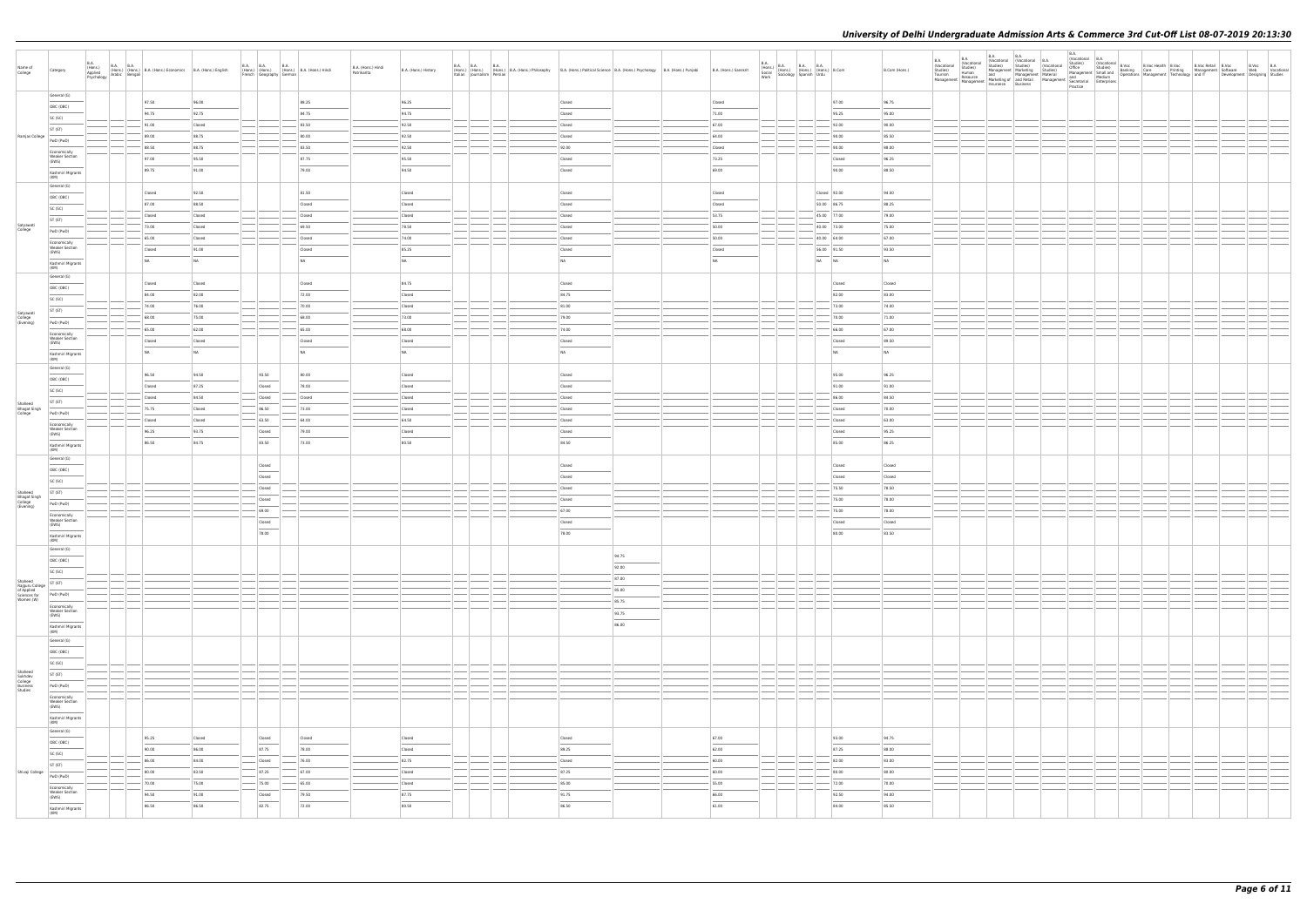| Name of<br>College                                                                                                                                                                                                                                       | Category                                |                                                                                                                                                                                                                                                                                                                                                                                                                                                                                     | $\begin{tabular}{  l   l   l   l   l   l   l   l   l   l   l   } \hline 8A & B.A. & B.A. & B.A. & (Hons.) & Economic's & B.A. & (Hons.) & English & Aysichology & Arabic & Benagali & \\\hline Aysichology & Arabic & Bengali & \\\hline \end{tabular}$ |                                | B.A. B.A. B.A. (Hons.) (Hons.) B.A. (Hons.) Hindi<br>French Geography German B.A. (Hons.) Hindi |                                            | B.A. (Hons.) Hindi<br>Patrikarita | B.A. (Hons.) History |        |                                            | B.A. B.A.<br>(Hons.) (Hons.) (Hons.) B.A. (Hons.) Philosophy B.A. (Hons.) Political Science B.A. (Hons.) Psychology B.A. (Hons.) Punjabi<br>  Italian   Journalism   Persian | B.A. (Hons.) Sanskrit | $\begin{tabular}{ c c c c } \hline B.A. & B.A. & B.A. & B.A. & B.A. & Hons.) & B.A. & Hons.) & B.Com & \\ Social & (Hons.) & (Hons.) & (Hons.) & B.Com & \\ Sociology & Spanish & Urdu & \\ \hline \end{tabular}$ |                                | B.Com (Hons.) | <b>B.A.</b> | <b>B.A.</b> | B.A. | B.A.<br>(Vocational B.A.<br>Practice |  |  | VOCauuriai<br>Office Studies) (Vocational B.Voc<br>Office Studies) (Vocational B.Voc & B.Voc Nebith B.Voc B.Voc Retail B.Voc<br>Management Software Management Technology and IT<br>Management Developmer<br>Nedium Operations Managemen | Development Designing Studies | B.Voc B.A<br>Web Vocational |
|----------------------------------------------------------------------------------------------------------------------------------------------------------------------------------------------------------------------------------------------------------|-----------------------------------------|-------------------------------------------------------------------------------------------------------------------------------------------------------------------------------------------------------------------------------------------------------------------------------------------------------------------------------------------------------------------------------------------------------------------------------------------------------------------------------------|---------------------------------------------------------------------------------------------------------------------------------------------------------------------------------------------------------------------------------------------------------|--------------------------------|-------------------------------------------------------------------------------------------------|--------------------------------------------|-----------------------------------|----------------------|--------|--------------------------------------------|------------------------------------------------------------------------------------------------------------------------------------------------------------------------------|-----------------------|-------------------------------------------------------------------------------------------------------------------------------------------------------------------------------------------------------------------|--------------------------------|---------------|-------------|-------------|------|--------------------------------------|--|--|------------------------------------------------------------------------------------------------------------------------------------------------------------------------------------------------------------------------------------------|-------------------------------|-----------------------------|
|                                                                                                                                                                                                                                                          | General (G)                             |                                                                                                                                                                                                                                                                                                                                                                                                                                                                                     | Closed                                                                                                                                                                                                                                                  |                                |                                                                                                 |                                            |                                   |                      |        |                                            |                                                                                                                                                                              |                       |                                                                                                                                                                                                                   |                                | 97.75         |             |             |      |                                      |  |  |                                                                                                                                                                                                                                          |                               |                             |
|                                                                                                                                                                                                                                                          | OBC (OBC)                               |                                                                                                                                                                                                                                                                                                                                                                                                                                                                                     | Closed                                                                                                                                                                                                                                                  |                                |                                                                                                 |                                            |                                   |                      |        |                                            |                                                                                                                                                                              |                       |                                                                                                                                                                                                                   |                                | 95.37         |             |             |      |                                      |  |  |                                                                                                                                                                                                                                          |                               |                             |
|                                                                                                                                                                                                                                                          | SC (SC)                                 |                                                                                                                                                                                                                                                                                                                                                                                                                                                                                     | 94.00                                                                                                                                                                                                                                                   |                                |                                                                                                 |                                            |                                   |                      |        |                                            |                                                                                                                                                                              |                       |                                                                                                                                                                                                                   |                                | 92.25         |             |             |      |                                      |  |  |                                                                                                                                                                                                                                          |                               |                             |
| Shri Ram<br>College of<br>Commerce                                                                                                                                                                                                                       | ST (ST)                                 |                                                                                                                                                                                                                                                                                                                                                                                                                                                                                     | Closed                                                                                                                                                                                                                                                  |                                |                                                                                                 |                                            |                                   |                      |        |                                            |                                                                                                                                                                              |                       |                                                                                                                                                                                                                   |                                | 86.75         |             |             |      |                                      |  |  |                                                                                                                                                                                                                                          |                               |                             |
|                                                                                                                                                                                                                                                          | PwD (PwD)                               |                                                                                                                                                                                                                                                                                                                                                                                                                                                                                     | Closed                                                                                                                                                                                                                                                  |                                |                                                                                                 |                                            |                                   |                      |        |                                            |                                                                                                                                                                              |                       |                                                                                                                                                                                                                   |                                | 88.50         |             |             |      |                                      |  |  |                                                                                                                                                                                                                                          |                               |                             |
|                                                                                                                                                                                                                                                          | Economically<br><b>Weaker Section</b>   |                                                                                                                                                                                                                                                                                                                                                                                                                                                                                     |                                                                                                                                                                                                                                                         |                                |                                                                                                 |                                            |                                   |                      |        |                                            |                                                                                                                                                                              |                       |                                                                                                                                                                                                                   |                                |               |             |             |      |                                      |  |  |                                                                                                                                                                                                                                          |                               |                             |
|                                                                                                                                                                                                                                                          | (EWS)                                   |                                                                                                                                                                                                                                                                                                                                                                                                                                                                                     | 97.25                                                                                                                                                                                                                                                   |                                |                                                                                                 |                                            |                                   |                      |        |                                            |                                                                                                                                                                              |                       |                                                                                                                                                                                                                   |                                | Closed        |             |             |      |                                      |  |  |                                                                                                                                                                                                                                          |                               |                             |
|                                                                                                                                                                                                                                                          | Kashmiri Migrants<br>(KM)               |                                                                                                                                                                                                                                                                                                                                                                                                                                                                                     | 92.25                                                                                                                                                                                                                                                   |                                |                                                                                                 |                                            |                                   |                      |        |                                            |                                                                                                                                                                              |                       |                                                                                                                                                                                                                   |                                | 87.75         |             |             |      |                                      |  |  |                                                                                                                                                                                                                                          |                               |                             |
|                                                                                                                                                                                                                                                          | General (G)                             |                                                                                                                                                                                                                                                                                                                                                                                                                                                                                     |                                                                                                                                                                                                                                                         |                                |                                                                                                 |                                            |                                   |                      |        |                                            |                                                                                                                                                                              |                       |                                                                                                                                                                                                                   |                                |               |             |             |      |                                      |  |  |                                                                                                                                                                                                                                          |                               |                             |
|                                                                                                                                                                                                                                                          | OBC (OBC)                               |                                                                                                                                                                                                                                                                                                                                                                                                                                                                                     | 93.00                                                                                                                                                                                                                                                   | 91.00                          |                                                                                                 | 82.00                                      |                                   | Closed               |        | 90.00                                      |                                                                                                                                                                              |                       |                                                                                                                                                                                                                   | 91.00                          | 92.50         |             |             |      |                                      |  |  |                                                                                                                                                                                                                                          |                               |                             |
|                                                                                                                                                                                                                                                          | SC (SC)                                 |                                                                                                                                                                                                                                                                                                                                                                                                                                                                                     | 87.00                                                                                                                                                                                                                                                   | 85.50                          |                                                                                                 | 76.50                                      |                                   | Closed               |        | Closed                                     |                                                                                                                                                                              |                       |                                                                                                                                                                                                                   | 84.50                          | 86.50         |             |             |      |                                      |  |  |                                                                                                                                                                                                                                          |                               |                             |
|                                                                                                                                                                                                                                                          | ST (ST)                                 |                                                                                                                                                                                                                                                                                                                                                                                                                                                                                     | 81.00                                                                                                                                                                                                                                                   | 83.00                          |                                                                                                 | 72.50                                      |                                   | 80.00                |        | 84.00                                      |                                                                                                                                                                              |                       |                                                                                                                                                                                                                   | 82.50                          | 81.50         |             |             |      |                                      |  |  |                                                                                                                                                                                                                                          |                               |                             |
| Shyam Lal<br>College                                                                                                                                                                                                                                     | PwD (PwD)                               |                                                                                                                                                                                                                                                                                                                                                                                                                                                                                     | 78.00                                                                                                                                                                                                                                                   | 83.00                          |                                                                                                 | 68.50                                      |                                   | 75.00                |        | Closed                                     |                                                                                                                                                                              |                       |                                                                                                                                                                                                                   | 78.00                          | 78.00         |             |             |      |                                      |  |  |                                                                                                                                                                                                                                          |                               |                             |
|                                                                                                                                                                                                                                                          | Economically                            |                                                                                                                                                                                                                                                                                                                                                                                                                                                                                     | 78.00                                                                                                                                                                                                                                                   | 78.00                          |                                                                                                 | 68.50                                      |                                   | 75.00                |        | 75.00                                      |                                                                                                                                                                              |                       |                                                                                                                                                                                                                   | 78.00                          | 78.00         |             |             |      |                                      |  |  |                                                                                                                                                                                                                                          |                               |                             |
|                                                                                                                                                                                                                                                          | <b>Weaker Section</b><br>(EWS)          |                                                                                                                                                                                                                                                                                                                                                                                                                                                                                     | 93.00                                                                                                                                                                                                                                                   | 91.00                          |                                                                                                 | 82.00                                      |                                   | Closed               |        | 90.00                                      |                                                                                                                                                                              |                       |                                                                                                                                                                                                                   | 91.00                          | 92.25         |             |             |      |                                      |  |  |                                                                                                                                                                                                                                          |                               |                             |
|                                                                                                                                                                                                                                                          | Kashmiri Migrants                       |                                                                                                                                                                                                                                                                                                                                                                                                                                                                                     | 84.00                                                                                                                                                                                                                                                   | 82.00                          |                                                                                                 | 74.00                                      |                                   | 77.00                |        | 81.00                                      |                                                                                                                                                                              |                       |                                                                                                                                                                                                                   | 81.90                          | 83.25         |             |             |      |                                      |  |  |                                                                                                                                                                                                                                          |                               |                             |
|                                                                                                                                                                                                                                                          | (KM)                                    |                                                                                                                                                                                                                                                                                                                                                                                                                                                                                     |                                                                                                                                                                                                                                                         |                                |                                                                                                 |                                            |                                   |                      |        |                                            |                                                                                                                                                                              |                       |                                                                                                                                                                                                                   |                                |               |             |             |      |                                      |  |  |                                                                                                                                                                                                                                          |                               |                             |
|                                                                                                                                                                                                                                                          | General (G)                             |                                                                                                                                                                                                                                                                                                                                                                                                                                                                                     | 91.00                                                                                                                                                                                                                                                   |                                |                                                                                                 | 75.00                                      |                                   |                      |        | 88.00                                      |                                                                                                                                                                              |                       |                                                                                                                                                                                                                   | 88.00                          | 90.00         |             |             |      |                                      |  |  |                                                                                                                                                                                                                                          |                               |                             |
|                                                                                                                                                                                                                                                          | OBC (OBC)                               |                                                                                                                                                                                                                                                                                                                                                                                                                                                                                     | 84.50                                                                                                                                                                                                                                                   |                                |                                                                                                 | 71.00                                      |                                   |                      |        | 83.50                                      |                                                                                                                                                                              |                       |                                                                                                                                                                                                                   | 80.00                          | 84.50         |             |             |      |                                      |  |  |                                                                                                                                                                                                                                          |                               |                             |
|                                                                                                                                                                                                                                                          | SC (SC)                                 |                                                                                                                                                                                                                                                                                                                                                                                                                                                                                     | 77.00                                                                                                                                                                                                                                                   |                                |                                                                                                 | 69.00                                      |                                   |                      |        | 82.00                                      |                                                                                                                                                                              |                       |                                                                                                                                                                                                                   | 75.00                          | 78.00         |             |             |      |                                      |  |  |                                                                                                                                                                                                                                          |                               |                             |
| Shyam Lal<br>College<br>(Evening)                                                                                                                                                                                                                        | ST (ST)                                 |                                                                                                                                                                                                                                                                                                                                                                                                                                                                                     | 70.00                                                                                                                                                                                                                                                   |                                |                                                                                                 | 64.00                                      |                                   |                      |        | 78.00                                      |                                                                                                                                                                              |                       |                                                                                                                                                                                                                   | 68.00                          | 70.00         |             |             |      |                                      |  |  |                                                                                                                                                                                                                                          |                               |                             |
|                                                                                                                                                                                                                                                          | PwD (PwD)                               |                                                                                                                                                                                                                                                                                                                                                                                                                                                                                     | 68.00                                                                                                                                                                                                                                                   |                                |                                                                                                 | 60.00                                      |                                   |                      |        | 70.00                                      |                                                                                                                                                                              |                       |                                                                                                                                                                                                                   | 65.00                          | 68.00         |             |             |      |                                      |  |  |                                                                                                                                                                                                                                          |                               |                             |
|                                                                                                                                                                                                                                                          | Economically<br><b>Weaker Section</b>   |                                                                                                                                                                                                                                                                                                                                                                                                                                                                                     | 90.50                                                                                                                                                                                                                                                   |                                |                                                                                                 | 74.50                                      |                                   |                      |        | 87.50                                      |                                                                                                                                                                              |                       |                                                                                                                                                                                                                   | 87.50                          | 89.75         |             |             |      |                                      |  |  |                                                                                                                                                                                                                                          |                               |                             |
|                                                                                                                                                                                                                                                          | (EWS)                                   |                                                                                                                                                                                                                                                                                                                                                                                                                                                                                     | 83.00                                                                                                                                                                                                                                                   |                                |                                                                                                 | 70.00                                      |                                   |                      |        | 80.00                                      |                                                                                                                                                                              |                       |                                                                                                                                                                                                                   | 80.00                          | 81.00         |             |             |      |                                      |  |  |                                                                                                                                                                                                                                          |                               |                             |
|                                                                                                                                                                                                                                                          | Kashmiri Migrants<br>(KM)               |                                                                                                                                                                                                                                                                                                                                                                                                                                                                                     |                                                                                                                                                                                                                                                         |                                |                                                                                                 |                                            |                                   |                      |        |                                            |                                                                                                                                                                              |                       |                                                                                                                                                                                                                   |                                |               |             |             |      |                                      |  |  |                                                                                                                                                                                                                                          |                               |                             |
|                                                                                                                                                                                                                                                          | General (G)                             | 93.00                                                                                                                                                                                                                                                                                                                                                                                                                                                                               | 91.00                                                                                                                                                                                                                                                   | Closed                         | Closed                                                                                          | 76.75                                      |                                   | Closed               | Closed | Closed                                     |                                                                                                                                                                              | Closed                |                                                                                                                                                                                                                   | 89.00                          | Closed        |             |             |      |                                      |  |  |                                                                                                                                                                                                                                          |                               |                             |
|                                                                                                                                                                                                                                                          | OBC (OBC)                               | 86.00                                                                                                                                                                                                                                                                                                                                                                                                                                                                               | 87.00                                                                                                                                                                                                                                                   | 85.00                          | Closed                                                                                          | 74.25                                      |                                   | 78.00                | 73.00  | 85.00                                      |                                                                                                                                                                              | 53.00                 |                                                                                                                                                                                                                   | 80.00                          | 81.00         |             |             |      |                                      |  |  |                                                                                                                                                                                                                                          |                               |                             |
|                                                                                                                                                                                                                                                          | SC (SC)                                 | 85.00                                                                                                                                                                                                                                                                                                                                                                                                                                                                               | 86.00                                                                                                                                                                                                                                                   | 82.50                          | 78.00                                                                                           | 74.25                                      |                                   | Closed               | 72.00  | 85.00                                      |                                                                                                                                                                              | 53.00                 |                                                                                                                                                                                                                   | 76.00                          | 78.00         |             |             |      |                                      |  |  |                                                                                                                                                                                                                                          |                               |                             |
| Shyama Prasad   ST (ST)                                                                                                                                                                                                                                  |                                         |                                                                                                                                                                                                                                                                                                                                                                                                                                                                                     | 84.00                                                                                                                                                                                                                                                   | 82.50                          |                                                                                                 | 74.00                                      |                                   | 77.00                | 72.00  | 80.00                                      |                                                                                                                                                                              | 53.00                 |                                                                                                                                                                                                                   | 74.00                          | 76.00         |             |             |      |                                      |  |  |                                                                                                                                                                                                                                          |                               |                             |
| Mukherji<br>College For<br>Women (W)                                                                                                                                                                                                                     | PwD (PwD)                               | 84.00                                                                                                                                                                                                                                                                                                                                                                                                                                                                               |                                                                                                                                                                                                                                                         |                                | 79.00                                                                                           |                                            |                                   |                      |        |                                            |                                                                                                                                                                              |                       |                                                                                                                                                                                                                   |                                |               |             |             |      |                                      |  |  |                                                                                                                                                                                                                                          |                               |                             |
|                                                                                                                                                                                                                                                          | Economically                            | 84.00                                                                                                                                                                                                                                                                                                                                                                                                                                                                               | 84.00                                                                                                                                                                                                                                                   | 82.50                          | $- 83.00$                                                                                       | 74.25                                      |                                   | 74.00                | 72.00  | 82.00                                      |                                                                                                                                                                              | 53.00                 |                                                                                                                                                                                                                   | 79.00                          | 80.00         |             |             |      |                                      |  |  |                                                                                                                                                                                                                                          |                               |                             |
|                                                                                                                                                                                                                                                          | Weaker Section<br>(EWS)                 | 90.50                                                                                                                                                                                                                                                                                                                                                                                                                                                                               | Closed                                                                                                                                                                                                                                                  | 88.00                          | Closed                                                                                          | 75.50                                      |                                   | Closed               | 76.00  | 88.00                                      |                                                                                                                                                                              | 53.00                 |                                                                                                                                                                                                                   | 89.00                          | 92.00         |             |             |      |                                      |  |  |                                                                                                                                                                                                                                          |                               |                             |
|                                                                                                                                                                                                                                                          | Kashmiri Migrants<br>(KM)               | 89.00                                                                                                                                                                                                                                                                                                                                                                                                                                                                               | 84.00                                                                                                                                                                                                                                                   | 88.00                          | 80.00                                                                                           | 74.00                                      |                                   | 74.00                | 72.00  | 83.00                                      |                                                                                                                                                                              | 53.00                 |                                                                                                                                                                                                                   | 79.00                          | 80.00         |             |             |      |                                      |  |  |                                                                                                                                                                                                                                          |                               |                             |
|                                                                                                                                                                                                                                                          | General (G)                             |                                                                                                                                                                                                                                                                                                                                                                                                                                                                                     |                                                                                                                                                                                                                                                         |                                |                                                                                                 |                                            |                                   |                      |        |                                            |                                                                                                                                                                              |                       |                                                                                                                                                                                                                   |                                |               |             |             |      |                                      |  |  |                                                                                                                                                                                                                                          |                               |                             |
|                                                                                                                                                                                                                                                          | OBC (OBC)                               |                                                                                                                                                                                                                                                                                                                                                                                                                                                                                     |                                                                                                                                                                                                                                                         | 91.00                          |                                                                                                 | 76.25                                      |                                   |                      |        | 88.75                                      |                                                                                                                                                                              |                       |                                                                                                                                                                                                                   | Closed                         | Closed        |             |             |      |                                      |  |  |                                                                                                                                                                                                                                          |                               |                             |
|                                                                                                                                                                                                                                                          | SC (SC)                                 |                                                                                                                                                                                                                                                                                                                                                                                                                                                                                     |                                                                                                                                                                                                                                                         | 84.00                          |                                                                                                 | 72.50                                      |                                   |                      |        | 85.00                                      |                                                                                                                                                                              |                       |                                                                                                                                                                                                                   | 85.00                          | 87.25         |             |             |      |                                      |  |  |                                                                                                                                                                                                                                          |                               |                             |
| Sri Aurobindo                                                                                                                                                                                                                                            | ST (ST)                                 |                                                                                                                                                                                                                                                                                                                                                                                                                                                                                     |                                                                                                                                                                                                                                                         | 81.25                          |                                                                                                 | Closed                                     |                                   |                      |        | Closed                                     |                                                                                                                                                                              |                       |                                                                                                                                                                                                                   | 79.50                          | 81.50         |             |             |      |                                      |  |  |                                                                                                                                                                                                                                          |                               |                             |
| College (Day) PwD (PwD)                                                                                                                                                                                                                                  |                                         |                                                                                                                                                                                                                                                                                                                                                                                                                                                                                     |                                                                                                                                                                                                                                                         | 79.00                          |                                                                                                 | 66.00                                      |                                   |                      |        | 81.00                                      |                                                                                                                                                                              |                       |                                                                                                                                                                                                                   | 69.50                          | 70.00         |             |             |      |                                      |  |  |                                                                                                                                                                                                                                          |                               |                             |
|                                                                                                                                                                                                                                                          | Economically<br><b>Weaker Section</b>   |                                                                                                                                                                                                                                                                                                                                                                                                                                                                                     |                                                                                                                                                                                                                                                         | 68.00                          |                                                                                                 | 62.00                                      |                                   |                      |        | 72.00                                      |                                                                                                                                                                              |                       |                                                                                                                                                                                                                   | 67.00                          | 69.00         |             |             |      |                                      |  |  |                                                                                                                                                                                                                                          |                               |                             |
|                                                                                                                                                                                                                                                          | (EWS)                                   |                                                                                                                                                                                                                                                                                                                                                                                                                                                                                     |                                                                                                                                                                                                                                                         | 90.25                          |                                                                                                 | 75.50                                      |                                   |                      |        | 87.50                                      |                                                                                                                                                                              |                       |                                                                                                                                                                                                                   | Closed                         | 93.50         |             |             |      |                                      |  |  |                                                                                                                                                                                                                                          |                               |                             |
|                                                                                                                                                                                                                                                          | Kashmiri Migrants<br>(KM)               |                                                                                                                                                                                                                                                                                                                                                                                                                                                                                     |                                                                                                                                                                                                                                                         | 81.00                          |                                                                                                 | 66.25                                      |                                   |                      |        | 78.75                                      |                                                                                                                                                                              |                       |                                                                                                                                                                                                                   | 81.00                          | 84.00         |             |             |      |                                      |  |  |                                                                                                                                                                                                                                          |                               |                             |
|                                                                                                                                                                                                                                                          | General (G)                             |                                                                                                                                                                                                                                                                                                                                                                                                                                                                                     |                                                                                                                                                                                                                                                         |                                |                                                                                                 |                                            |                                   |                      |        |                                            |                                                                                                                                                                              |                       |                                                                                                                                                                                                                   |                                |               |             |             |      |                                      |  |  |                                                                                                                                                                                                                                          |                               |                             |
|                                                                                                                                                                                                                                                          | OBC (OBC)                               | 90.25<br>$\frac{1}{2} \left( \frac{1}{2} \right) \left( \frac{1}{2} \right) \left( \frac{1}{2} \right) \left( \frac{1}{2} \right) \left( \frac{1}{2} \right) \left( \frac{1}{2} \right) \left( \frac{1}{2} \right) \left( \frac{1}{2} \right) \left( \frac{1}{2} \right) \left( \frac{1}{2} \right) \left( \frac{1}{2} \right) \left( \frac{1}{2} \right) \left( \frac{1}{2} \right) \left( \frac{1}{2} \right) \left( \frac{1}{2} \right) \left( \frac{1}{2} \right) \left( \frac$ | Closed                                                                                                                                                                                                                                                  | 89.00                          |                                                                                                 | 73.00                                      |                                   |                      |        |                                            |                                                                                                                                                                              |                       |                                                                                                                                                                                                                   | 88.50                          | 91.00         |             |             |      |                                      |  |  |                                                                                                                                                                                                                                          |                               |                             |
|                                                                                                                                                                                                                                                          | SC (SC)                                 | 82.00                                                                                                                                                                                                                                                                                                                                                                                                                                                                               | 89.50                                                                                                                                                                                                                                                   | 83.00                          |                                                                                                 | 68.00                                      |                                   |                      |        |                                            |                                                                                                                                                                              |                       |                                                                                                                                                                                                                   | 84.00                          | 85.00         |             |             |      |                                      |  |  |                                                                                                                                                                                                                                          |                               |                             |
| Sri Aurobindo                                                                                                                                                                                                                                            | ST (ST)                                 | 80.00                                                                                                                                                                                                                                                                                                                                                                                                                                                                               | 84.00                                                                                                                                                                                                                                                   | 81.00                          |                                                                                                 | 68.00                                      |                                   |                      |        |                                            |                                                                                                                                                                              |                       |                                                                                                                                                                                                                   | 80.00                          | 81.00         |             |             |      |                                      |  |  |                                                                                                                                                                                                                                          |                               |                             |
| College<br>(Evening)                                                                                                                                                                                                                                     | PwD (PwD)                               | 80.00                                                                                                                                                                                                                                                                                                                                                                                                                                                                               | 84.00                                                                                                                                                                                                                                                   | 80.00                          |                                                                                                 | 62.00                                      |                                   |                      |        |                                            |                                                                                                                                                                              |                       |                                                                                                                                                                                                                   | 78.00                          | 80.00         |             |             |      |                                      |  |  |                                                                                                                                                                                                                                          |                               |                             |
|                                                                                                                                                                                                                                                          | Economically                            | 80.00                                                                                                                                                                                                                                                                                                                                                                                                                                                                               | 84.00                                                                                                                                                                                                                                                   | 78.00                          |                                                                                                 | 62.00                                      |                                   |                      |        |                                            |                                                                                                                                                                              |                       |                                                                                                                                                                                                                   | 78.00                          | 80.00         |             |             |      |                                      |  |  |                                                                                                                                                                                                                                          |                               |                             |
|                                                                                                                                                                                                                                                          | <b>Weaker Section</b><br>(EWS)          | 88.50                                                                                                                                                                                                                                                                                                                                                                                                                                                                               | 90.00                                                                                                                                                                                                                                                   | 88.00                          |                                                                                                 | Closed                                     |                                   |                      |        |                                            |                                                                                                                                                                              |                       |                                                                                                                                                                                                                   | 88.00                          | 90.00         |             |             |      |                                      |  |  |                                                                                                                                                                                                                                          |                               |                             |
|                                                                                                                                                                                                                                                          | Kashmiri Migrants<br>(KM)               | 80.00                                                                                                                                                                                                                                                                                                                                                                                                                                                                               | 84.00                                                                                                                                                                                                                                                   | 78.00                          |                                                                                                 | 62.00                                      |                                   |                      |        |                                            |                                                                                                                                                                              |                       |                                                                                                                                                                                                                   | 78.00                          | 80.00         |             |             |      |                                      |  |  |                                                                                                                                                                                                                                          |                               |                             |
|                                                                                                                                                                                                                                                          | General (G)                             |                                                                                                                                                                                                                                                                                                                                                                                                                                                                                     |                                                                                                                                                                                                                                                         |                                |                                                                                                 |                                            |                                   |                      |        |                                            |                                                                                                                                                                              |                       |                                                                                                                                                                                                                   |                                |               |             |             |      |                                      |  |  |                                                                                                                                                                                                                                          |                               |                             |
|                                                                                                                                                                                                                                                          | Sikh Minority (SM)                      |                                                                                                                                                                                                                                                                                                                                                                                                                                                                                     | 96.00<br>$\overline{\phantom{a}}$                                                                                                                                                                                                                       |                                |                                                                                                 |                                            |                                   |                      |        |                                            | 60.50                                                                                                                                                                        |                       |                                                                                                                                                                                                                   | Closed<br>$\sim$               | 96.00         |             |             |      |                                      |  |  |                                                                                                                                                                                                                                          |                               |                             |
| Sri Guru Gobind<br>PwD (PwD)                                                                                                                                                                                                                             |                                         |                                                                                                                                                                                                                                                                                                                                                                                                                                                                                     | 91.00                                                                                                                                                                                                                                                   |                                |                                                                                                 |                                            |                                   |                      |        |                                            | 52.00                                                                                                                                                                        |                       |                                                                                                                                                                                                                   | 88.50                          | Closed        |             |             |      |                                      |  |  |                                                                                                                                                                                                                                          |                               |                             |
| Singh College<br>of Commerce<br>* Sikh<br>Minority(SM)                                                                                                                                                                                                   |                                         |                                                                                                                                                                                                                                                                                                                                                                                                                                                                                     | 65.00                                                                                                                                                                                                                                                   |                                |                                                                                                 |                                            |                                   |                      |        |                                            | 52.00                                                                                                                                                                        |                       |                                                                                                                                                                                                                   | 68.00                          | 66.00         |             |             |      |                                      |  |  |                                                                                                                                                                                                                                          |                               |                             |
|                                                                                                                                                                                                                                                          | Economically<br>Weaker Section<br>(EWS) |                                                                                                                                                                                                                                                                                                                                                                                                                                                                                     | NA<br>$\overline{\phantom{a}}$                                                                                                                                                                                                                          |                                |                                                                                                 |                                            |                                   |                      |        |                                            | NA                                                                                                                                                                           |                       |                                                                                                                                                                                                                   | NA                             | NA            |             |             |      |                                      |  |  |                                                                                                                                                                                                                                          |                               |                             |
|                                                                                                                                                                                                                                                          | Kashmiri Migrants<br>(KM)               |                                                                                                                                                                                                                                                                                                                                                                                                                                                                                     | 86.00                                                                                                                                                                                                                                                   |                                |                                                                                                 |                                            |                                   |                      |        |                                            | 50.50                                                                                                                                                                        |                       |                                                                                                                                                                                                                   | 85.00                          | 86.00         |             |             |      |                                      |  |  |                                                                                                                                                                                                                                          |                               |                             |
|                                                                                                                                                                                                                                                          | General (G)                             |                                                                                                                                                                                                                                                                                                                                                                                                                                                                                     |                                                                                                                                                                                                                                                         |                                |                                                                                                 |                                            |                                   |                      |        |                                            |                                                                                                                                                                              |                       |                                                                                                                                                                                                                   |                                |               |             |             |      |                                      |  |  |                                                                                                                                                                                                                                          |                               |                             |
|                                                                                                                                                                                                                                                          | Sikh Minority (SM)                      |                                                                                                                                                                                                                                                                                                                                                                                                                                                                                     |                                                                                                                                                                                                                                                         | 90.50                          |                                                                                                 | 77.00                                      | 78.00                             | Closed               |        | Closed                                     | 51.00                                                                                                                                                                        |                       |                                                                                                                                                                                                                   | 91.25                          | 93.50         |             |             |      |                                      |  |  |                                                                                                                                                                                                                                          |                               |                             |
|                                                                                                                                                                                                                                                          |                                         |                                                                                                                                                                                                                                                                                                                                                                                                                                                                                     |                                                                                                                                                                                                                                                         | 84.00                          |                                                                                                 | 65.00                                      | 66.00                             | 75.00                |        | 81.00                                      | 48.00                                                                                                                                                                        |                       |                                                                                                                                                                                                                   | 84.00                          | 86.00         |             |             |      |                                      |  |  |                                                                                                                                                                                                                                          |                               |                             |
| Sri Guru Nanak<br>Dev Khalsa<br>College<br>* Sikh<br>Minority(SM)<br>Weaker Section<br>Compared Minority<br>Compared Minority<br>Compared Minority<br>Compared Minority<br>Compared Minority<br>Compared Minority<br>Compared Minority<br>Compared Minor | Economically                            |                                                                                                                                                                                                                                                                                                                                                                                                                                                                                     |                                                                                                                                                                                                                                                         | 70.00                          |                                                                                                 | 70.00                                      | 71.00                             | Closed               |        | Closed                                     | 47.00                                                                                                                                                                        |                       |                                                                                                                                                                                                                   | 69.00                          | 70.00         |             |             |      |                                      |  |  |                                                                                                                                                                                                                                          |                               |                             |
|                                                                                                                                                                                                                                                          | Weaker Section<br>(EWS)                 |                                                                                                                                                                                                                                                                                                                                                                                                                                                                                     |                                                                                                                                                                                                                                                         | NA<br>$\overline{\phantom{a}}$ |                                                                                                 | N <sub>A</sub><br>$\overline{\phantom{a}}$ | <b>NA</b>                         | NA                   |        | N <sub>A</sub><br>$\overline{\phantom{a}}$ | NA<br>$\frac{1}{2}$                                                                                                                                                          |                       |                                                                                                                                                                                                                   | NA<br>$\overline{\phantom{a}}$ | NA            |             |             |      |                                      |  |  |                                                                                                                                                                                                                                          |                               |                             |
|                                                                                                                                                                                                                                                          | Kashmiri Migrants                       |                                                                                                                                                                                                                                                                                                                                                                                                                                                                                     |                                                                                                                                                                                                                                                         | 80.50                          |                                                                                                 | 67.00                                      | 68.00                             | 75.00                |        | Closed                                     | 47.00                                                                                                                                                                        |                       |                                                                                                                                                                                                                   | 81.25                          | 83.50         |             |             |      |                                      |  |  |                                                                                                                                                                                                                                          |                               |                             |
|                                                                                                                                                                                                                                                          | (KM)<br>General (G)                     |                                                                                                                                                                                                                                                                                                                                                                                                                                                                                     |                                                                                                                                                                                                                                                         |                                |                                                                                                 |                                            |                                   |                      |        |                                            |                                                                                                                                                                              |                       |                                                                                                                                                                                                                   |                                |               |             |             |      |                                      |  |  |                                                                                                                                                                                                                                          |                               |                             |
|                                                                                                                                                                                                                                                          | Sikh Minority (SM)                      |                                                                                                                                                                                                                                                                                                                                                                                                                                                                                     | 97.00                                                                                                                                                                                                                                                   | 95.00                          |                                                                                                 | 84.00                                      |                                   | Closed               |        | 96.00                                      | 63.00                                                                                                                                                                        |                       |                                                                                                                                                                                                                   | 95.75                          | 96.50         |             |             |      |                                      |  |  |                                                                                                                                                                                                                                          |                               |                             |
| Sri Guru Tegh                                                                                                                                                                                                                                            | PwD (PwD)                               |                                                                                                                                                                                                                                                                                                                                                                                                                                                                                     | 92.00                                                                                                                                                                                                                                                   | 90.00                          |                                                                                                 | 47.00                                      |                                   | 82.00                |        | 92.00                                      | 58.00                                                                                                                                                                        |                       |                                                                                                                                                                                                                   | 90.00                          | 91.00         |             |             |      |                                      |  |  |                                                                                                                                                                                                                                          |                               |                             |
| Bahadur Khalsa<br>College<br>* Sikh<br>Minority(SM)                                                                                                                                                                                                      |                                         |                                                                                                                                                                                                                                                                                                                                                                                                                                                                                     | 85.00                                                                                                                                                                                                                                                   | 83.00                          |                                                                                                 | 82.50                                      |                                   | 88.00                |        | 89.00                                      | 50.00                                                                                                                                                                        |                       |                                                                                                                                                                                                                   | 81.00                          | 81.00         |             |             |      |                                      |  |  |                                                                                                                                                                                                                                          |                               |                             |
|                                                                                                                                                                                                                                                          | Economically<br>Weaker Section<br>(EWS) |                                                                                                                                                                                                                                                                                                                                                                                                                                                                                     | NA                                                                                                                                                                                                                                                      | <b>NA</b>                      |                                                                                                 | NA                                         |                                   | NA                   |        | NA                                         | NA                                                                                                                                                                           |                       |                                                                                                                                                                                                                   | NA                             | NA            |             |             |      |                                      |  |  |                                                                                                                                                                                                                                          |                               |                             |
|                                                                                                                                                                                                                                                          | Kashmiri Migrants                       |                                                                                                                                                                                                                                                                                                                                                                                                                                                                                     | 87.00                                                                                                                                                                                                                                                   | 85.00                          |                                                                                                 | $\overline{\phantom{a}}$<br>74.00          |                                   | 84.00                |        | 86.00                                      | 53.00                                                                                                                                                                        |                       |                                                                                                                                                                                                                   | 85.75                          | 86.50         |             |             |      |                                      |  |  |                                                                                                                                                                                                                                          |                               |                             |
|                                                                                                                                                                                                                                                          | (KM)                                    |                                                                                                                                                                                                                                                                                                                                                                                                                                                                                     |                                                                                                                                                                                                                                                         |                                |                                                                                                 |                                            |                                   |                      |        |                                            |                                                                                                                                                                              |                       |                                                                                                                                                                                                                   |                                |               |             |             |      |                                      |  |  |                                                                                                                                                                                                                                          |                               |                             |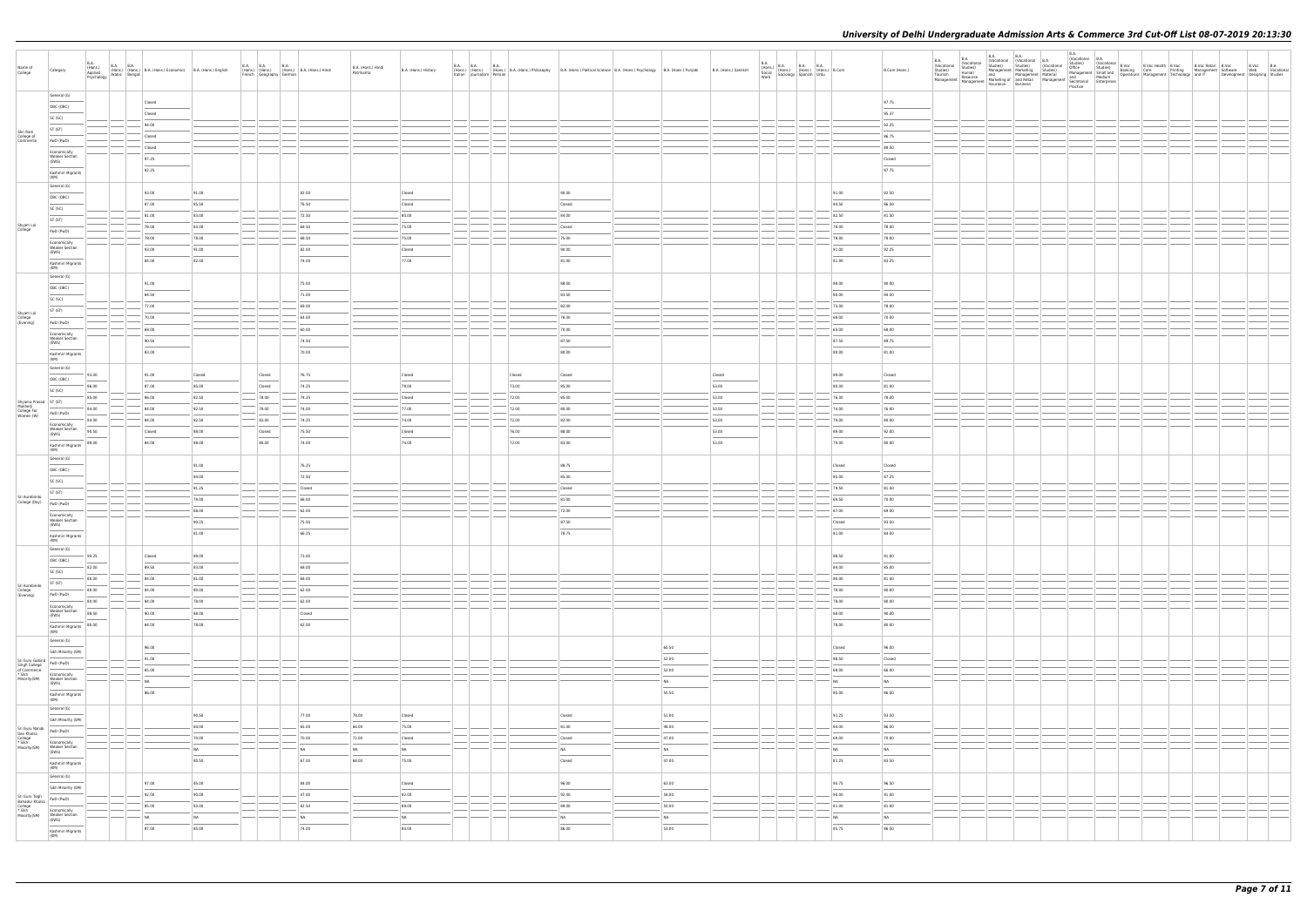| Name of<br>College                         | Category                                       | <b>B.A.</b><br><b>B.A. B.A.</b><br>(Hons.)<br>Applied<br>(Hons.) (Hons.) B.A. (Hons.) Economics B.A. (Hons.) English<br>Arabic Bengali<br>Psychology |           | <b>B.A. B.A.</b><br>French Geography German | <b>B.A.</b> | (Hons.) (Hons.) (Hons.) B.A. (Hons.) Hindi | B.A. (Hons.) Hindi<br>Patrikarita | B.A. (Hons.) History | <b>B.A. B.A. B.A.</b><br>Italian   Journalism   Persian |             | (Hons.) (Hons.) (Hons.) B.A. (Hons.) Philosophy B.A. (Hons.) Political Science B.A. (Hons.) Psychology B.A. (Hons.) Punjabi |        | B.A. (Hons.) Sanskrit | <b>B.A.</b><br>(Hons.)<br>Social<br>Work | $B.A.$ B.A. B.A.<br>(Hons.) (Hons.) (Hons.) B.Com<br>Sociology Spanish Urdu | B.Com (Hons.) | <b>B.A.</b><br>(Vocational<br>Studies)<br>Tourism<br>Management | <b>B.A.</b><br>(Vocational<br>Studies)<br>Human<br>Studies) Studies) Management Marketing Studies) Management Marketing Management Marketing Management Marketing Management Marketing Management Marketing Management Marketing Management and Medium<br>Management Marketing of a | B.A. B.A. Vocational B.A.<br>Studies) Studies (Vocational B.A. | (Vocational | B.A.<br>(Vocational B.A.<br>Studies)<br>Office<br>Practice | $\begin{array}{ c c c c }\n\hline\n\text{(Vocational B.Voc} \\ \text{Studies)}\n\end{array}$ | B.Voc Health B.Voc | B.Voc Retail B.Voc<br>Office Studies)<br>Management Small and Banking Care Printing Management Software<br>and Medium Deperations Management Technology and IT Developme | Development Designing Studies | B.Voc B.A<br>Web Vocational |
|--------------------------------------------|------------------------------------------------|------------------------------------------------------------------------------------------------------------------------------------------------------|-----------|---------------------------------------------|-------------|--------------------------------------------|-----------------------------------|----------------------|---------------------------------------------------------|-------------|-----------------------------------------------------------------------------------------------------------------------------|--------|-----------------------|------------------------------------------|-----------------------------------------------------------------------------|---------------|-----------------------------------------------------------------|-------------------------------------------------------------------------------------------------------------------------------------------------------------------------------------------------------------------------------------------------------------------------------------|----------------------------------------------------------------|-------------|------------------------------------------------------------|----------------------------------------------------------------------------------------------|--------------------|--------------------------------------------------------------------------------------------------------------------------------------------------------------------------|-------------------------------|-----------------------------|
|                                            | General (G)                                    | Closed                                                                                                                                               | Closed    |                                             |             | Closed                                     |                                   | 94.75                |                                                         |             | 96.00                                                                                                                       |        | Closed                | 94.25                                    | 96.25                                                                       | 97.00         |                                                                 |                                                                                                                                                                                                                                                                                     |                                                                |             |                                                            |                                                                                              |                    |                                                                                                                                                                          |                               |                             |
|                                            | OBC (OBC)                                      |                                                                                                                                                      |           |                                             |             |                                            |                                   |                      |                                                         |             |                                                                                                                             |        |                       |                                          |                                                                             |               |                                                                 |                                                                                                                                                                                                                                                                                     |                                                                |             |                                                            |                                                                                              |                    |                                                                                                                                                                          |                               |                             |
|                                            | SC (SC)                                        | 94.50                                                                                                                                                | 92.75     |                                             |             | 81.25                                      |                                   | 92.50                |                                                         |             | 94.00                                                                                                                       |        | 63.50                 | 92.50                                    | 94.50                                                                       | 94.75         |                                                                 |                                                                                                                                                                                                                                                                                     |                                                                |             |                                                            |                                                                                              |                    |                                                                                                                                                                          |                               |                             |
|                                            | ST (ST)                                        | 91.75                                                                                                                                                | 90.00     |                                             |             | Closed                                     |                                   | Closed               |                                                         |             | Closed                                                                                                                      |        | 62.50                 | 89.50                                    | Closed                                                                      | 91.50         |                                                                 |                                                                                                                                                                                                                                                                                     |                                                                |             |                                                            |                                                                                              |                    |                                                                                                                                                                          |                               |                             |
| Venketeswara<br>College                    | PwD (PwD)                                      | 89.50                                                                                                                                                | 90.25     |                                             |             | 76.75                                      |                                   | 90.75                |                                                         |             | Closed                                                                                                                      |        | 60.00                 | Closed                                   | 90.50                                                                       | 90.00         |                                                                 |                                                                                                                                                                                                                                                                                     |                                                                |             |                                                            |                                                                                              |                    |                                                                                                                                                                          |                               |                             |
|                                            | Economically                                   | 92.50                                                                                                                                                | Closed    |                                             |             | Closed                                     |                                   | 88.00                |                                                         |             | Closed                                                                                                                      |        | 60.00                 | 87.00                                    | 92.25                                                                       | 91.50         |                                                                 |                                                                                                                                                                                                                                                                                     |                                                                |             |                                                            |                                                                                              |                    |                                                                                                                                                                          |                               |                             |
|                                            | <b>Weaker Section</b><br>(EWS)                 | 97.00                                                                                                                                                | 95.25     |                                             |             | 83.25                                      |                                   | 94.50                |                                                         |             | 95.75                                                                                                                       |        | 64.75                 | 94.00                                    | 96.00                                                                       | 96.75         |                                                                 |                                                                                                                                                                                                                                                                                     |                                                                |             |                                                            |                                                                                              |                    |                                                                                                                                                                          |                               |                             |
|                                            | Kashmiri Migrants<br>(KM)                      | 92.00                                                                                                                                                | 91.00     |                                             |             | 78.00                                      |                                   | 89.00                |                                                         |             | 90.50                                                                                                                       |        | 60.00                 | 88.00                                    | 92.25                                                                       | 91.50         |                                                                 |                                                                                                                                                                                                                                                                                     |                                                                |             |                                                            |                                                                                              |                    |                                                                                                                                                                          |                               |                             |
|                                            | General (G)                                    |                                                                                                                                                      |           |                                             |             |                                            |                                   |                      |                                                         |             |                                                                                                                             |        |                       |                                          |                                                                             |               |                                                                 |                                                                                                                                                                                                                                                                                     |                                                                |             |                                                            |                                                                                              |                    |                                                                                                                                                                          |                               |                             |
|                                            | OBC (OBC)                                      |                                                                                                                                                      | 88.00     | 84.00                                       |             | 75.00                                      |                                   | 89.00                |                                                         |             |                                                                                                                             |        |                       |                                          | 88.00                                                                       | 91.00         |                                                                 |                                                                                                                                                                                                                                                                                     |                                                                |             |                                                            |                                                                                              |                    |                                                                                                                                                                          |                               |                             |
|                                            | SC (SC)                                        |                                                                                                                                                      | 85.50     | 82.00                                       |             | 71.00                                      |                                   | 86.00                |                                                         |             |                                                                                                                             |        |                       |                                          | 83.00                                                                       | 85.00         |                                                                 |                                                                                                                                                                                                                                                                                     |                                                                |             |                                                            |                                                                                              |                    |                                                                                                                                                                          |                               |                             |
|                                            | ST (ST)                                        |                                                                                                                                                      | 77.00     | Closed                                      |             | $-69.00$                                   |                                   | 84.00                |                                                         |             |                                                                                                                             |        |                       |                                          | 80.00                                                                       | 80.00         |                                                                 |                                                                                                                                                                                                                                                                                     |                                                                |             |                                                            |                                                                                              |                    |                                                                                                                                                                          |                               |                             |
| Swami<br>Shardhanand                       |                                                |                                                                                                                                                      | 75.00     | 77.50                                       |             | 68.00                                      |                                   | 84.00                |                                                         |             |                                                                                                                             |        |                       |                                          | 75.00                                                                       | 77.00         |                                                                 |                                                                                                                                                                                                                                                                                     |                                                                |             |                                                            |                                                                                              |                    |                                                                                                                                                                          |                               |                             |
| College                                    | PwD (PwD)                                      |                                                                                                                                                      | 72.00     | $- 71.00$                                   |             | 68.00                                      |                                   | 81.00                |                                                         |             |                                                                                                                             |        |                       |                                          | 69.00                                                                       | 74.00         |                                                                 |                                                                                                                                                                                                                                                                                     |                                                                |             |                                                            |                                                                                              |                    |                                                                                                                                                                          |                               |                             |
|                                            | Economically<br><b>Weaker Section</b>          |                                                                                                                                                      | 85.00     | 82.00                                       |             | 75.00                                      |                                   | 86.00                |                                                         |             |                                                                                                                             |        |                       |                                          | 84.00                                                                       | 86.00         |                                                                 |                                                                                                                                                                                                                                                                                     |                                                                |             |                                                            |                                                                                              |                    |                                                                                                                                                                          |                               |                             |
|                                            | (EWS)                                          |                                                                                                                                                      | 83.00     | 76.00                                       |             | 72.00                                      |                                   | 84.00                |                                                         |             |                                                                                                                             |        |                       |                                          | 79.00                                                                       | 81.00         |                                                                 |                                                                                                                                                                                                                                                                                     |                                                                |             |                                                            |                                                                                              |                    |                                                                                                                                                                          |                               |                             |
|                                            | Kashmiri Migrants<br>(KM)                      |                                                                                                                                                      |           |                                             |             |                                            |                                   |                      |                                                         |             |                                                                                                                             |        |                       |                                          |                                                                             |               |                                                                 |                                                                                                                                                                                                                                                                                     |                                                                |             |                                                            |                                                                                              |                    |                                                                                                                                                                          |                               |                             |
|                                            | General (G)                                    | Closed                                                                                                                                               | 89.50     |                                             |             | Closed                                     |                                   | 85.00                |                                                         |             | Closed                                                                                                                      |        | 52.00                 |                                          | 89.00                                                                       | 92.00         |                                                                 |                                                                                                                                                                                                                                                                                     |                                                                |             |                                                            |                                                                                              |                    |                                                                                                                                                                          |                               |                             |
|                                            | OBC (OBC)                                      |                                                                                                                                                      |           |                                             |             |                                            |                                   |                      |                                                         |             |                                                                                                                             |        |                       |                                          |                                                                             |               |                                                                 |                                                                                                                                                                                                                                                                                     |                                                                |             |                                                            |                                                                                              |                    |                                                                                                                                                                          |                               |                             |
|                                            | SC (SC)                                        | 86.00                                                                                                                                                | 81.50     |                                             |             | 72.00                                      |                                   | 78.00                |                                                         |             | 84.00                                                                                                                       |        | 49.00                 |                                          | 84.00                                                                       | 86.00         |                                                                 |                                                                                                                                                                                                                                                                                     |                                                                |             |                                                            |                                                                                              |                    |                                                                                                                                                                          |                               |                             |
|                                            | ST (ST)                                        | 82.00                                                                                                                                                | Closed    |                                             |             | 71.00                                      |                                   | 77.00                |                                                         |             | Closed                                                                                                                      |        | 47.00                 |                                          | 81.00                                                                       | 85.00         |                                                                 |                                                                                                                                                                                                                                                                                     |                                                                |             |                                                            |                                                                                              |                    |                                                                                                                                                                          |                               |                             |
| Vivekananda<br>College (W)                 | PwD (PwD)                                      | 80.00                                                                                                                                                | Closed    |                                             |             | 69.00                                      |                                   | 70.00                |                                                         |             | 79.00                                                                                                                       |        | 47.00                 |                                          | 81.00                                                                       | 83.00         |                                                                 |                                                                                                                                                                                                                                                                                     |                                                                |             |                                                            |                                                                                              |                    |                                                                                                                                                                          |                               |                             |
|                                            | Economically                                   | 80.00                                                                                                                                                | Closed    |                                             |             | 67.00                                      |                                   | 70.00                |                                                         |             | 79.00                                                                                                                       |        | 47.00                 |                                          | 80.00                                                                       | 82.00         |                                                                 |                                                                                                                                                                                                                                                                                     |                                                                |             |                                                            |                                                                                              |                    |                                                                                                                                                                          |                               |                             |
|                                            | <b>Weaker Section</b><br>(EWS)                 | 90.50                                                                                                                                                | 89.50     |                                             |             | 76.00                                      |                                   | 81.00                |                                                         |             | 87.00                                                                                                                       |        | 49.00                 |                                          | 88.00                                                                       | 90.50         |                                                                 |                                                                                                                                                                                                                                                                                     |                                                                |             |                                                            |                                                                                              |                    |                                                                                                                                                                          |                               |                             |
|                                            | Kashmiri Migrants<br>(KM)                      | 86.00                                                                                                                                                | 80.50     |                                             |             | 70.25                                      |                                   | 76.50                |                                                         |             | 81.00                                                                                                                       |        | 47.00                 |                                          | 80.00                                                                       | 83.00         |                                                                 |                                                                                                                                                                                                                                                                                     |                                                                |             |                                                            |                                                                                              |                    |                                                                                                                                                                          |                               |                             |
|                                            | General (G)                                    | Closed 56.00 Closed                                                                                                                                  |           |                                             |             |                                            |                                   |                      |                                                         | 61.00 87.00 |                                                                                                                             | 95.50  |                       |                                          | Closed 92.50                                                                | 92.50         |                                                                 |                                                                                                                                                                                                                                                                                     |                                                                |             |                                                            |                                                                                              |                    |                                                                                                                                                                          |                               |                             |
|                                            | OBC (OBC)                                      |                                                                                                                                                      | Closed    |                                             |             | Closed                                     |                                   | Closed               |                                                         |             | Closed                                                                                                                      |        | Closed                |                                          |                                                                             |               |                                                                 |                                                                                                                                                                                                                                                                                     |                                                                |             |                                                            |                                                                                              |                    |                                                                                                                                                                          |                               |                             |
|                                            | SC (SC)                                        | Closed 48.00 89.75                                                                                                                                   | 89.00     |                                             |             | Closed                                     |                                   | Closed               |                                                         | 60.00 84.00 | Closed                                                                                                                      | 88.50  | 61.50                 |                                          | Closed 89.50                                                                | 88.50         |                                                                 |                                                                                                                                                                                                                                                                                     |                                                                |             |                                                            |                                                                                              |                    |                                                                                                                                                                          |                               |                             |
|                                            | ST (ST)                                        | 45.00 45.00 81.00                                                                                                                                    | 82.50     |                                             |             | 69.50                                      |                                   | Closed               |                                                         | 45.00 80.00 | Closed                                                                                                                      | Closed | 57.50                 |                                          | 46.00 83.00                                                                 | 81.50         |                                                                 |                                                                                                                                                                                                                                                                                     |                                                                |             |                                                            |                                                                                              |                    |                                                                                                                                                                          |                               |                             |
| Zakir Husain<br>Delhi College              | PwD (PwD)                                      | 45.00 45.00 76.00                                                                                                                                    | Closed    |                                             |             | 68.50                                      |                                   | Closed               |                                                         | 45.00 76.50 | Closed                                                                                                                      | 81.00  | 52.00                 |                                          | 46.00 77.00                                                                 | 75.00         |                                                                 |                                                                                                                                                                                                                                                                                     |                                                                |             |                                                            |                                                                                              |                    |                                                                                                                                                                          |                               |                             |
|                                            | Economically                                   | 46.00 46.00 76.00                                                                                                                                    | 76.00     |                                             |             | Closed                                     |                                   | 71.00                |                                                         | 45.00 70.00 | Closed                                                                                                                      | 78.00  | 51.00                 |                                          | 51.00 76.00                                                                 | 76.00         |                                                                 |                                                                                                                                                                                                                                                                                     |                                                                |             |                                                            |                                                                                              |                    |                                                                                                                                                                          |                               |                             |
|                                            | <b>Weaker Section</b><br>(EWS)                 | NA NA 94.00                                                                                                                                          | 91.50     |                                             |             | 76.50                                      |                                   | Closed               |                                                         | NA 86.75    | 91.00                                                                                                                       | 95.25  | <b>NA</b>             |                                          | 69.50 92.25                                                                 | 92.25         |                                                                 |                                                                                                                                                                                                                                                                                     |                                                                |             |                                                            |                                                                                              |                    |                                                                                                                                                                          |                               |                             |
|                                            | Kashmiri Migrants<br>(KM)                      | 64.00 52.00 88.00                                                                                                                                    | 86.00     |                                             |             | 70.00                                      |                                   | 81.00                |                                                         | 57.00 81.00 | 82.00                                                                                                                       | 86.00  | 59.00                 |                                          | 63.00 84.00                                                                 | 84.00         |                                                                 |                                                                                                                                                                                                                                                                                     |                                                                |             |                                                            |                                                                                              |                    |                                                                                                                                                                          |                               |                             |
|                                            | General (G)                                    |                                                                                                                                                      |           |                                             |             |                                            |                                   |                      |                                                         |             |                                                                                                                             |        |                       |                                          |                                                                             |               |                                                                 |                                                                                                                                                                                                                                                                                     |                                                                |             |                                                            |                                                                                              |                    |                                                                                                                                                                          |                               |                             |
|                                            | OBC (OBC)                                      |                                                                                                                                                      | 90.00     |                                             |             | 77.50                                      |                                   | Closed               | 55.00                                                   |             | Closed                                                                                                                      |        | 57.50                 |                                          | Closed Closed                                                               | Closed        |                                                                 |                                                                                                                                                                                                                                                                                     |                                                                |             |                                                            |                                                                                              |                    |                                                                                                                                                                          |                               |                             |
|                                            | SC (SC)                                        |                                                                                                                                                      | Closed    |                                             |             | Closed                                     |                                   | Closed               | 50.00                                                   |             | Closed                                                                                                                      |        | Closed                |                                          | Closed 81.00                                                                | 82.50         |                                                                 |                                                                                                                                                                                                                                                                                     |                                                                |             |                                                            |                                                                                              |                    |                                                                                                                                                                          |                               |                             |
|                                            | ST (ST)                                        |                                                                                                                                                      | Closed    |                                             |             | Closed                                     |                                   | Closed               | 45.00                                                   |             | 78.50                                                                                                                       |        | Closed                |                                          | 45.00 74.00                                                                 | 76.00         |                                                                 |                                                                                                                                                                                                                                                                                     |                                                                |             |                                                            |                                                                                              |                    |                                                                                                                                                                          |                               |                             |
| Zakir Husain<br>Delhi College<br>(Evening) | PwD (PwD)                                      |                                                                                                                                                      | 75.00     |                                             |             | Closed                                     |                                   | 73.00                | 45.00                                                   |             | 76.00                                                                                                                       |        | 45.00                 |                                          | Closed 70.00                                                                | 72.00         |                                                                 |                                                                                                                                                                                                                                                                                     |                                                                |             |                                                            |                                                                                              |                    |                                                                                                                                                                          |                               |                             |
|                                            |                                                |                                                                                                                                                      | 74.00     |                                             |             | 61.00                                      |                                   | 71.00                | 45.00                                                   |             | 74.00                                                                                                                       |        | 45.00                 |                                          | 45.00 69.00                                                                 | 71.00         |                                                                 |                                                                                                                                                                                                                                                                                     |                                                                |             |                                                            |                                                                                              |                    |                                                                                                                                                                          |                               |                             |
|                                            | Economically<br><b>Weaker Section</b><br>(EWS) |                                                                                                                                                      | <b>NA</b> |                                             |             | NA                                         |                                   | NA                   | NA                                                      |             | <b>NA</b>                                                                                                                   |        | <b>NA</b>             |                                          | NA 88.75                                                                    | 90.25         |                                                                 |                                                                                                                                                                                                                                                                                     |                                                                |             |                                                            |                                                                                              |                    |                                                                                                                                                                          |                               |                             |
|                                            | Kashmiri Migrants                              |                                                                                                                                                      | 81.00     |                                             |             | 69.75                                      |                                   | 74.00                | 49.50                                                   |             | 76.50                                                                                                                       |        | 51.75                 |                                          | 57.00 80.25                                                                 | 82.00         |                                                                 |                                                                                                                                                                                                                                                                                     |                                                                |             |                                                            |                                                                                              |                    |                                                                                                                                                                          |                               |                             |
|                                            | (KM)                                           |                                                                                                                                                      |           |                                             |             |                                            |                                   |                      |                                                         |             |                                                                                                                             |        |                       |                                          |                                                                             |               |                                                                 |                                                                                                                                                                                                                                                                                     |                                                                |             |                                                            |                                                                                              |                    |                                                                                                                                                                          |                               |                             |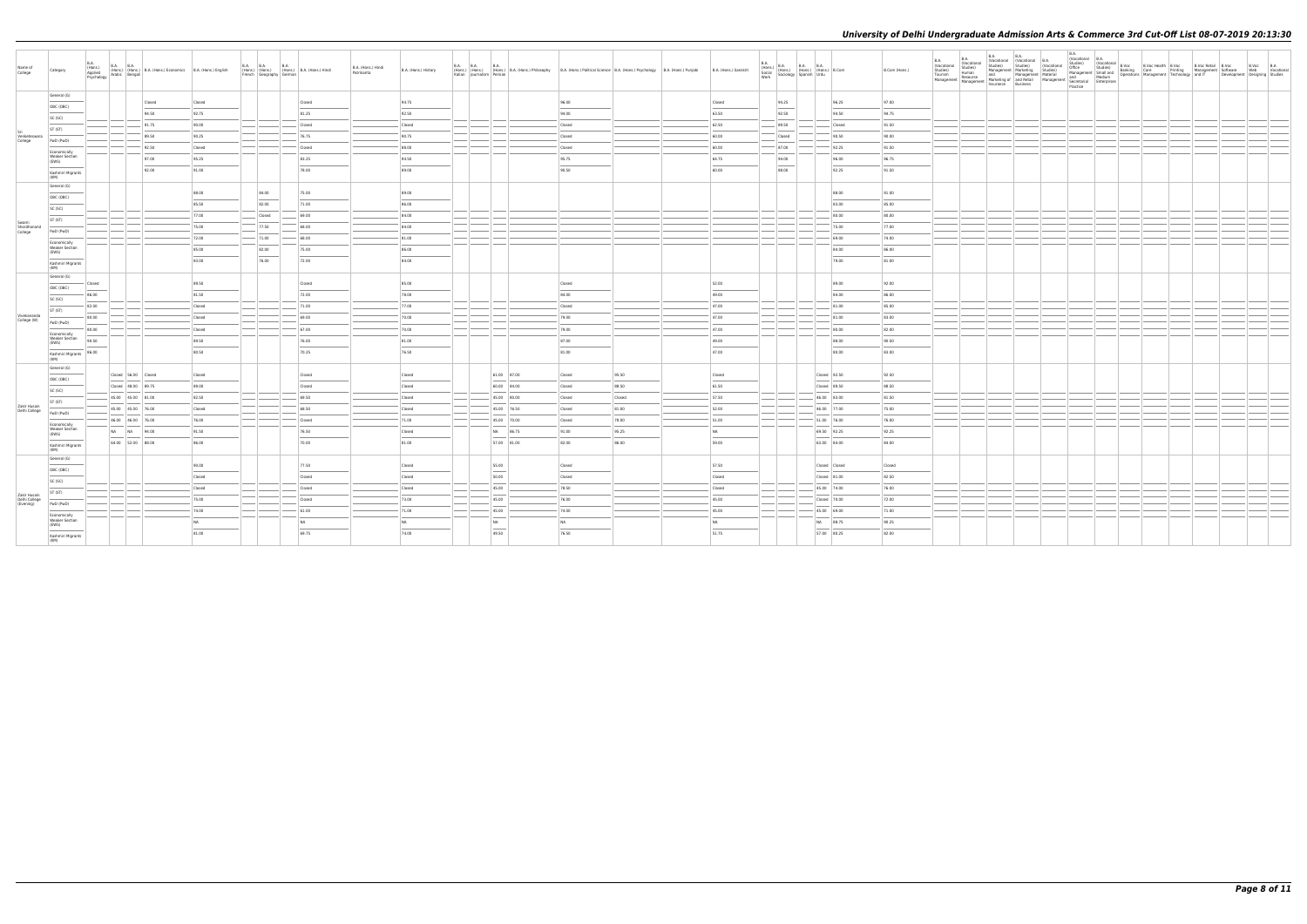# **Arts & Commerce Courses 3rd Cut-Off Remarks**

| Name of<br>College                                  | B.A. (Hons.) Applied<br>Psychology |  | B.A. B.A. (Hons.) B.A. (Hons.) Economics<br>Arabic Bengali | B.A. (Hons.) English                                                                                                                                                                                                                                                                                                                                              | French                                                                                                                                                                                                                                  | Geography German     |                                                                                                                                                                                                                                         | B.A. (Hons.) B.A. (Hons.) B.A. (Hons.) B.A. (Hons.) Hindi                                                                                                                                       | B.A.<br>Patrikarita | B.A. (Hons.) B.A. (Hons.) B.A. (Hons.) B.A. (Hons.) Hons.) Hons.) (Hons.) (Hons.) (Hons.) (Hons.) Partikarita                                                                                                      |                          | B.A. (Hons.) Philosophy |                                                                          |  |                                        |                            |                                                                                                                                                                                                                                         |                                           | B.Com (Hons.)                                                                                                                                                                                                                                               | B.A.<br>(Vocational<br>Studies)<br>Tourism                         | B.A.<br>(Vocational<br>Studies)<br>Human<br>Resource<br>Management   Management | <b>B.A.</b><br>(Vocational (Vocational<br>Studies)<br>Management Marketing<br>and<br>Marketing of Management<br>Insurance Business                                                                                                                                                                                                   | $B_A$<br>Studies)                                                                                                      |
|-----------------------------------------------------|------------------------------------|--|------------------------------------------------------------|-------------------------------------------------------------------------------------------------------------------------------------------------------------------------------------------------------------------------------------------------------------------------------------------------------------------------------------------------------------------|-----------------------------------------------------------------------------------------------------------------------------------------------------------------------------------------------------------------------------------------|----------------------|-----------------------------------------------------------------------------------------------------------------------------------------------------------------------------------------------------------------------------------------|-------------------------------------------------------------------------------------------------------------------------------------------------------------------------------------------------|---------------------|--------------------------------------------------------------------------------------------------------------------------------------------------------------------------------------------------------------------|--------------------------|-------------------------|--------------------------------------------------------------------------|--|----------------------------------------|----------------------------|-----------------------------------------------------------------------------------------------------------------------------------------------------------------------------------------------------------------------------------------|-------------------------------------------|-------------------------------------------------------------------------------------------------------------------------------------------------------------------------------------------------------------------------------------------------------------|--------------------------------------------------------------------|---------------------------------------------------------------------------------|--------------------------------------------------------------------------------------------------------------------------------------------------------------------------------------------------------------------------------------------------------------------------------------------------------------------------------------|------------------------------------------------------------------------------------------------------------------------|
| Acharya<br>Narendra Dev<br>College                  |                                    |  |                                                            |                                                                                                                                                                                                                                                                                                                                                                   |                                                                                                                                                                                                                                         |                      |                                                                                                                                                                                                                                         |                                                                                                                                                                                                 |                     |                                                                                                                                                                                                                    |                          |                         |                                                                          |  |                                        |                            |                                                                                                                                                                                                                                         |                                           |                                                                                                                                                                                                                                                             |                                                                    |                                                                                 |                                                                                                                                                                                                                                                                                                                                      |                                                                                                                        |
| Aditi<br>Mahavidyalaya<br>(W)                       |                                    |  |                                                            |                                                                                                                                                                                                                                                                                                                                                                   |                                                                                                                                                                                                                                         |                      |                                                                                                                                                                                                                                         |                                                                                                                                                                                                 |                     |                                                                                                                                                                                                                    |                          |                         |                                                                          |  |                                        |                            |                                                                                                                                                                                                                                         |                                           |                                                                                                                                                                                                                                                             |                                                                    |                                                                                 |                                                                                                                                                                                                                                                                                                                                      |                                                                                                                        |
| Aryabhatta<br>College                               |                                    |  |                                                            |                                                                                                                                                                                                                                                                                                                                                                   |                                                                                                                                                                                                                                         |                      |                                                                                                                                                                                                                                         | 1% less for women<br>candidates                                                                                                                                                                 |                     | 1% less for<br>women<br>candidates                                                                                                                                                                                 |                          |                         | 1% less for women<br>candidates                                          |  |                                        |                            |                                                                                                                                                                                                                                         | 1% less for women<br>candidates           |                                                                                                                                                                                                                                                             |                                                                    |                                                                                 |                                                                                                                                                                                                                                                                                                                                      |                                                                                                                        |
| Atma Ram<br>Sanatan<br>Dharma College               |                                    |  | 1% relaxation for Girl<br>only.                            | 1% relaxation for Girl<br>Candidates in the aggregate   Candidates in the aggregate<br>only.                                                                                                                                                                                                                                                                      |                                                                                                                                                                                                                                         |                      |                                                                                                                                                                                                                                         | 1% relaxation for Girl<br>Candidates in the aggregate<br>only.                                                                                                                                  |                     | 1%<br>relaxation for<br>Girl<br>Candidates<br>in the                                                                                                                                                               |                          |                         | 1% relaxation for Girl<br>Candidates in the aggregate<br>only.           |  |                                        |                            |                                                                                                                                                                                                                                         | 1% relaxation for Girl<br>only.           | 1% relaxation for Girl<br>Candidates in the aggregate   Candidates in the aggregate<br>only.                                                                                                                                                                |                                                                    |                                                                                 |                                                                                                                                                                                                                                                                                                                                      |                                                                                                                        |
| Bhagini<br>Nivedita<br>College (W)                  |                                    |  |                                                            |                                                                                                                                                                                                                                                                                                                                                                   |                                                                                                                                                                                                                                         |                      |                                                                                                                                                                                                                                         |                                                                                                                                                                                                 |                     | aggregate<br>only.                                                                                                                                                                                                 |                          |                         |                                                                          |  |                                        |                            |                                                                                                                                                                                                                                         |                                           |                                                                                                                                                                                                                                                             |                                                                    |                                                                                 |                                                                                                                                                                                                                                                                                                                                      |                                                                                                                        |
| Bharati College<br>(W)                              |                                    |  |                                                            |                                                                                                                                                                                                                                                                                                                                                                   |                                                                                                                                                                                                                                         |                      |                                                                                                                                                                                                                                         |                                                                                                                                                                                                 |                     |                                                                                                                                                                                                                    |                          |                         |                                                                          |  |                                        |                            |                                                                                                                                                                                                                                         |                                           |                                                                                                                                                                                                                                                             |                                                                    |                                                                                 |                                                                                                                                                                                                                                                                                                                                      |                                                                                                                        |
| Bhaskaracharya<br>College of<br>Applied<br>Sciences |                                    |  |                                                            |                                                                                                                                                                                                                                                                                                                                                                   |                                                                                                                                                                                                                                         |                      |                                                                                                                                                                                                                                         |                                                                                                                                                                                                 |                     |                                                                                                                                                                                                                    |                          |                         |                                                                          |  |                                        |                            |                                                                                                                                                                                                                                         |                                           |                                                                                                                                                                                                                                                             |                                                                    |                                                                                 |                                                                                                                                                                                                                                                                                                                                      |                                                                                                                        |
| College of<br>Vocational<br>Studies                 |                                    |  | -LESS THAN 96                                              | GEN - 95.5 - LESS THAN 96.25 GEN - 94 LESS THAN 95.25<br>08C - 90.5 - LESS THAN 91.25 0BC - 90 LESS THAN 92 SC - 83 - LESS THAN 83.5 ST - 87 LESS THAN 89 ST - 87<br>70.5 - LESS THAN 73.5 PWD - LESS THAN 89 PWD - 88 LESS<br>70 - LESS THAN 71.5 KM - 87 - THAN 89.5 KM - 91 LESS<br>LESS THAN 87.5 EWS - 95.25 THAN 92.5 EWS - 93.75 LESS<br><b>THAN 94.75</b> |                                                                                                                                                                                                                                         |                      |                                                                                                                                                                                                                                         | GEN - 78 LESS THAN 78.5<br>OBC - 75 LESS THAN 76.75<br>SC - 74.75 LESS THAN 75.75<br>ST - 69.5 LESS THAN 71 PWD<br>- 73 LESS THAN 74.5 KM - 75<br>LESS THAN 76.5 EWS - 77.75<br>LESS THAN 78.25 |                     | GEN - 89<br>LESS THAN<br>89.25 OBC -<br>85.5 LESS<br><b>THAN 86.5</b><br>SC - 84.75<br>LESS THAN<br>85.5 ST - 82<br><b>LESS THAN</b><br>83 PWD - 84<br>85 KM - 85<br>LESS THAN<br>86 EWS -<br>88.5 LESS<br>THAN 89 |                          |                         |                                                                          |  |                                        |                            |                                                                                                                                                                                                                                         |                                           | GEN - 95.5 - LESS THAN 96 - 96 - 95.5 - SEC - 91.5 - 11.7 - LESS THAN - 90 - 15.5 - 16.5 - 16.5 - 17.7 - 16.5 - 16.5 - 16.5 - 16.5 - 16.5 - 16.5 - 16.5 - 17.7 - 16.5 - 16.5 - 16.6 - 16.5 - 16.5 - 16.6 - 16.5 - 16.6 - 16.5<br>LESS THAN 87.25 EWS - 95 - | $GEN - 88$<br>83 LESS<br>THAN 84<br>EWS - 88<br>LESS THAN<br>88.75 | GEN - 90.5                                                                      | LESS THAN GEN - 90.5<br>89 OBC - LESS THAN OBC - 80<br>89 OBC - 91 OBC - 84 LESS THAN<br>82.5 LESS - LESS THAN 81.5 SC - 79<br>THAN 84 SC - 86 SC - 81.5 LESS THAN<br>83 KM - 84 LESS THAN<br>LESS THAN 82 EWS -<br>85.5 EWS - 86.25 LESS<br>85.5 EWS - 86.25 LESS   EWS - 0.<br>90 LESS   THAN 86.5   LESS THAN<br>THAN 90.5   89.5 | GEN - 89.5<br>LESS THAN<br>90 OBC - 83<br>LESS THAN<br>85 SC - 80<br>LESS THAN<br>82.5 ST - 79<br>84.5 LESS<br>THAN 85 |
| Daulat Ram<br>College (W)                           |                                    |  |                                                            |                                                                                                                                                                                                                                                                                                                                                                   |                                                                                                                                                                                                                                         |                      |                                                                                                                                                                                                                                         |                                                                                                                                                                                                 |                     |                                                                                                                                                                                                                    |                          |                         |                                                                          |  |                                        |                            |                                                                                                                                                                                                                                         |                                           |                                                                                                                                                                                                                                                             |                                                                    |                                                                                 |                                                                                                                                                                                                                                                                                                                                      |                                                                                                                        |
| Deen Dayal<br>Upadhyaya<br>College                  |                                    |  |                                                            | No Concession for Girl<br>Candidates. Eligibility Criteria,<br>Advantage(s)/Disadvantage(s)<br>will be as per DU guidelines.                                                                                                                                                                                                                                      |                                                                                                                                                                                                                                         |                      |                                                                                                                                                                                                                                         |                                                                                                                                                                                                 |                     |                                                                                                                                                                                                                    |                          |                         |                                                                          |  |                                        |                            |                                                                                                                                                                                                                                         |                                           | No Concession for Girl<br>Candidates. Eligibility Criteria,<br>Advantage(s)/Disadvantage(s)<br>will be as per DU guidelines.                                                                                                                                |                                                                    |                                                                                 |                                                                                                                                                                                                                                                                                                                                      |                                                                                                                        |
| Delhi College of<br>Arts and<br>Commerce            |                                    |  |                                                            |                                                                                                                                                                                                                                                                                                                                                                   |                                                                                                                                                                                                                                         |                      |                                                                                                                                                                                                                                         |                                                                                                                                                                                                 |                     |                                                                                                                                                                                                                    |                          |                         |                                                                          |  |                                        |                            |                                                                                                                                                                                                                                         |                                           |                                                                                                                                                                                                                                                             |                                                                    |                                                                                 |                                                                                                                                                                                                                                                                                                                                      |                                                                                                                        |
| Department of<br>Germanic and<br>Romance<br>Studies |                                    |  |                                                            |                                                                                                                                                                                                                                                                                                                                                                   | In case, an<br>applicant<br>has not<br>studied a<br>language at<br>qualifying<br>exam and<br>is seeking<br>admission<br>to Honours<br>in that<br>language,<br>deduction<br>of 5% will<br>be imposed<br>on 'Best<br>Four'<br>percentage. |                      | In case, an<br>applicant<br>has not<br>studied a<br>language at<br>qualifying<br>exam and<br>is seeking<br>admission<br>to Honours<br>in that<br>language,<br>deduction<br>of 5% will<br>be imposed<br>on 'Best<br>Four'<br>percentage. |                                                                                                                                                                                                 |                     | In case, an<br>applicant<br>has not<br>studied a<br>language at<br>exam and<br>is seeking<br>admission<br>in that<br>language,<br>deduction<br>of 5% will<br>be imposed<br>on 'Best<br>Four'<br>percentage.        | qualifying<br>to Honours |                         |                                                                          |  |                                        |                            | In case, an<br>applicant<br>has not<br>studied a<br>language at<br>qualifying<br>exam and<br>is seeking<br>admission<br>to Honours<br>in that<br>language,<br>deduction<br>of 5% will<br>be imposed<br>on 'Best<br>Four'<br>percentage. |                                           |                                                                                                                                                                                                                                                             |                                                                    |                                                                                 |                                                                                                                                                                                                                                                                                                                                      |                                                                                                                        |
| Deshbandhu<br>College                               |                                    |  |                                                            |                                                                                                                                                                                                                                                                                                                                                                   |                                                                                                                                                                                                                                         |                      |                                                                                                                                                                                                                                         |                                                                                                                                                                                                 |                     | ADMISSION<br>OFFERED IN<br><b>HINDI</b><br>MEDIUM<br>ONLY                                                                                                                                                          |                          |                         | ADMISSION OFFERED IN<br><b>HINDI MEDIUM ONLY</b>                         |  |                                        |                            |                                                                                                                                                                                                                                         |                                           |                                                                                                                                                                                                                                                             |                                                                    |                                                                                 |                                                                                                                                                                                                                                                                                                                                      |                                                                                                                        |
| Dr. Bhim Rao<br>Ambedkar<br>College                 | Less 1% for Girls                  |  | Less 1% for Girls                                          |                                                                                                                                                                                                                                                                                                                                                                   |                                                                                                                                                                                                                                         | Less 1% for<br>Girls |                                                                                                                                                                                                                                         | Less 1% for Girls                                                                                                                                                                               |                     | Less 1% Less 1% for<br>for Girls Girls                                                                                                                                                                             |                          |                         |                                                                          |  |                                        | Less<br>$1\%$ for<br>Girls |                                                                                                                                                                                                                                         | Less 1% for Girls                         | Less 1% for Girls                                                                                                                                                                                                                                           |                                                                    |                                                                                 |                                                                                                                                                                                                                                                                                                                                      |                                                                                                                        |
| Dyal Singh<br>College                               |                                    |  |                                                            |                                                                                                                                                                                                                                                                                                                                                                   |                                                                                                                                                                                                                                         |                      |                                                                                                                                                                                                                                         |                                                                                                                                                                                                 |                     |                                                                                                                                                                                                                    |                          |                         |                                                                          |  |                                        |                            |                                                                                                                                                                                                                                         |                                           |                                                                                                                                                                                                                                                             |                                                                    |                                                                                 |                                                                                                                                                                                                                                                                                                                                      |                                                                                                                        |
| Dyal Singh<br>College<br>(Evening)                  |                                    |  |                                                            | 1% relaxation will be given to<br>all girl candidates in all<br>courses.                                                                                                                                                                                                                                                                                          |                                                                                                                                                                                                                                         |                      |                                                                                                                                                                                                                                         |                                                                                                                                                                                                 |                     |                                                                                                                                                                                                                    |                          |                         | 1% relaxation will be given<br>to all girl candidates in all<br>courses. |  |                                        |                            |                                                                                                                                                                                                                                         | to all girl candidates in all<br>courses. | 1% relaxation will be given 1% relaxation will be given to<br>all girl candidates in all<br>courses.                                                                                                                                                        |                                                                    |                                                                                 |                                                                                                                                                                                                                                                                                                                                      |                                                                                                                        |
| Gargi College<br>(W)                                |                                    |  |                                                            |                                                                                                                                                                                                                                                                                                                                                                   |                                                                                                                                                                                                                                         |                      |                                                                                                                                                                                                                                         |                                                                                                                                                                                                 |                     |                                                                                                                                                                                                                    |                          |                         |                                                                          |  |                                        |                            |                                                                                                                                                                                                                                         |                                           |                                                                                                                                                                                                                                                             |                                                                    |                                                                                 |                                                                                                                                                                                                                                                                                                                                      |                                                                                                                        |
| Hans Raj<br>College                                 |                                    |  |                                                            |                                                                                                                                                                                                                                                                                                                                                                   |                                                                                                                                                                                                                                         |                      |                                                                                                                                                                                                                                         |                                                                                                                                                                                                 |                     |                                                                                                                                                                                                                    |                          |                         |                                                                          |  |                                        |                            |                                                                                                                                                                                                                                         |                                           |                                                                                                                                                                                                                                                             |                                                                    |                                                                                 |                                                                                                                                                                                                                                                                                                                                      |                                                                                                                        |
| Hindu College                                       |                                    |  |                                                            |                                                                                                                                                                                                                                                                                                                                                                   |                                                                                                                                                                                                                                         |                      |                                                                                                                                                                                                                                         |                                                                                                                                                                                                 |                     |                                                                                                                                                                                                                    |                          |                         |                                                                          |  |                                        |                            |                                                                                                                                                                                                                                         |                                           |                                                                                                                                                                                                                                                             |                                                                    |                                                                                 |                                                                                                                                                                                                                                                                                                                                      |                                                                                                                        |
| Indraprastha<br>College for<br>Women (W)            |                                    |  |                                                            |                                                                                                                                                                                                                                                                                                                                                                   |                                                                                                                                                                                                                                         |                      |                                                                                                                                                                                                                                         |                                                                                                                                                                                                 |                     |                                                                                                                                                                                                                    |                          |                         |                                                                          |  |                                        |                            |                                                                                                                                                                                                                                         |                                           |                                                                                                                                                                                                                                                             |                                                                    |                                                                                 |                                                                                                                                                                                                                                                                                                                                      |                                                                                                                        |
| Institute of<br>Home<br>Economics (W)               |                                    |  |                                                            |                                                                                                                                                                                                                                                                                                                                                                   |                                                                                                                                                                                                                                         |                      |                                                                                                                                                                                                                                         |                                                                                                                                                                                                 |                     |                                                                                                                                                                                                                    |                          |                         |                                                                          |  |                                        |                            |                                                                                                                                                                                                                                         |                                           |                                                                                                                                                                                                                                                             |                                                                    |                                                                                 |                                                                                                                                                                                                                                                                                                                                      |                                                                                                                        |
| Janki Devi<br>Memorial<br>College (W)               |                                    |  |                                                            |                                                                                                                                                                                                                                                                                                                                                                   |                                                                                                                                                                                                                                         |                      |                                                                                                                                                                                                                                         |                                                                                                                                                                                                 |                     |                                                                                                                                                                                                                    |                          |                         |                                                                          |  |                                        |                            |                                                                                                                                                                                                                                         |                                           |                                                                                                                                                                                                                                                             |                                                                    |                                                                                 |                                                                                                                                                                                                                                                                                                                                      |                                                                                                                        |
| Kalindi College<br>(W)                              |                                    |  | 10+2 with maths                                            |                                                                                                                                                                                                                                                                                                                                                                   |                                                                                                                                                                                                                                         |                      |                                                                                                                                                                                                                                         |                                                                                                                                                                                                 |                     |                                                                                                                                                                                                                    |                          |                         |                                                                          |  | Sanskrit<br>studied upto<br>class 10th |                            |                                                                                                                                                                                                                                         |                                           | 10+2 with Maths                                                                                                                                                                                                                                             |                                                                    |                                                                                 |                                                                                                                                                                                                                                                                                                                                      |                                                                                                                        |

| B.A.<br>(Vocational<br>Studies)<br>Material<br>Management                                                                                                            | B.A.<br>(Vocational<br>Studies)<br>Office<br>Management<br>and<br>Secretarial<br>Practice                                                                                                 | B.A.<br>(Vocational<br>Studies)<br>Small and<br>Medium<br>Enterprises                                                                                                              | <b>B.Voc Banking Operations</b> | B.Voc Health<br>Care<br>Management Technology | B.Voc<br>Printing | <b>B.Voc Retail</b><br>Management<br>and IT | <b>B.Voc Software Development</b> | B.Voc<br>Web<br>Designing | B.A<br>Vocational<br>Studies |
|----------------------------------------------------------------------------------------------------------------------------------------------------------------------|-------------------------------------------------------------------------------------------------------------------------------------------------------------------------------------------|------------------------------------------------------------------------------------------------------------------------------------------------------------------------------------|---------------------------------|-----------------------------------------------|-------------------|---------------------------------------------|-----------------------------------|---------------------------|------------------------------|
|                                                                                                                                                                      |                                                                                                                                                                                           |                                                                                                                                                                                    |                                 |                                               |                   |                                             |                                   |                           |                              |
|                                                                                                                                                                      |                                                                                                                                                                                           |                                                                                                                                                                                    |                                 |                                               |                   |                                             |                                   |                           |                              |
|                                                                                                                                                                      |                                                                                                                                                                                           |                                                                                                                                                                                    |                                 |                                               |                   |                                             |                                   |                           |                              |
|                                                                                                                                                                      |                                                                                                                                                                                           |                                                                                                                                                                                    |                                 |                                               |                   |                                             |                                   |                           |                              |
|                                                                                                                                                                      |                                                                                                                                                                                           |                                                                                                                                                                                    |                                 |                                               |                   |                                             |                                   |                           |                              |
|                                                                                                                                                                      |                                                                                                                                                                                           |                                                                                                                                                                                    |                                 |                                               |                   |                                             |                                   |                           |                              |
|                                                                                                                                                                      |                                                                                                                                                                                           |                                                                                                                                                                                    |                                 |                                               |                   |                                             |                                   |                           |                              |
| GEN - 84.5<br>LESS THAN<br>84.75 OBC -<br>THAN 80 SC<br>-77 LESS<br>THAN 79 ST<br>-75 LESS<br>THAN 78<br>LESS THAN<br>78 KM - 79<br>LESS THAN<br>80 EWS - 84<br>84.5 | OBC - 77<br>LESS THAN<br>79.75 SC -<br>76.5 LESS<br><b>THAN 78.5</b><br>ST -73 LESS<br>THAN 76<br>PWD - 75<br>LESS THAN<br>77 KM - 78<br>LESS THAN<br>79 EWS -<br>83.5 LESS<br>THAN 84.25 | OBC - 79<br>LESS THAN<br>80.5 SC -<br>77 LESS<br>THAN 79<br>ST - 75<br><b>LESS THAN</b><br>78 PWD<br>-77 LESS<br>THAN 78<br>KM - 79<br>LESS THAN<br>80.5 EWS -<br><b>THAN 84.5</b> |                                 |                                               |                   |                                             |                                   |                           |                              |
|                                                                                                                                                                      |                                                                                                                                                                                           |                                                                                                                                                                                    |                                 |                                               |                   |                                             |                                   |                           |                              |
|                                                                                                                                                                      |                                                                                                                                                                                           |                                                                                                                                                                                    |                                 |                                               |                   |                                             |                                   |                           |                              |
|                                                                                                                                                                      |                                                                                                                                                                                           |                                                                                                                                                                                    |                                 |                                               |                   |                                             |                                   |                           |                              |
|                                                                                                                                                                      |                                                                                                                                                                                           |                                                                                                                                                                                    |                                 |                                               |                   |                                             |                                   |                           |                              |
|                                                                                                                                                                      |                                                                                                                                                                                           |                                                                                                                                                                                    |                                 |                                               |                   |                                             |                                   |                           |                              |
|                                                                                                                                                                      |                                                                                                                                                                                           |                                                                                                                                                                                    |                                 |                                               |                   |                                             |                                   |                           |                              |
|                                                                                                                                                                      |                                                                                                                                                                                           |                                                                                                                                                                                    |                                 |                                               |                   |                                             |                                   |                           |                              |
|                                                                                                                                                                      |                                                                                                                                                                                           |                                                                                                                                                                                    |                                 |                                               |                   |                                             |                                   |                           |                              |
|                                                                                                                                                                      |                                                                                                                                                                                           |                                                                                                                                                                                    |                                 |                                               |                   |                                             |                                   |                           |                              |
|                                                                                                                                                                      |                                                                                                                                                                                           |                                                                                                                                                                                    |                                 |                                               |                   |                                             |                                   |                           |                              |
|                                                                                                                                                                      |                                                                                                                                                                                           |                                                                                                                                                                                    |                                 |                                               |                   |                                             |                                   |                           |                              |
|                                                                                                                                                                      |                                                                                                                                                                                           |                                                                                                                                                                                    |                                 |                                               |                   |                                             |                                   |                           |                              |
|                                                                                                                                                                      |                                                                                                                                                                                           |                                                                                                                                                                                    |                                 |                                               |                   |                                             |                                   |                           |                              |
|                                                                                                                                                                      |                                                                                                                                                                                           |                                                                                                                                                                                    |                                 |                                               |                   |                                             |                                   |                           |                              |
|                                                                                                                                                                      |                                                                                                                                                                                           |                                                                                                                                                                                    |                                 |                                               | $10+2$ with $M$   |                                             |                                   | $10 + 2$<br>with<br>Maths |                              |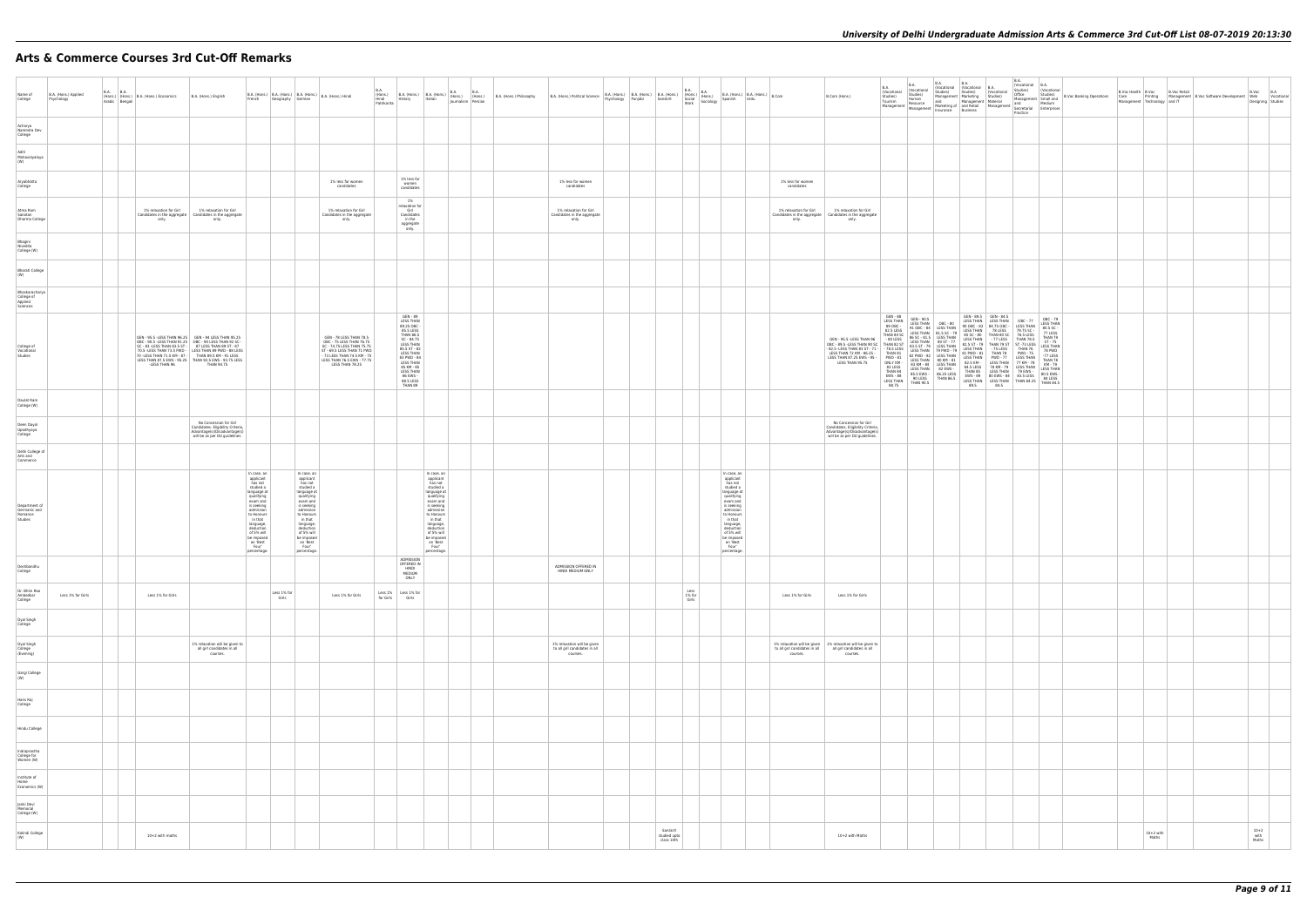| B.A.<br>(Vocational<br>Studies)<br>Material<br>Management | B.A.<br>(Vocational<br>Studies)<br>Office<br>Management<br>and<br>Secretarial<br>Practice | B.A.<br>(Vocational<br>Studies)<br>Small and<br>Medium<br>Enterprises | <b>B.Voc Banking Operations</b>                                                                                                                                             | B.Voc Health   B.Voc<br>Care<br>Management | Printing<br>Technology | <b>B.Voc Retail</b> | Management B.Voc Software Development<br>and IT                                                                                                                                | $\mathsf{B}.\mathsf{Voc}$<br>Web<br>Designing | B.A<br>Vocational<br>Studies |
|-----------------------------------------------------------|-------------------------------------------------------------------------------------------|-----------------------------------------------------------------------|-----------------------------------------------------------------------------------------------------------------------------------------------------------------------------|--------------------------------------------|------------------------|---------------------|--------------------------------------------------------------------------------------------------------------------------------------------------------------------------------|-----------------------------------------------|------------------------------|
|                                                           |                                                                                           |                                                                       |                                                                                                                                                                             |                                            |                        |                     |                                                                                                                                                                                |                                               |                              |
|                                                           |                                                                                           |                                                                       |                                                                                                                                                                             |                                            |                        |                     |                                                                                                                                                                                |                                               |                              |
|                                                           |                                                                                           |                                                                       |                                                                                                                                                                             |                                            |                        |                     |                                                                                                                                                                                |                                               |                              |
|                                                           |                                                                                           |                                                                       |                                                                                                                                                                             |                                            |                        |                     |                                                                                                                                                                                |                                               |                              |
|                                                           |                                                                                           |                                                                       |                                                                                                                                                                             |                                            |                        |                     |                                                                                                                                                                                |                                               |                              |
|                                                           |                                                                                           |                                                                       |                                                                                                                                                                             |                                            |                        |                     |                                                                                                                                                                                |                                               |                              |
|                                                           |                                                                                           |                                                                       |                                                                                                                                                                             |                                            |                        |                     |                                                                                                                                                                                |                                               |                              |
|                                                           |                                                                                           |                                                                       |                                                                                                                                                                             |                                            |                        |                     |                                                                                                                                                                                |                                               |                              |
|                                                           |                                                                                           |                                                                       |                                                                                                                                                                             |                                            |                        |                     |                                                                                                                                                                                |                                               |                              |
|                                                           |                                                                                           |                                                                       |                                                                                                                                                                             |                                            |                        |                     |                                                                                                                                                                                |                                               |                              |
|                                                           |                                                                                           |                                                                       |                                                                                                                                                                             |                                            |                        |                     |                                                                                                                                                                                |                                               |                              |
|                                                           |                                                                                           |                                                                       |                                                                                                                                                                             |                                            |                        |                     |                                                                                                                                                                                |                                               |                              |
|                                                           |                                                                                           |                                                                       |                                                                                                                                                                             |                                            |                        |                     |                                                                                                                                                                                |                                               |                              |
|                                                           |                                                                                           |                                                                       |                                                                                                                                                                             |                                            |                        |                     |                                                                                                                                                                                |                                               |                              |
|                                                           |                                                                                           |                                                                       |                                                                                                                                                                             |                                            |                        |                     |                                                                                                                                                                                |                                               |                              |
|                                                           |                                                                                           |                                                                       |                                                                                                                                                                             |                                            |                        |                     |                                                                                                                                                                                |                                               |                              |
|                                                           |                                                                                           |                                                                       |                                                                                                                                                                             |                                            |                        |                     |                                                                                                                                                                                |                                               |                              |
|                                                           |                                                                                           |                                                                       |                                                                                                                                                                             |                                            |                        |                     |                                                                                                                                                                                |                                               |                              |
|                                                           |                                                                                           |                                                                       | 1% Concession given to<br>women applicants (General<br>category) For any<br>information see cut-off on<br>college website<br>(www.ranumujancollege.ac.in<br>or www.rcdu.in) |                                            |                        |                     | $1\%$ Concession given to<br>women applicants (General<br>Category) For any<br>information see cut-off on<br>college website<br>(www.ramanujancollege.ac.in<br>or www.rcdu.in) |                                               |                              |
|                                                           |                                                                                           |                                                                       |                                                                                                                                                                             |                                            |                        |                     |                                                                                                                                                                                |                                               |                              |
|                                                           |                                                                                           |                                                                       |                                                                                                                                                                             |                                            |                        |                     |                                                                                                                                                                                |                                               |                              |
|                                                           |                                                                                           |                                                                       |                                                                                                                                                                             |                                            |                        |                     |                                                                                                                                                                                |                                               |                              |
|                                                           |                                                                                           |                                                                       |                                                                                                                                                                             |                                            |                        |                     |                                                                                                                                                                                |                                               |                              |
|                                                           |                                                                                           |                                                                       |                                                                                                                                                                             |                                            |                        |                     |                                                                                                                                                                                |                                               |                              |
|                                                           |                                                                                           |                                                                       |                                                                                                                                                                             |                                            |                        |                     |                                                                                                                                                                                |                                               |                              |

| Name of<br>College                        | B.A. (Hons.) Applied<br>Psychology                                                                                                                                          | B.A.<br>Arabic Bengali | B.A. | (Hons.) (Hons.) B.A. (Hons.) Economics                                                                                                                                      | B.A. (Hons.) English                                                                                                                                                                                                                                              | French | Geography German                                                                                                                                 | B.A. (Hons.)   B.A. (Hons.)   B.A. (Hons.)   B.A. (Hons.) Hindi                                                                                                                                                                                                                                                                     | B.A.<br>(Hons.)<br>Hindi<br>Patrikarita | History                                                                                                                                                                                                                             | $\begin{array}{ c c c c c c } \hline \text{B.A. (Hons.)} & \text{B.A.} \hline \text{Hol.} & \text{Hons.} \hline \end{array}$<br>Italian | (Hons.)<br>Journalism Persian             | <b>B.A.</b><br>(Hons.) | B.A. (Hons.) Philosophy                                                                                                                          | B.A. (Hons.) Political Science                                                                                                                                                                            |                                                                                        |                                                                                                                 | $\begin{array}{ l l } \hline \text{B.A. (Hons.)} & \text{B.A. (Hons.)} & \text{B.A. (Hons.)} & \text{(Hons.)} \\ \hline \text{Psychology} & \text{Punjabi} & \text{Sanskrit} & \text{Social} & \text{(Hons.)} \\ \hline \end{array}$                                                                             | B.A.<br>Work | (Hons.)<br>Sociology                           | Spanish | $B.A.$ (Hons.) $B.A.$ (Hons.) $B.Com$<br>  Urdu                                                                                                  |                                                                                                                                                                             | B.Com (Hons.)                                                                                                                                                                                                                                                            | <b>B.A.</b><br>(Vocational<br>Studies)<br>Tourism<br>Management | B.A.<br>(Vocational<br>Studies)<br>Human<br>Resource<br>Management | B.A.<br>Studies)<br>Insurance | B.A.<br>(Vocational (Vocational<br>Studies)<br>Management   Marketing<br>and Managemer<br>Marketing of and Retail<br><b>Business</b> |
|-------------------------------------------|-----------------------------------------------------------------------------------------------------------------------------------------------------------------------------|------------------------|------|-----------------------------------------------------------------------------------------------------------------------------------------------------------------------------|-------------------------------------------------------------------------------------------------------------------------------------------------------------------------------------------------------------------------------------------------------------------|--------|--------------------------------------------------------------------------------------------------------------------------------------------------|-------------------------------------------------------------------------------------------------------------------------------------------------------------------------------------------------------------------------------------------------------------------------------------------------------------------------------------|-----------------------------------------|-------------------------------------------------------------------------------------------------------------------------------------------------------------------------------------------------------------------------------------|-----------------------------------------------------------------------------------------------------------------------------------------|-------------------------------------------|------------------------|--------------------------------------------------------------------------------------------------------------------------------------------------|-----------------------------------------------------------------------------------------------------------------------------------------------------------------------------------------------------------|----------------------------------------------------------------------------------------|-----------------------------------------------------------------------------------------------------------------|------------------------------------------------------------------------------------------------------------------------------------------------------------------------------------------------------------------------------------------------------------------------------------------------------------------|--------------|------------------------------------------------|---------|--------------------------------------------------------------------------------------------------------------------------------------------------|-----------------------------------------------------------------------------------------------------------------------------------------------------------------------------|--------------------------------------------------------------------------------------------------------------------------------------------------------------------------------------------------------------------------------------------------------------------------|-----------------------------------------------------------------|--------------------------------------------------------------------|-------------------------------|--------------------------------------------------------------------------------------------------------------------------------------|
| Kamala Nehru<br>College (W)               |                                                                                                                                                                             |                        |      |                                                                                                                                                                             |                                                                                                                                                                                                                                                                   |        |                                                                                                                                                  |                                                                                                                                                                                                                                                                                                                                     |                                         |                                                                                                                                                                                                                                     |                                                                                                                                         |                                           |                        |                                                                                                                                                  |                                                                                                                                                                                                           |                                                                                        |                                                                                                                 |                                                                                                                                                                                                                                                                                                                  |              |                                                |         |                                                                                                                                                  |                                                                                                                                                                             |                                                                                                                                                                                                                                                                          |                                                                 |                                                                    |                               |                                                                                                                                      |
| Keshav<br>Mahavidyalaya                   |                                                                                                                                                                             |                        |      |                                                                                                                                                                             |                                                                                                                                                                                                                                                                   |        |                                                                                                                                                  |                                                                                                                                                                                                                                                                                                                                     |                                         |                                                                                                                                                                                                                                     |                                                                                                                                         |                                           |                        |                                                                                                                                                  |                                                                                                                                                                                                           |                                                                                        |                                                                                                                 |                                                                                                                                                                                                                                                                                                                  |              |                                                |         |                                                                                                                                                  |                                                                                                                                                                             |                                                                                                                                                                                                                                                                          |                                                                 |                                                                    |                               |                                                                                                                                      |
| Kirori Mal<br>College                     |                                                                                                                                                                             |                        |      | Admission will be done as<br>per University quidelines<br>(see the bulletin of<br>information, University of<br>Delhi 2019-20)                                              | Admission will be done as per<br>University guidelines (see the<br>bulletin of information,<br>University of Delhi 2019-20)                                                                                                                                       |        | Admission<br>will be done<br>as per<br>University<br>guidelines<br>(see the<br>bulletin of<br>information.<br>University<br>of Delhi<br>2019-20) | Admission will be done as<br>per University guidelines<br>(see the bulletin of<br>information, University of<br>Delhi 2019-20)                                                                                                                                                                                                      |                                         | Admission<br>will be done<br>as per<br>University<br>guidelines<br>(see the<br>bulletin of<br>information<br>University of<br>Delhi<br>2019-20)                                                                                     |                                                                                                                                         |                                           |                        |                                                                                                                                                  | Admission will be done as<br>per University guidelines<br>(see the bulletin of<br>information, University of<br>Delhi 2019-20)                                                                            |                                                                                        |                                                                                                                 | Admission<br>will be done<br>as per<br>University<br>guidelines<br>(see the<br>bulletin of<br>information.<br>University of<br>Delhi<br>2019-20)                                                                                                                                                                 |              |                                                |         | Admission<br>will be done<br>as per<br>University<br>guidelines<br>(see the<br>bulletin of<br>information.<br>University<br>of Delhi<br>2019-20) | Admission will be done as<br>per University quidelines<br>(see the bulletin of<br>information, University of<br>Delhi 2019-20)                                              | Admission will be done as per<br>University guidelines (see the<br>bulletin of information,<br>University of Delhi 2019-20)                                                                                                                                              |                                                                 |                                                                    |                               |                                                                                                                                      |
| Lady Irwin<br>College (W)                 |                                                                                                                                                                             |                        |      |                                                                                                                                                                             |                                                                                                                                                                                                                                                                   |        |                                                                                                                                                  |                                                                                                                                                                                                                                                                                                                                     |                                         |                                                                                                                                                                                                                                     |                                                                                                                                         |                                           |                        |                                                                                                                                                  |                                                                                                                                                                                                           |                                                                                        |                                                                                                                 |                                                                                                                                                                                                                                                                                                                  |              |                                                |         |                                                                                                                                                  |                                                                                                                                                                             |                                                                                                                                                                                                                                                                          |                                                                 |                                                                    |                               |                                                                                                                                      |
| Lady Shri Ram<br>College for<br>Women (W) |                                                                                                                                                                             |                        |      |                                                                                                                                                                             |                                                                                                                                                                                                                                                                   |        |                                                                                                                                                  |                                                                                                                                                                                                                                                                                                                                     |                                         |                                                                                                                                                                                                                                     |                                                                                                                                         |                                           |                        |                                                                                                                                                  |                                                                                                                                                                                                           |                                                                                        |                                                                                                                 | MUST HAVE<br>STUDIED<br>SANSKRIT<br>TILL CLASS<br>XTH                                                                                                                                                                                                                                                            |              |                                                |         |                                                                                                                                                  |                                                                                                                                                                             |                                                                                                                                                                                                                                                                          |                                                                 |                                                                    |                               |                                                                                                                                      |
| Lakshmibai<br>College (W)                 |                                                                                                                                                                             |                        |      |                                                                                                                                                                             |                                                                                                                                                                                                                                                                   |        |                                                                                                                                                  |                                                                                                                                                                                                                                                                                                                                     |                                         |                                                                                                                                                                                                                                     |                                                                                                                                         |                                           |                        |                                                                                                                                                  |                                                                                                                                                                                                           |                                                                                        |                                                                                                                 |                                                                                                                                                                                                                                                                                                                  |              |                                                |         |                                                                                                                                                  |                                                                                                                                                                             |                                                                                                                                                                                                                                                                          |                                                                 |                                                                    |                               |                                                                                                                                      |
| Maharaja<br>Agrasen<br>College            |                                                                                                                                                                             |                        |      |                                                                                                                                                                             | 1% Relaxation for Girls<br>Students                                                                                                                                                                                                                               |        |                                                                                                                                                  | 1% Relaxation for Girls<br>Students                                                                                                                                                                                                                                                                                                 |                                         |                                                                                                                                                                                                                                     |                                                                                                                                         | 1%<br>Relaxation<br>for Girls<br>Students |                        |                                                                                                                                                  | 1% Relaxation for Girls<br>Students                                                                                                                                                                       |                                                                                        |                                                                                                                 |                                                                                                                                                                                                                                                                                                                  |              |                                                |         |                                                                                                                                                  |                                                                                                                                                                             | 1% Relaxation for Girls<br>Students                                                                                                                                                                                                                                      |                                                                 |                                                                    |                               |                                                                                                                                      |
| Maitreyi<br>College (W)                   |                                                                                                                                                                             |                        |      | As per University of Delhi<br>quidelines                                                                                                                                    | As per University of Delhi<br>guidelines                                                                                                                                                                                                                          |        |                                                                                                                                                  | As per University of Delhi<br>guidelines                                                                                                                                                                                                                                                                                            |                                         | As per<br>University of<br>Delhi<br>guidelines                                                                                                                                                                                      |                                                                                                                                         |                                           |                        |                                                                                                                                                  | As per University of Delhi<br>guidelines                                                                                                                                                                  |                                                                                        |                                                                                                                 | As per<br>University of<br>Delhi<br>quidelines                                                                                                                                                                                                                                                                   |              | As per<br>University<br>of Delhi<br>guidelines |         |                                                                                                                                                  | As per University of Delhi<br>guidelines                                                                                                                                    | As per University of Delhi<br>guidelines                                                                                                                                                                                                                                 |                                                                 |                                                                    |                               |                                                                                                                                      |
| Mata Sundri<br>College for<br>Women (W)   |                                                                                                                                                                             |                        |      |                                                                                                                                                                             | Sikh Minority Candidates<br>must have the Sikh Minority<br>Certificate issued in her name<br>by Delhi Sikh Gurudwara<br>Management Committee.                                                                                                                     |        |                                                                                                                                                  | <b>Sikh Minority Candidates</b><br>must have the Sikh Minority<br>Certificate issued in her<br>name by Delhi Sikh<br>Gurudwara Management<br>Committee.                                                                                                                                                                             |                                         | Sikh Minority<br>Candidates<br>must have<br>the Sikh<br>Minority<br>Certificate<br>issued in her<br>name by<br>Delhi Sikh<br>Gurudwara<br>Management<br>Committee.                                                                  |                                                                                                                                         |                                           |                        | Sikh Minority Candidates<br>must have the Sikh Minority<br>Certificate issued in her<br>name by Delhi Sikh<br>Gurudwara Management<br>Committee. | Sikh Minority Candidates<br>must have the Sikh Minority<br>Certificate issued in her<br>name by Delhi Sikh<br>Gurudwara Management<br>Committee.                                                          | must have<br>the Sikh<br>Minority<br>Certificate<br>name by<br>Delhi Sikh<br>Gurudwara | Candidates Candidates<br>must have<br>the Sikh<br>Minority<br>Certificate<br>name by<br>Delhi Sikh<br>Gurudwara | Sikh Minority Sikh Minority Sikh Minority<br>Candidates<br>must have<br>the Sikh<br>Minority<br>Certificate<br>issued in her issued in her issued in her<br>name by<br>Delhi Sikh<br>Gurudwara<br>Management Management Management<br>Committee.   Committee.   Committee.                                       |              |                                                |         |                                                                                                                                                  | Sikh Minority Candidates<br>must have the Sikh Minority<br>Certificate issued in her<br>name by Delhi Sikh<br>Gurudwara Management<br>Committee.                            | Sikh Minority Candidates<br>must have the Sikh Minority<br>Certificate issued in her name<br>by Delhi Sikh Gurudwara<br>Management Committee.                                                                                                                            |                                                                 |                                                                    |                               |                                                                                                                                      |
| Miranda House<br>(W)                      |                                                                                                                                                                             |                        |      |                                                                                                                                                                             |                                                                                                                                                                                                                                                                   |        |                                                                                                                                                  |                                                                                                                                                                                                                                                                                                                                     |                                         |                                                                                                                                                                                                                                     |                                                                                                                                         |                                           |                        |                                                                                                                                                  |                                                                                                                                                                                                           |                                                                                        |                                                                                                                 |                                                                                                                                                                                                                                                                                                                  |              |                                                |         |                                                                                                                                                  |                                                                                                                                                                             |                                                                                                                                                                                                                                                                          |                                                                 |                                                                    |                               |                                                                                                                                      |
| Motilal Nehru<br>College                  |                                                                                                                                                                             |                        |      | NO RELAXATION FOR GIRL<br>CANDIDATE, PASS IN MATHS.                                                                                                                         | NO RELAXATION FOR GIRL<br>CANDIDATE. 2.5 %<br>disadvantage for (Hons)<br>courses, if the applicant<br>include the subject other then<br>those given in List A & List B.                                                                                           |        |                                                                                                                                                  | (1% RELAXATION FOR<br>GIRLS). 2.5 % disadvantage<br>for (Hons) courses, if the<br>applicant include the subject<br>other then those given in List<br>A & List B.                                                                                                                                                                    |                                         | (1%<br>RELAXATION<br>FOR GIRLS).<br>2.5%<br>disadvantage<br>for (Hons)<br>courses, if<br>the applicant<br>include the<br>subject other<br>then those<br>given in List<br>A & List B.                                                |                                                                                                                                         |                                           |                        |                                                                                                                                                  | (1% RELAXATION FOR<br>GIRLS). 2.5 % disadvantage<br>for (Hons) courses, if the<br>applicant include the subject<br>other then those given in List<br>A & List B.                                          |                                                                                        |                                                                                                                 | (1%<br>RELAXATION<br>FOR GIRLS).<br>2.5%<br>disadvantage<br>for (Hons)<br>courses, if<br>the applicant<br>include the<br>subject other<br>then those<br>given in List<br>A & List B.<br>For<br>Admission in<br><b>B.A.</b> (H)<br>Sanskrit.<br>Sanskrit is<br>Mandatory in<br>10th or 12th<br>with Pass<br>Marks |              |                                                |         |                                                                                                                                                  | 2.5 % of Disadvantage if<br>Stream Change                                                                                                                                   | NO RELAXATION FOR GIRL<br>CANDIDATE. Compulsorily<br>Studied and passed<br>Mathematics                                                                                                                                                                                   |                                                                 |                                                                    |                               |                                                                                                                                      |
| Motilal Nehru<br>College<br>(Evening)     |                                                                                                                                                                             |                        |      |                                                                                                                                                                             | 1% concession in aggregate<br>in all courses to the girl<br>candidate:                                                                                                                                                                                            |        |                                                                                                                                                  | 1% concession in aggregate<br>in all courses to the girl<br>candidates                                                                                                                                                                                                                                                              |                                         | 1%<br>concession in<br>aggregate in<br>all courses ti<br>the girl<br>candidates.                                                                                                                                                    |                                                                                                                                         |                                           |                        |                                                                                                                                                  | 1% concession in aggregate<br>in all courses to the girl<br>candidates                                                                                                                                    |                                                                                        |                                                                                                                 |                                                                                                                                                                                                                                                                                                                  |              |                                                |         |                                                                                                                                                  | in all courses to the girl<br>candidates                                                                                                                                    | 1% concession in aggregate 1% concession in aggregate<br>in all courses to the girl<br>candidate:                                                                                                                                                                        |                                                                 |                                                                    |                               |                                                                                                                                      |
| P.G.D.A.V.<br>College                     |                                                                                                                                                                             |                        |      | 1% Less for Girls.                                                                                                                                                          | 1% Less for Girls.                                                                                                                                                                                                                                                |        |                                                                                                                                                  | 1% Less for Girls.                                                                                                                                                                                                                                                                                                                  |                                         | 1% Less for<br>Girls.                                                                                                                                                                                                               |                                                                                                                                         |                                           |                        |                                                                                                                                                  | 1% Less for Girls.                                                                                                                                                                                        |                                                                                        |                                                                                                                 | 1% Less for<br>Girls.                                                                                                                                                                                                                                                                                            |              |                                                |         |                                                                                                                                                  | 1% Less for Girls.                                                                                                                                                          | 1% Less for Girls.                                                                                                                                                                                                                                                       |                                                                 |                                                                    |                               |                                                                                                                                      |
| P.G.D.A.V.<br>College<br>(Evening)        |                                                                                                                                                                             |                        |      |                                                                                                                                                                             |                                                                                                                                                                                                                                                                   |        |                                                                                                                                                  | Girl students would be given<br>an advantage of 1% in all<br>Courses.                                                                                                                                                                                                                                                               |                                         |                                                                                                                                                                                                                                     |                                                                                                                                         |                                           |                        |                                                                                                                                                  | Girl students would be given<br>an advantage of 1% in all<br>Courses.                                                                                                                                     |                                                                                        |                                                                                                                 | Girl students<br>would be<br>given an<br>advantage of<br>1% in all                                                                                                                                                                                                                                               |              |                                                |         |                                                                                                                                                  | an advantage of 1% in all<br>Courses.                                                                                                                                       | Girl students would be given   Girl students would be given<br>an advantage of 1% in all<br>Courses.                                                                                                                                                                     |                                                                 |                                                                    |                               |                                                                                                                                      |
| Raidhani<br>College                       |                                                                                                                                                                             |                        |      | 1% Relaxation of Girls                                                                                                                                                      |                                                                                                                                                                                                                                                                   |        |                                                                                                                                                  | 1% Relaxation for Girls                                                                                                                                                                                                                                                                                                             |                                         | 1%<br>Relaxation<br>for Girls                                                                                                                                                                                                       |                                                                                                                                         |                                           |                        |                                                                                                                                                  | 1% Relaxation for Girls                                                                                                                                                                                   |                                                                                        |                                                                                                                 | Courses.<br>$1\%$<br>Relaxation<br>for Girls                                                                                                                                                                                                                                                                     |              |                                                |         |                                                                                                                                                  |                                                                                                                                                                             | 1% Relaxation for Girls                                                                                                                                                                                                                                                  |                                                                 |                                                                    |                               |                                                                                                                                      |
| Ram Lal Anand<br>College                  |                                                                                                                                                                             |                        |      |                                                                                                                                                                             | 1% concession for girls                                                                                                                                                                                                                                           |        |                                                                                                                                                  | 1% concession for girls                                                                                                                                                                                                                                                                                                             | No<br>concession<br>for girls           | 1%<br>concession<br>for girls                                                                                                                                                                                                       |                                                                                                                                         |                                           |                        |                                                                                                                                                  | 1% concession for girls                                                                                                                                                                                   |                                                                                        |                                                                                                                 |                                                                                                                                                                                                                                                                                                                  |              |                                                |         |                                                                                                                                                  | 1% concession for girls                                                                                                                                                     | 1% concession for girls                                                                                                                                                                                                                                                  |                                                                 |                                                                    |                               |                                                                                                                                      |
| Ramanujan<br>College                      | 1% Concession given to<br>women applicants (General<br>Category) For any<br>information see cut-off on<br>college website<br>(www.ramanujancollege.ac.in<br>or www.rcdu.in) |                        |      | 1% Concession given to<br>women applicants (General<br>Category) For any<br>information see cut-off on<br>college website<br>(www.ramanujancollege.ac.in<br>or www.rcdu.in) | 1% Concession given to<br>women applicants (General<br>Category) For any information<br>see cut-off on college website<br>(www.ramanujancollege.ac.in<br>or www.rcdu.in)                                                                                          |        |                                                                                                                                                  | 1% Concession given to<br>women applicants (General<br>Category) For any<br>information see cut-off on<br>college website<br>(www.ramanujancollege.ac.in<br>or www.rcdu.in)                                                                                                                                                         |                                         |                                                                                                                                                                                                                                     |                                                                                                                                         |                                           |                        | 1% Concession given to<br>women applicants (General<br>Category) For any<br>information see cut-off on<br>college website<br>or www.rcdu.in)     | 1% Concession given to<br>women applicants (General<br>Category) For any<br>information see cut-off on<br>college website<br>(www.ramanujancollege.ac.in   (www.ramanujancollege.ac.in<br>or www.rcdu.in) |                                                                                        |                                                                                                                 |                                                                                                                                                                                                                                                                                                                  |              |                                                |         |                                                                                                                                                  | 1% Concession given to<br>women applicants (General<br>Category) For any<br>information see cut-off on<br>college website<br>(www.ramanujancollege.ac.in<br>or www.rcdu.in) | 1% Concession given to<br>women applicants (General<br>Category) For any information<br>see cut-off on college website<br>(www.ramanujancollege.ac.in<br>or www.rcdu.in)                                                                                                 |                                                                 |                                                                    |                               |                                                                                                                                      |
| Ramjas College                            |                                                                                                                                                                             |                        |      |                                                                                                                                                                             |                                                                                                                                                                                                                                                                   |        |                                                                                                                                                  | 1% relaxation for girl<br>students.                                                                                                                                                                                                                                                                                                 |                                         |                                                                                                                                                                                                                                     |                                                                                                                                         |                                           |                        |                                                                                                                                                  |                                                                                                                                                                                                           |                                                                                        |                                                                                                                 | $1\%$<br>relaxation for<br>girl students.                                                                                                                                                                                                                                                                        |              |                                                |         |                                                                                                                                                  |                                                                                                                                                                             |                                                                                                                                                                                                                                                                          |                                                                 |                                                                    |                               |                                                                                                                                      |
| Satyawati<br>College                      |                                                                                                                                                                             |                        |      | relaxation upto 1% in best<br>four percentage.                                                                                                                              | Girls candidates will be given   Girls candidates will be given<br>relaxation upto 1% in best<br>four percentage.                                                                                                                                                 |        |                                                                                                                                                  | Girls candidates will be given<br>relaxation upto 1% in best<br>four percentage.                                                                                                                                                                                                                                                    |                                         | Girls<br>candidates<br>will be given<br>relaxation<br>upto 1% in<br>best four<br>percentage.                                                                                                                                        |                                                                                                                                         |                                           |                        |                                                                                                                                                  |                                                                                                                                                                                                           |                                                                                        |                                                                                                                 | Girls<br>candidates<br>will be given<br>relaxation<br>upto 1% in<br>best four<br>percentage.                                                                                                                                                                                                                     |              |                                                |         | Girls<br>candidates<br>will be<br>given<br>relaxation<br>upto 1% in<br>best four<br>percentage.                                                  | relaxation upto 1% in best<br>four percentage.                                                                                                                              | Girls candidates will be given   Girls candidates will be given<br>relaxation upto 1% in best<br>four percentage.                                                                                                                                                        |                                                                 |                                                                    |                               |                                                                                                                                      |
| Satyawati<br>College<br>(Evening)         |                                                                                                                                                                             |                        |      | girl candidates in all the<br>courses. 2. Kashmiri<br>migrants are requested to<br>contact Convenor, Admission<br>Committee directly.                                       | 1. There will be a relaxtion of   1. There will be a relaxtion of<br>1% marks in aggregate for 1% marks in aggregate for<br>girl candidates in all the<br>courses. 2. Kashmiri migrants<br>are requested to contact<br>Convenor, Admission<br>Committee directly. |        |                                                                                                                                                  | 1. There will be a relaxtion of<br>1% marks in aggregate for<br>girl candidates in all the<br>courses, 2. Kashmiri<br>migrants are requested to<br>contact Convenor, Admission<br>Committee directly. 3. The<br>Candidates seeking<br>admission in Hindi (hons.)<br>must have secured atleast<br>55% marks in hindi in class<br>XII |                                         | 1. There will<br>be a<br>relaxtion of<br>1% marks in<br>aggregate<br>for girl<br>candidates in<br>all the<br>courses. 2.<br>Kashmiri<br>migrants are<br>requested to<br>contact<br>Convenor,<br>Admission<br>Committee<br>directly. |                                                                                                                                         |                                           |                        |                                                                                                                                                  | 1. There will be a relaxtion of<br>1% marks in aggregate for<br>girl candidates in all the<br>courses, 2. Kashmiri<br>migrants are requested to<br>contact Convenor, Admission<br>Committee directly.     |                                                                                        |                                                                                                                 |                                                                                                                                                                                                                                                                                                                  |              |                                                |         |                                                                                                                                                  | 1% marks in aggregate for<br>girl candidates in all the<br>courses. 2. Kashmiri<br>migrants are requested to<br>contact Convenor, Admission<br>Committee directly.          | 1. There will be a relaxtion of $\begin{array}{ c c } 1. \end{array}$ There will be a relaxtion of<br>1% marks in aggregate for<br>girl candidates in all the<br>courses. 2. Kashmiri migrants<br>are requested to contact<br>Convenor, Admission<br>Committee directly. |                                                                 |                                                                    |                               |                                                                                                                                      |
| Shaheed<br><b>Bhagat Singh</b><br>College |                                                                                                                                                                             |                        |      |                                                                                                                                                                             |                                                                                                                                                                                                                                                                   |        |                                                                                                                                                  |                                                                                                                                                                                                                                                                                                                                     |                                         |                                                                                                                                                                                                                                     |                                                                                                                                         |                                           |                        |                                                                                                                                                  |                                                                                                                                                                                                           |                                                                                        |                                                                                                                 |                                                                                                                                                                                                                                                                                                                  |              |                                                |         |                                                                                                                                                  |                                                                                                                                                                             |                                                                                                                                                                                                                                                                          |                                                                 |                                                                    |                               |                                                                                                                                      |